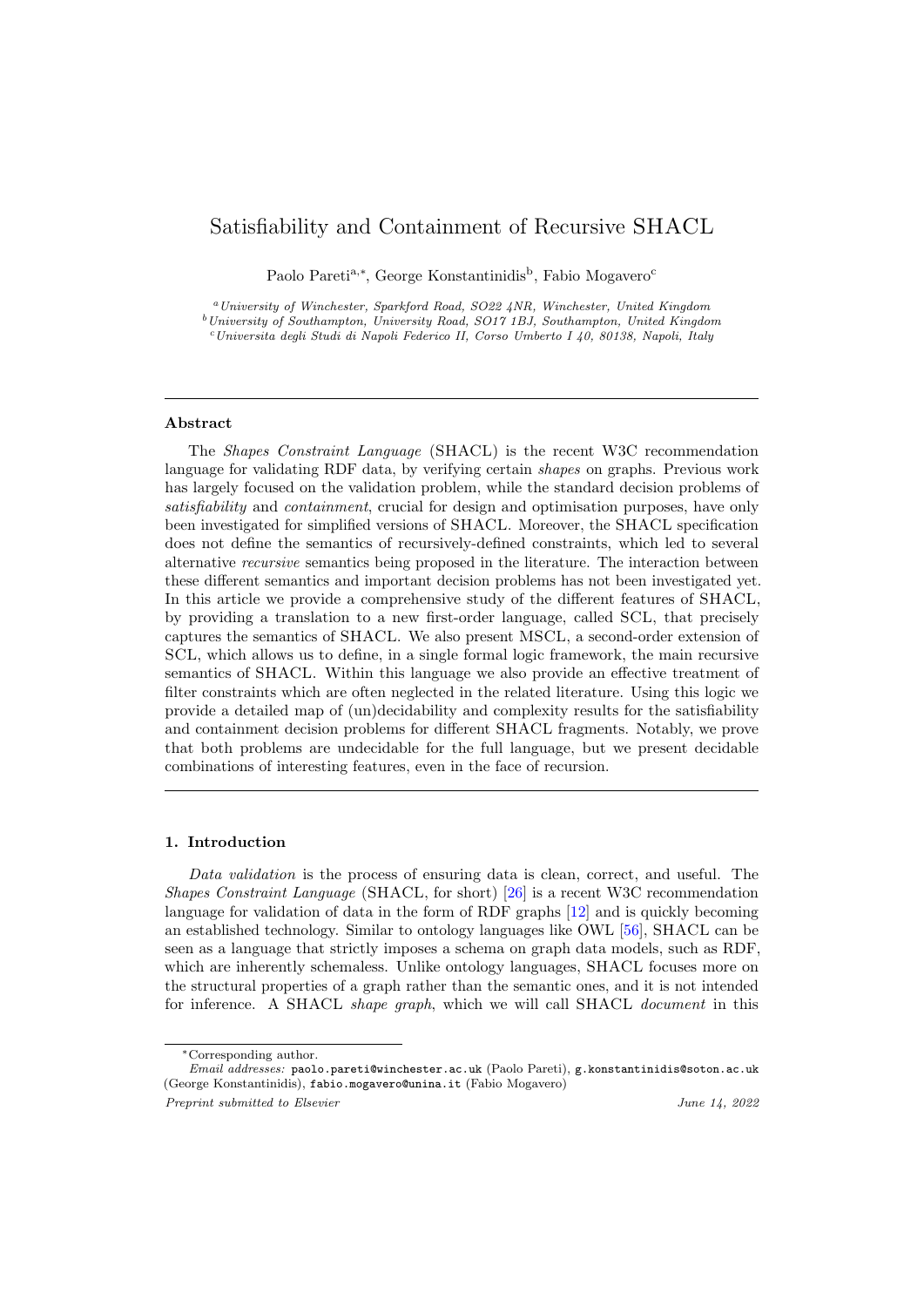paper, validates an RDF graph by evaluating it against a set of constraints. In SHACL, constraints are modelled as a set of shapes which, intuitively, define the structure that certain entities in the graph must conform to.

Despite its ongoing widespread adoption (see [\[39\]](#page-50-1) for a recent review), many aspects of SHACL remain unexplored. Several important theoretical properties of the language have not been studied. Among these are the decidability and complexity of satisfiability and containment of SHACL documents, and this is the main focus of this work. These problems have important roles in the design and optimisation of SHACL applications. For example, satisfiability can support an editor that checks whether a developing SHACL document becomes inconsistent, or an integration system that tracks conflicts when integrating datasets subject to different SHACL documents. Containment (and consequently document equivalence, which is based on containment) studies whether one document is subsumed by another one and has important applications in optimisation and minimisation of documents [\[1\]](#page-49-2), detecting independence of documents from data updates [\[32\]](#page-50-2), data integration [\[31,](#page-50-3) [27\]](#page-49-3), maintenance of integrity constraints [\[23\]](#page-49-4), and semantic data caching [\[14\]](#page-49-5). We study both problems for entire documents and individual shapes. At the level of shapes, an unsatisfiable shape constraint might not necessarily cause the unsatisfiability of a whole SHACL document, but it is likely an indication of a design error. Being able to decide containment/equivalence for individual shapes offers more design choices to the author of a SHACL document and it is an avenue for optimization. Moreover, shape containment is a problem that has been studied in literature in connection with important practical applications such as type checking in software [\[30,](#page-50-4) [29\]](#page-49-6).

Note that satisfiability has two prevalent versions in the literature: finite and infinite/unrestricted. These adjectives refer to the size of an underlying model (here a data graph) that whenever exists proves the theory (e.g., SHACL document) satisfiable. In practice, finite satisfiability is what we are usually interested in. Commonly however, infinite satisfiability is a starting point for theoretical studies as, being less restricted, it is often considered easier to address. Indeed, very often the techniques for deciding finite satisfiability are revealed through studying the infinite case as a first approximation. As well, if the infinite case provides a quick decidability result then finite decidability also holds. Moreover, there are cases where a theory describes only part of the model (possibly finite), but there is an infinite domain for numbers or other parts of the theory. In this case (which is possible for SHACL), unrestricted satisfiability is of our interest. Other practical cases that might imply infinite models, appear in the face of reasoning with intensional knowledge, e.g., ontology TBoxes (see [\[41\]](#page-50-5) for a work on SHACL in combination with reasoning).

Additionally, the W3C specification does not define the semantics of SHACL in its full generality, since it does not describe how to handle recursive constraints. Recent work [\[11\]](#page-49-7) has suggested a theoretical modelling of the language in order to formally define a recursive semantics; the same work also studied the complexity of the validation problem. Alternative recursive semantics for SHACL have been further suggested in [\[4\]](#page-49-8).

In this article, we extend [\[40\]](#page-50-6) to capture SHACL semantics using mathematical logic. This is an important contribution on its own, as it offers a standard and wellestablished modelling of the language, where SHACL documents are translated into logical sentences that are interpreted in the usual way. This makes SHACL semantics easier to understand and study compared to existing approaches that rely on auxiliary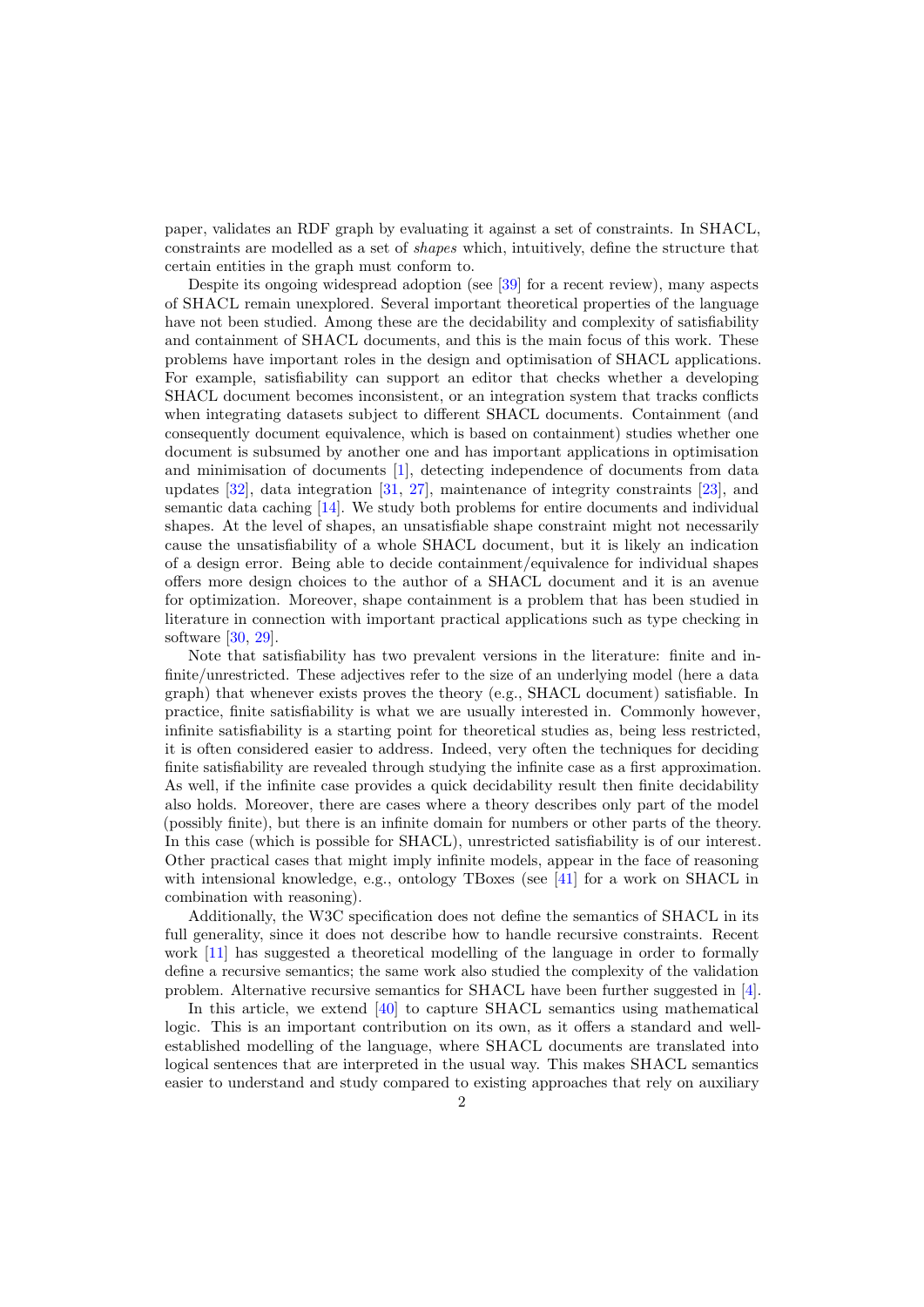ad hoc constructs and functions. In particular, [\[11\]](#page-49-7) defines validation based on the existence of an assignment of SHACL shapes to data nodes. This assignment captures which shapes are satisfied/violated by which nodes, while at at same time the target nodes of the validation process are verified. As [\[11\]](#page-49-7) argues, in the face of SHACL recursion one may consider partial assignments, where the truth value of a constraint at some nodes may be left unknown. In addition, [\[4\]](#page-49-8) identifies two major ways, called brave and cautious validation, to verify the target nodes during the validation process. Deciding between partial or total assignments, and between brave or cautious validations gives rise to four different semantics for recursive SHACL, each with its own definition of validation. Using our logical approach we are able to capture all four semantics in a clear and uniform way, providing for a better understanding of SHACL features and taking advantage of the rich field of computational logic.

Our contributions are the following:

- In Theorem [1,](#page-11-0) we prove that all four major semantics of SHACL coincide for nonrecursive documents, and in Theorem [2](#page-13-0) that validation under the partial semantics (brave or cautious) reduces to validation under the corresponding total semantics, for all SHACL documents. This reduction allows us later to focus only on total semantics, such that any positive decidability and complexity results for total carry over to partial semantics. (Section [3\)](#page-3-0)
- We formalise non-recursive SHACL semantics by translating to a novel fragment of first-order logic (FOL) extended with counting quantifiers and a transitive closure operator; we call this logic SCL for Shapes Constraint Logic. The provided translation from SHACL to SCL is actually an one-to-one correspondence between these languages and we have identified eight prominent SHACL features that translate to particular restrictions of SCL. In effect, SCL is the logical counterpart of SHACL; this is exhibited by Theorem [3](#page-17-0) which proves that faithfulness of an assignment in SHACL, a central notion used to define all semantics, translates to satisfiability in SCL. (Section [4\)](#page-14-0)
- We extend SCL into a fragment of monadic second-order logic, called MSCL, that intuitively allows us to impose conditions over the space of all possible assignments and captures all four major recursive SHACL semantics. We also present Proposition [1](#page-19-0) which considers ∃SCL, the existential fragment of MSCL, expressive enough to capture several interesting problems; Proposition [1](#page-19-0) states that ∃SCL and SCL are equisatisfiable, and we can only focus on SCL when studying decidabilty and complexity. We also demonstrate how our logical framework generalises previous languages designed to model SHACL. (Section [4\)](#page-14-0)
- We present a series of results (Corollaries [1-](#page-20-0)[6](#page-20-1) and Lemma [4\)](#page-20-2) that reduce SHACL satisfiability and containment under all semantics to the MSCL satisfiability problem. Going further, the problems of finite/unrestricted satisfiability and containment for non-recursive documents and the finite/unrestricted satisfiability for recursive SHACL under brave semantics can be captured by ∃SCL. We additionally present other decision problems from literature, such as shape and constraint satisfiability, and show how they are also captured by ∃SCL. (Section [5\)](#page-19-1)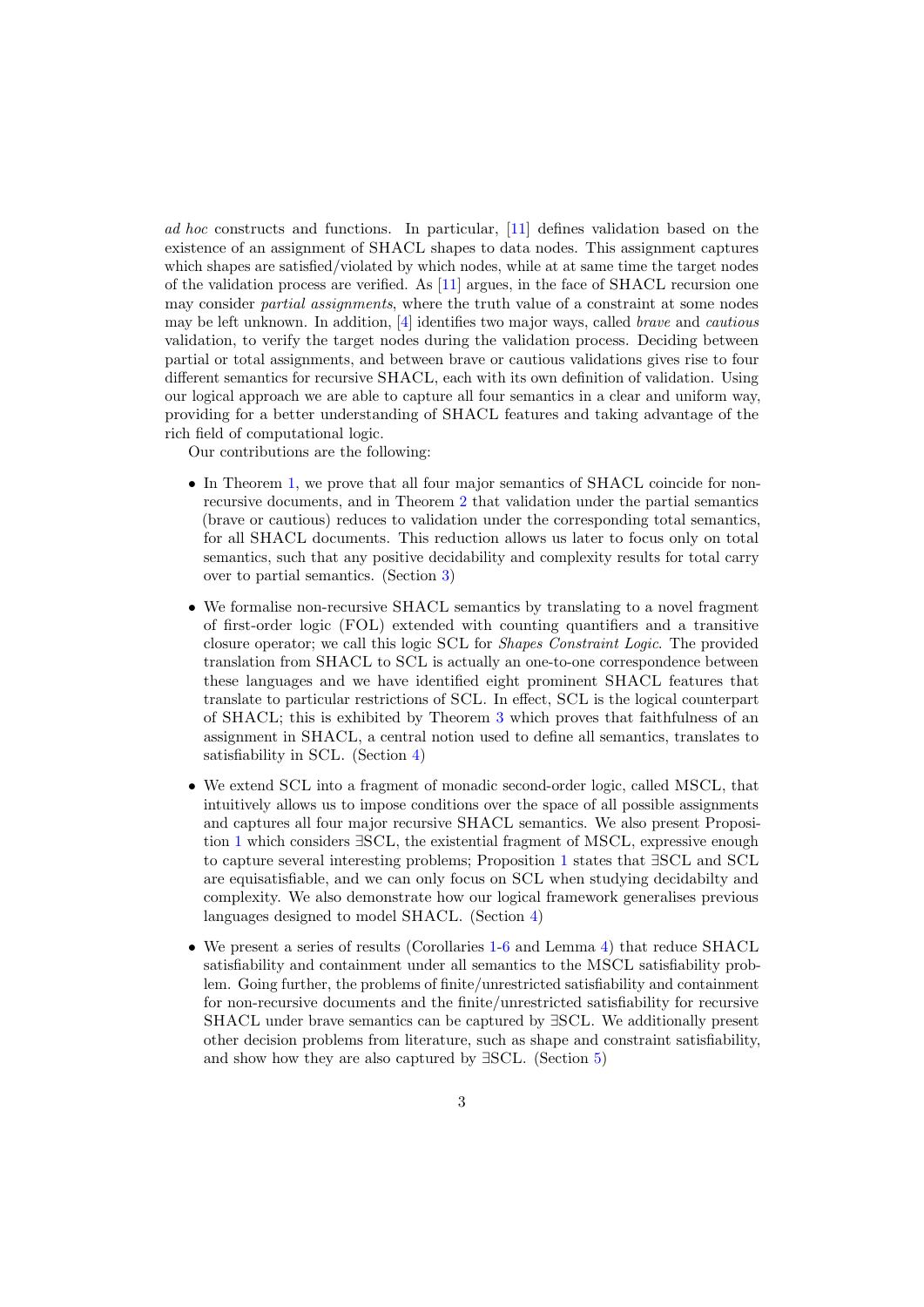- We pay particular attention to SHACL filters  $(e, q)$ , constraints on the value of particular elementary datatypes), which have not been previously addressed in the literature, and provide a corresponding axiomatisation in MSCL. (Section [6\)](#page-23-0).
- Finally, we turn our focus to SCL (in effect, ∃SCL) to explore the interaction of the main language features we have identified and create a detailed map of decidability and complexity results for many interesting fragments, for all aforementioned problems captured by ∃SCL. In general, satisfiability and containment for the the full logic are undecidable. However, the base language has an EXPTIME-COMPLETE satisfiability and containment problem. (Section [7\)](#page-31-0).

# 2. Preliminaries

With the term *graph* we implicitly refer to a set of *triples*, where each single triple  $\langle$ s, p, o) identifies an edge with label p, called *predicate*, from a node s, called *subject*, to a node  $\circ$ , called *object*. Graphs in this article are represented in Turtle syntax [\[8\]](#page-49-9) using common XML namespaces, such as sh to refer to SHACL terms. Usually, in the RDF data model [\[12\]](#page-49-1), subjects, predicates, and objects are defined over different but overlapping domains. For example, while IRIs can occupy any position in an RDF triple, literals (representing datatype values) can only appear in the object position. These differences are not central to the problem discussed in this article, and thus, for the sake of simplicity, we will assume that all elements of a triple are drawn from a single and infinite domain. This assumption actually corresponds to what is known in the literature as generalised RDF  $[12]$ . We model triples as binary relations in FOL, *i.e.*, we write the atom  $R(s, o)$  as a shorthand for the tuple  $\langle s, R, o \rangle$ , and call R a graph relation name. We use a minus sign to identify the *inverse* role, *i.e.*, we write  $R^{-}(s, o)$  in place of  $R(o, s)$ . We also consider the distinguished binary relation name isA to represent class membership triples, that is, we write  $\langle s, rdf:type, o \rangle$  as  $isA(s, o)$ .

### <span id="page-3-0"></span>3. Shapes Constraint Language: SHACL

In this section we describe the Shapes Constraint Language (SHACL), a W3C language to define formal constraints for the validation of RDF graphs [\[26\]](#page-49-0). Firstly, we introduce the main elements of its syntax, and explain the role they play in the validation process. We then discuss *assignments* [\[11\]](#page-49-7), that is, mappings that allow us to capture which nodes in a graph satisfy or violate which constraints. Assignments have been used to formally define SHACL semantics and this can non-ambiguously happen for the non-recursive case. For recursive SHACL, the specification leaves the semantics of recursive constraints open for interpretation, and there have been more than one ways to extend the assignmentsbased semantics for this. We review and discuss the four major extended semantics that have been proposed in the literature to handle recursive constraints. Notably, in the absence of recursion, we show the collapse of all four extended semantics into the same one. We also show that two of these extended semantics can be considered a special case of the other two, by proving a reduction from partial assignment to total assignment semantics (defined later in this section). Having formalised SHACL semantics, we define the satisfiability and containment decision problems for SHACL documents.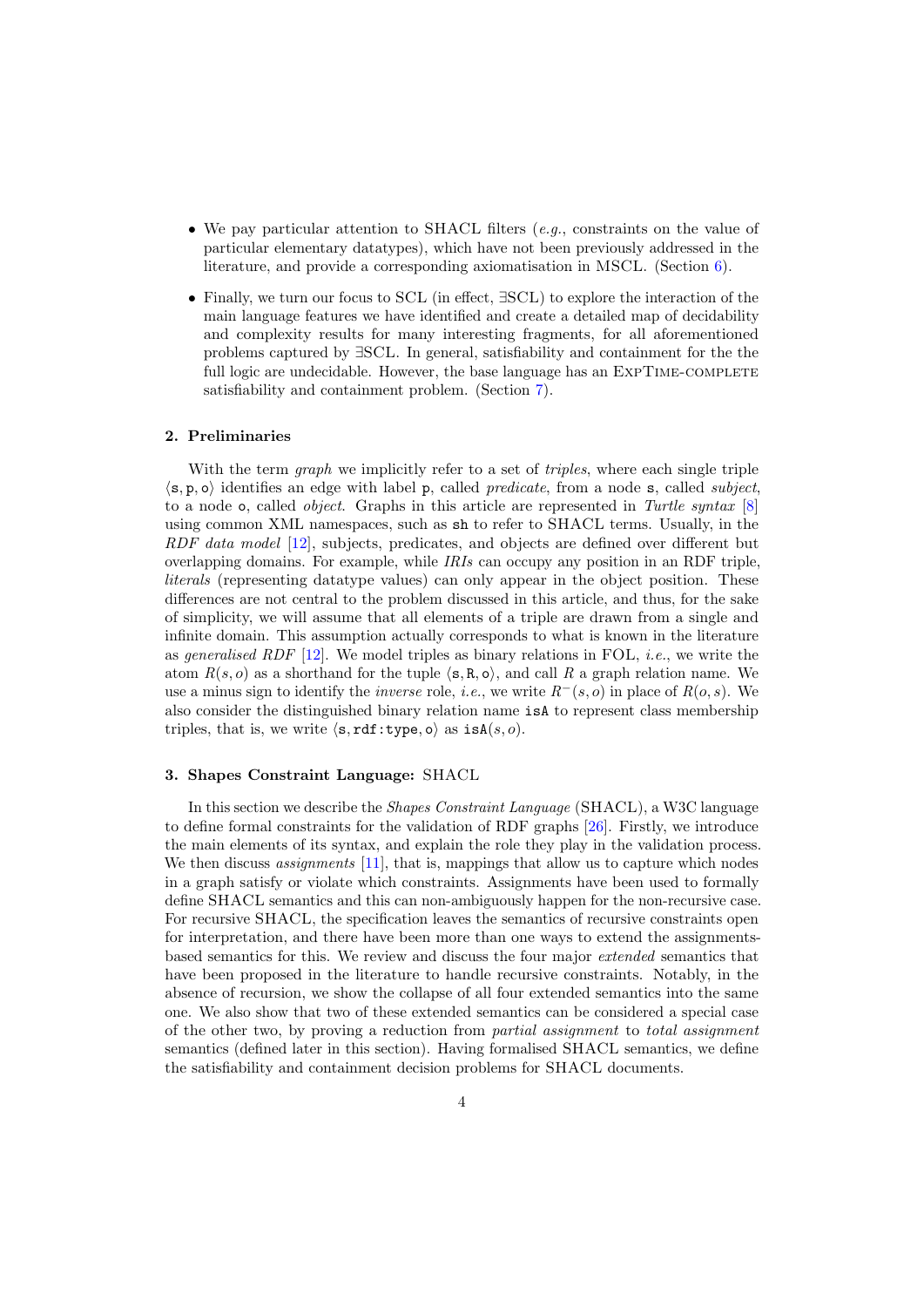# 3.1. SHACL Syntax

Data validation in SHACL requires two inputs: (1) an RDF graph  $G$  to be validated and  $(2)$  a SHACL document M that defines the conditions against which G must be validated. The SHACL specification defines the output of the data validation process as a validation report, detailing all the violations of the conditions set by M that were found in G. If the violation report contains no violations, a graph G is valid w.r.t. a SHACL document M. Determining whether a graph is valid  $w.r.t.$  a SHACL document is the decision problem called validation.

A SHACL document is a set of shapes. Shapes essentially restrict the structure that a valid graph should have, by defining a set of constraints that are evaluated against a set of nodes, known as the *target* nodes. Formally, a shape is a tuple  $\langle s, t, d \rangle$  defined by three components: (1) a shape name  $s$ , which uniquely identifies the shape; (2) a target definition t which is a set of target declarations; each target declaration can be represented by a unary query and identifies the RDF nodes that must satisfy the constraints  $d$ ; (3) a set of constraints which are used in conjunction, and hence hereafter referred to as the single constraint d. The SHACL specification defines several types of constraints, called constraint components. The sh:datatype component, for example, constraints an RDF term to be an RDF literal of a particular datatype. Without loss of generality, we assume that shape names in a SHACL document do not occur in other SHACL documents or graphs. As we formally define later, a graph is valid  $w.r.t.$  a document whenever all constraints of all shapes in the document are satisfied by the target nodes of the corresponding shapes.

It is worth noting that one type of SHACL target declaration might reference specific nodes to be validated that do not actually appear in the graph under consideration. Given a document M and a graph G, we denote by nodes( $\mathsf{G}, \mathsf{M}$ ) the set of nodes in G together with those referenced by the node target declarations in  $M$ . In the absence of a document, we use nodes(G) to denote the nodes of a graph G. With shapes(M) we refer to all the shape names in a document  $M$ . When it is clear from the context, we might use a shape name s either to refer to the name itself or to the entire shape tuple.

Constraints can refer to other constraints by using the name of a shape as a short-hand to refer to its constraints. We call this a *shape reference*. Let  $S_0^d$  be the set of all the shape names occurring in a constraint d of a shape  $\langle s, t, d \rangle$ ; these are the directly-referenced shapes of s. Let  $S_{i+1}^d$  be the set of shapes in  $S_i^d$  union the directly-referenced shapes of the constraints of the shapes in  $S_i^d$ . A shape  $\langle s, t, d \rangle$  is *recursive* if  $s \in S_{\infty}^d$ . A SHACL document  $M$  is said to be *recursive* if it contains a recursive shape, and nonrecursive otherwise. For simplicity, all SHACL documents we consider in this work do not contain the sh:xone constraint over shape references, which models the logical operator of exclusive-or. Any SHACL document, in fact, can be linearly transformed into an equivalent document that does not contain the sh:xone operator using a standard logical transformation. The intuition behind this transformation is that an sh:xone defined over shapes  $s_1$  to  $s_n$  is equivalent to an sh:xone between two shapes  $s_n$  and  $s_k$ , where  $s_k$  is a fresh shape whose constraint is the sh:xone of shapes  $s_1$  to  $s_{n-1}$ . Then, any exclusive-or between two shapes can be linearly transformed into an equivalent expression that uses only conjunctions, disjunctions, and the negation operators.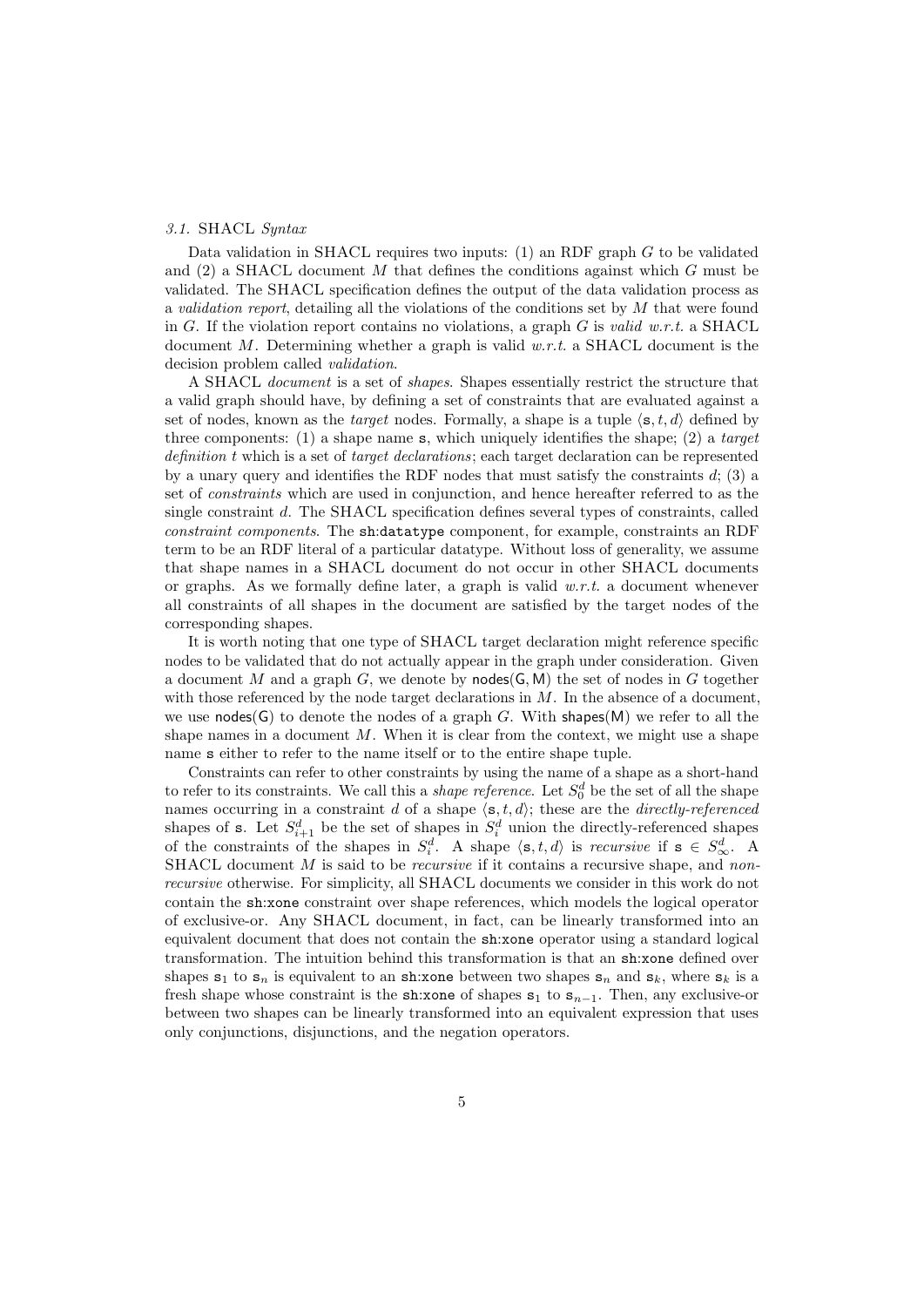#### 3.2. Semantics of Non-Recursive SHACL

A target declaration t is a unary query over a graph G. We denote with  $G \models t(n)$  that a node n is in the target of t w.r.t. a graph G. The target declaration t might be empty, in which case no node is in the target of  $t$ . To formally discuss about nodes satisfying the constraints of a shape we need to introduce the concept of assignments [\[11\]](#page-49-7). Intuitively, an assignment is used to keep track, for any RDF node, of all the shapes whose constraints the node satisfies and all of those that it does not.

**Definition 1.** Given a graph G, and a SHACL document M, an assignment  $\sigma$  for G and M is a function mapping nodes in nodes(G, M), to subsets of shape literals in shapes(M) ∪  $\{\neg s | s \in \text{shapes}(M)\}\$ , such that for all nodes n and shape names s,  $\sigma(n)$  does not contain both  $s$  and  $\neg s$ .

Notice that given a document and a graph, an assignment does not have to associate all graph nodes to all document shapes or their negations. In fact, there might exist node-shape pairs  $(n, s)$  for which neither  $s \in \sigma(n)$  nor  $\neg s \in \sigma(n)$ . This is the reason why sometimes assignments are called *partial assignments*, as opposed to *total assignments* which have to associate all nodes with all shape names or their negation.

**Definition 2.** An assignment  $\sigma$  is total w.r.t. a graph G and a SHACL document M if, for all nodes n in nodes(G, M) and shapes  $\langle s, t, d \rangle$  in M, either  $s \in \sigma(n)$  or  $\neg s \in \sigma(n)$ .

For any graph G and SHACL document M, we denote with  $A^{G,M}$  and  $A^{G,M}_T$ , respectively, the set of assignments, and the set of total assignments for  $G$  and  $\overline{M}$ . Trivially,  $A_T^{G,M} \subseteq A^{G,M}$  holds.

When trying to determine whether a node n of a graph  $G$  satisfies a constraint d of a shape, the outcome does not only depend on  $d, n$ , and  $G$ , but it might also depend, due to shape references, on whether other nodes satisfy the constraints of other shapes. This latter fact can be encoded in an assignment  $\sigma$ . The authors of [\[11\]](#page-49-7), therefore, define the evaluation or *conformance* of a node n to a constraint  $d w.r.t.$  a graph G under an assignment  $\sigma$  as  $[[d]]^{n,G,\sigma}$ . This expression can take one of the three truth values of Kloope's logic. True, Falso, we say that Kleene's logic: True, False, or Undefined. If  $[[d]]^{n,G,\sigma}$  is True (resp., False) we say that  $\text{node}_{n}$  conforme (gase, does not conform) to constraint  $d, w, r, t, C$  under  $\sigma$ . Note that if node n conforms (resp., does not conform) to constraint d w.r.t. G under  $\sigma$ . Note that if the set of constraints of a shape is empty, then every node trivially conforms to it, that is, for all nodes *n*, graphs G and assignments  $\sigma$ , it holds that  $[\![\emptyset]\!]^{n,G,\sigma}$  is True.<br>Intuitively, the evoluction of  $[\![d]\!]^{n,G,\sigma}$  can be split into two parts; the fit

Intuitively, the evaluation of  $[[d]]^{n,G,\sigma}$  can be split into two parts: the first verifies ditions on  $C$ , such as the evisions of certain triples. The second part examines conditions on G, such as the existence of certain triples. The second part examines other node-shape pairs that d itself is listing for conformance and, instead of triggering subsequent evaluation, checks whether their conformance is correctly encoded in  $\sigma$ . Since – in general and for arbitrary SHACL documents that might be recursive –  $\sigma$  is partial, it might be that  $[[d]]^{n,G,\sigma}$  is Undefined. Table [1](#page-6-0) provides examples of how  $[[d]]^{n,G,\sigma}$  is defined for certain column constraints. For a comprehensive definition of how all SHACI defined for certain salient constraints. For a comprehensive definition of how all SHACL constraints are evaluated we refer the reader to  $[11]$  $[11]$  $[11]$ .<sup>1</sup>

It should be noted that the evaluation of certain constraints to the truth value of Undefined might not affect the outcome of the graph validation process (see Section [3.3](#page-8-0)

<span id="page-5-0"></span><sup>&</sup>lt;sup>1</sup>Some SHACL constraints are defined in the appendix of the extended version of [\[11\]](#page-49-7).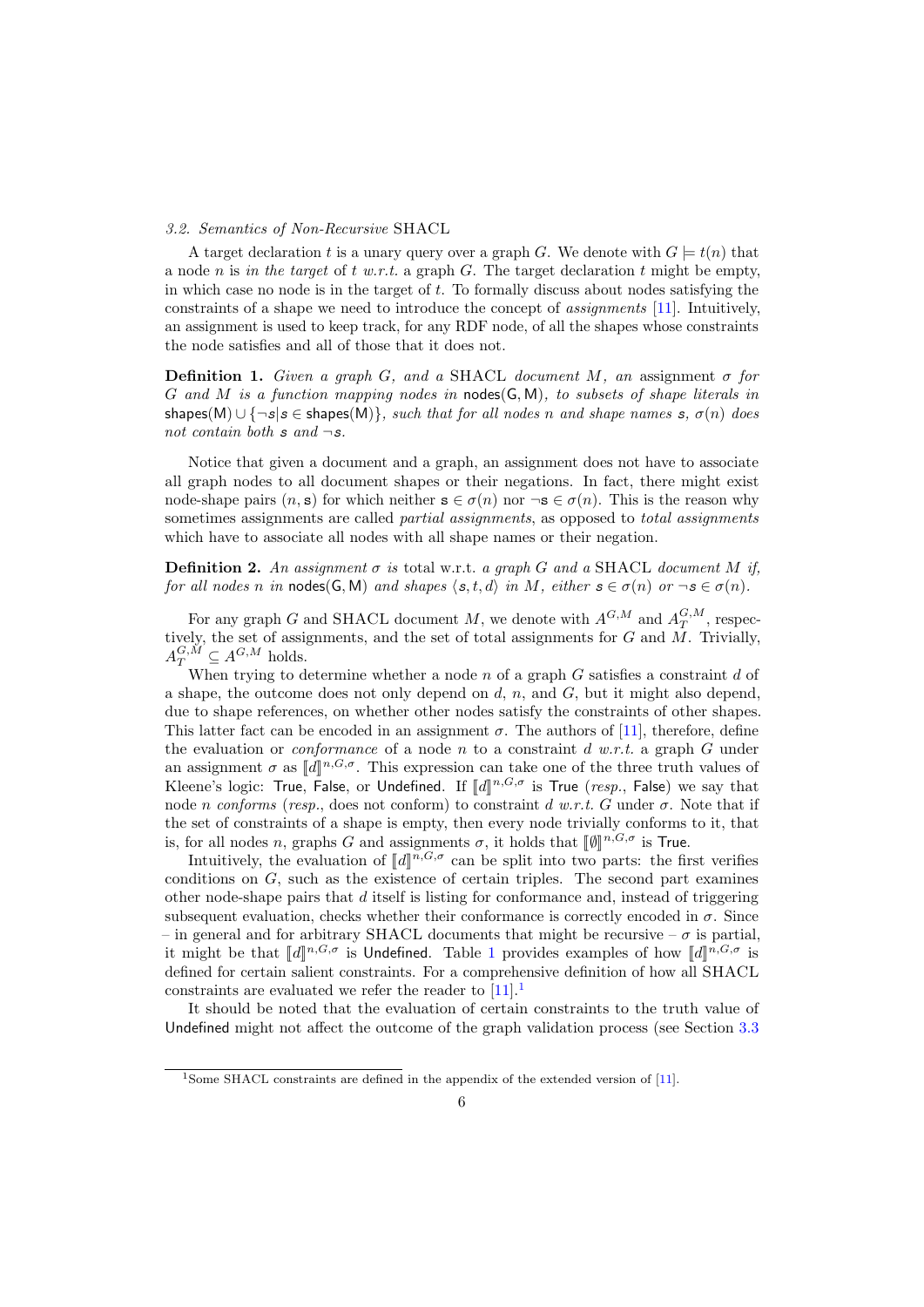<span id="page-6-0"></span>

| Description of constraint $d$      | SHACL triples for apply-      | Definition of $\llbracket d \rrbracket^{n,G,\sigma}$                               |
|------------------------------------|-------------------------------|------------------------------------------------------------------------------------|
|                                    | ing d to shape:s              |                                                                                    |
| Empty constraint $(d = \emptyset)$ |                               | True                                                                               |
| Test whether node is an IRI        | $\{:\s$ sh:nodeKind sh:isIRI} | True if $n$ is an IRI,                                                             |
|                                    |                               | or else False                                                                      |
| Conformance to shape: s1           | $\{:\s$ sh:node :s1 $\}$      | True if :s1 $\in \sigma(n)$ ,                                                      |
|                                    |                               | False if $\neg : s1 \in \sigma(n)$ ,                                               |
|                                    |                               | or else Undefined                                                                  |
| Existence of an :r-successor       | $\{:\s$ sh:path:r,            | True if $G$ contains a triple                                                      |
|                                    | :s sh:minCount $1$ }          | with $n$ as the subject and                                                        |
|                                    |                               | : r as the predicate,                                                              |
|                                    |                               | or else False                                                                      |
| Conjunction of constraints         | Union of SHACL triples for    | $\llbracket d'\rrbracket^{n,G,\sigma}\wedge \llbracket d''\rrbracket^{n,G,\sigma}$ |
| $d'$ and $d''$                     | applying $d'$ and $d''$ to :s |                                                                                    |

Table 1: Example definitions of  $[[d]]^{n,G,\sigma}$  for selected SHACL constraints d, given a node n, a graph G<br>and an assignment  $\sigma$ , where is and is a arc shape names d' and d' are SHACL constraints, and in is an and an assignment  $\sigma$ , where :s and :s1 are shape names, d' and d'' are SHACL constraints, and :r is an IRI. The second column shows which triples, in a SHACL shape graph, define that :s has constraint d .

<span id="page-6-1"></span>

| : studentShape a sh:NodeShape ;                  | : Alex a : Student ;       | $\sigma$ (:Alex) =                  |
|--------------------------------------------------|----------------------------|-------------------------------------|
| sh:targetClass: Student ;                        | : hasFaculty : CS ;        | $\{$ :studentShape,                 |
| sh:not :disjFacultyShape.                        | : hasSupervisor : Jane .   | $\neg: \text{disjFacultyShape}\},\$ |
| :disjFacultyShape a                              | : Jane : hasFaculty : CS . |                                     |
| sh:PropertyShape;                                |                            | $\sigma$ (:Jane) = $\sigma$ (:CS) = |
| sh:path (:hasSupervisor<br>$:$ has $Factority$ ; |                            | $\sigma$ (:Student) =               |
|                                                  |                            | $\{\neg : \text{studentShape},\}$   |
| sh:disjoint :hasFaculty.                         |                            |                                     |
|                                                  |                            | :disjFacultyShape}.                 |

Figure 1: A SHACL document (left), a graph that validates it (centre), and a faithful assignment for this graph and document (right).

for an example). Graph validation depends on the existence of an assignment such that even if it is Undefined for certain nodes, at least is consistent (as defined below) and is True for all target nodes on the constraints of the shapes that describe these nodes as targets. Such assignments are known as faithful assignments [\[11\]](#page-49-7). Note that, as we show in Lemma [2,](#page-7-0) for non-recursive documents there is a unique faithful assignment which is total and for which Undefined conformance never appears.

<span id="page-6-2"></span>**Definition 3.** For all graphs G and SHACL documents M, an assignment  $\sigma$  is faithful w.r.t. G and M, denoted by  $(G, \sigma) \models M$ , if the following two conditions hold true for any shape  $\langle s, t, d \rangle$  in shapes(M) and node n in nodes(G, M):

(1)  $s \in \sigma(n)$  iff  $[[d]]^{n,G,\sigma}$  is True and  $\neg s \in \sigma(n)$  iff  $[[d]]^{n,G,\sigma}$  is False;

(2) if  $G \models t(n)$  then  $s \in \sigma(n)$ .

Intuitively, condition (1) ensures that the evaluation described by the assignment is indeed correct; while condition (2) ensures that the assignment agrees with the target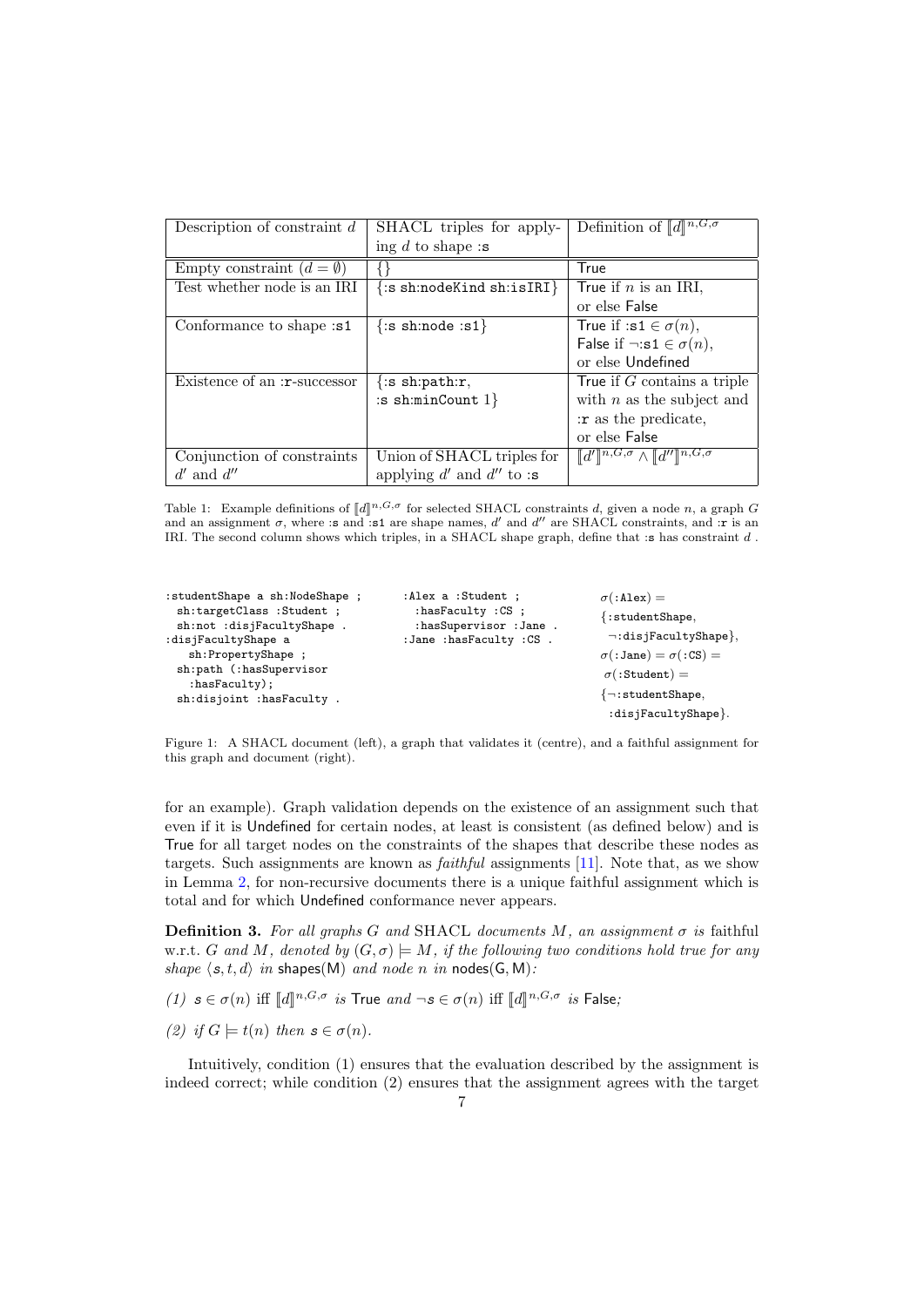definitions. The existence of a faithful assignment is a necessary and sufficient condition for validation of non-recursive SHACL documents [\[11\]](#page-49-7).

# <span id="page-7-1"></span>**Definition 4.** A graph  $G$  is valid w.r.t. a non-recursive SHACL document  $M$  if there exists an assignment  $\sigma$  such that  $(G, \sigma) \models M$ .

An example SHACL document is shown in Figure [1.](#page-6-1) This example captures the requirement that all students must have at least one supervisor from the same faculty. The shape with name :studentShape has class :Student as a target, meaning that all members of this class must satisfy the constraint of the shape. The constraint definition of :studentShape requires the non-satisfaction of shape :disjFacultyShape, i.e., a node satisfies :studentShape if it does not satisfy :disjFacultyShape. The :disjFacultyShape shape states that an entity has no faculty in common with any of their supervisors. This is expressed using the sh:path term, which defines a property chain  $(i.e., a composition of roles: has Supervisor and: hasFactory), and the sh:disjoint$ term, which defines a constraint over this property chain (i.e., the non-existence of a node reachable both by this property chain, and directly by the :hasFaculty role). The sh:path term is used to construct constraints over property chains, but it does not, on its own, impose their existence. A graph that is valid with respects to these shapes is provided in Figure [1,](#page-6-1) along with a faithful assignment for this graph. The graph can be made invalid by changing the faculty of :Jane in the last triple to a different value.

As we will see later, the existence of a faithful assignment is also a necessary condition for all other semantics that allow recursion. For those cases, however, we will want to consider additional assignments where the first property of Definition [3](#page-6-2) holds, but not necessarily the second, *i.e.*, assignments that agree with the constraint definitions, but not necessarily the target definitions of the shapes. In order to do this, we will remove the targets from a document and look for faithful assignments against the new document, since condition (2) of Definition [3](#page-6-2) is trivially satisfied for SHACL documents where all target definitions are empty. Let  $M^{\backslash t}$  denote the SHACL document obtained by substituting all target definitions in SHACL document  $M$  with the empty set. Then, the following lemma is immediate:

**Lemma 1.** For all graphs G, SHACL documents M and assignments  $\sigma$ , condition (1) from Definition [3](#page-6-2) holds for any shape s in shapes(M) and node n in nodes(G, M) iff  $(G, \sigma) \models M^{\setminus t}.$ 

For non-recursive SHACL documents, the next lemma states that for any graph, there exists a unique faithful total assignment for  $M^{\setminus t}$  and, if there is a faithful assignment for M, then this must be it.

<span id="page-7-0"></span>**Lemma 2.** For all graphs  $G$  and non-recursive SHACL documents  $M$ , there exists a unique assignment  $\rho$  in  $A_T^{G,M}$  such that  $(G,\rho) \models M^{\setminus t}$ , and for every assignment  $\sigma$  in  $A^{G,\overline{M}}$  such that  $(G,\sigma) \models M$ , then  $\sigma = \rho$ .

*Proof.* If M is non recursive, then there exists a non empty subset  $M'$  of M that only contains shapes whose constraints do not use shape references. Intuitively, the constraints of the shapes in  $M'$  can be evaluated directly on any graph, independently of any assignment. Shape references are the only part of the evaluation of a constraint that depends on the assignment  $\sigma$ , and that could introduce the truth value Undefined under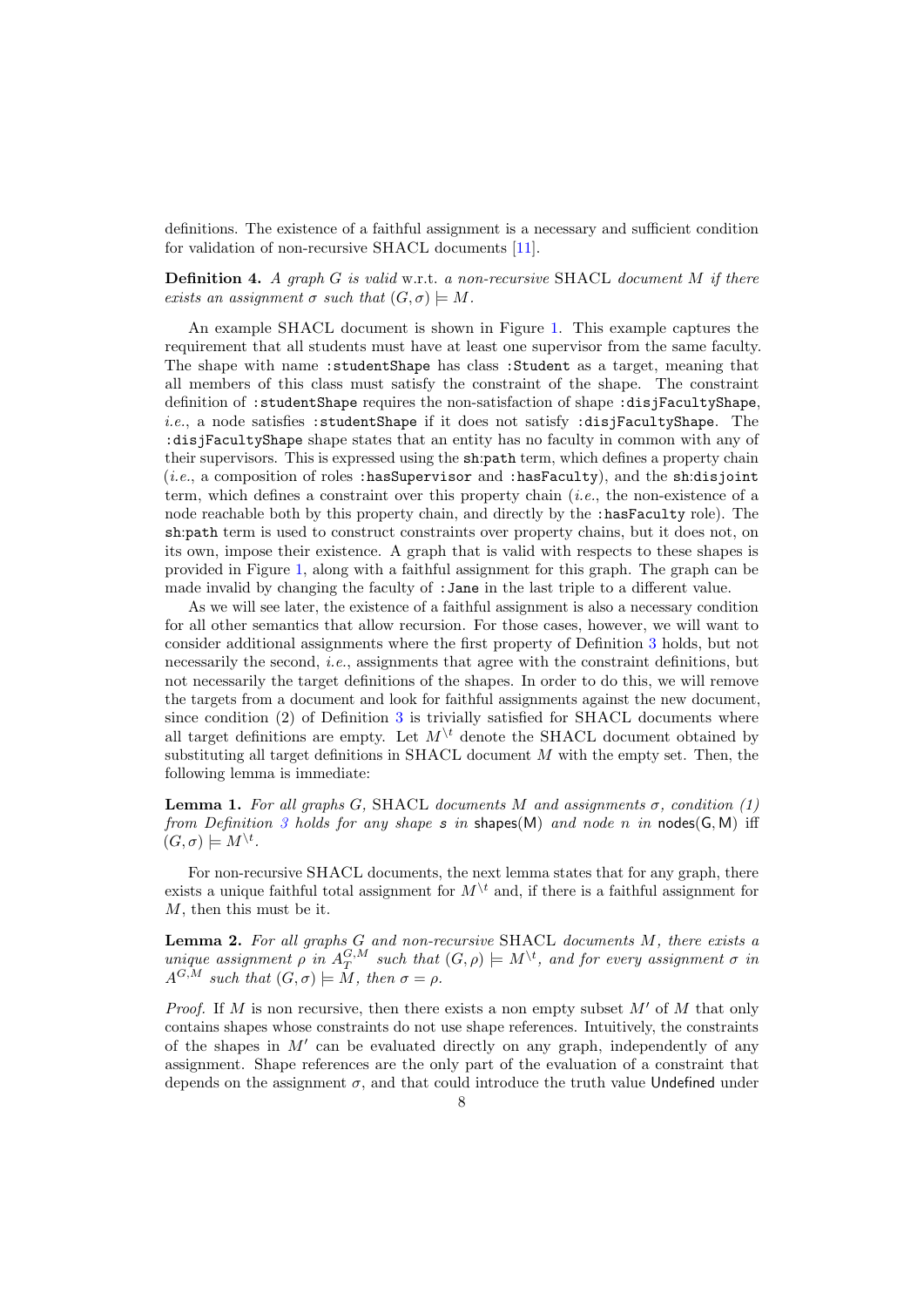three-valued logic [\[11\]](#page-49-7). Thus, for all graphs G, assignments  $\sigma$ , nodes n and constraints c in of a shape in M', it holds that the evaluation of  $[[d]]^{n,G,\sigma}$  (1) does not depend on  $\sigma$ <br>and (2) has a Boolean truth value. It is easy to see that proporties (1) and (2) also hold and (2) has a Boolean truth value. It is easy to see that properties (1) and (2) also hold for the document  $M''$  which contains the shapes of M whose shape references (if any) only reference shapes in  $M'$ . This reasoning can be extended inductively to prove that properties (1) and (2) hold for all the shapes of  $M$ . Point (1) ensures that there cannot be more than one assignment such that  $(G, \sigma) \models M^{\setminus t}$ , while point (2) ensures that such an assignment is total. This assignment  $\sigma$  exists and it can be computed iteratively as follows. Let  $\sigma'$  be the assignment for M' such that for any shape  $\langle s, t, d \rangle$  in M' and node  $n, \mathbf{s} \in \sigma'(n)$ , if  $\llbracket d \rrbracket^{n, G, \emptyset}$  is **True**, and  $\neg \mathbf{s} \in \sigma'(n)$ , otherwise. Then let  $\sigma''$  be the assignment<br>for  $M''$  such that for any shape  $\langle \sigma, t, d \rangle$  in  $M''$  and node  $n, \sigma \in \sigma''(n)$ , if  $\llbracket d \rrbracket^{n, G, \sigma'}$  for M'' such that for any shape  $\langle s, t, d \rangle$  in M'' and node n,  $s \in \sigma''(n)$ , if  $[[d]^{n, G, \sigma'}$  is **True**, and  $\neg$ **s**  $\in \sigma''(n)$ , otherwise. This process is repeated until the assignment  $\sigma$ , defined over all of the shapes of  $M$ , is computed. Notice that for all graphs  $G$ , SHACL documents M and assignments  $\sigma$ , fact  $(G, \sigma) \models M$  implies  $(G, \sigma) \models M^{\backslash t}$ . Thus the existence of an assignment  $\rho'$  different than  $\rho$  such that  $(G, \rho') \models M$ , is in contradiction with the fact that there cannot be more than one assignment that is faithful for G and  $M^{\backslash t}$ .  $\Box$ 

# <span id="page-8-0"></span>3.3. Semantics of Full SHACL

As mentioned, the semantics of recursive shape definitions in SHACL documents has been left undefined in the original W3C SHACL specification [\[26\]](#page-49-0) and this gives rise to several possible interpretations. In this work, we consider, and extend upon, previously introduced semantics of SHACL that define how to interpret recursive SHACL documents. These can be characterised by two dimensions, namely the choice between (1) partial and total assignments [\[11\]](#page-49-7) and (2) between brave and cautious validation [\[4\]](#page-49-8), which we will subsequently formally introduce. Together, these two dimensions result in the four extended semantics studied in this article, namely brave-partial, brave-total, cautious-partial and cautious-total.

Notice that the formulation of the brave and cautious notions originates in the literature of non-monotonic reasoning and logic programming (see, e.g., [\[36\]](#page-50-7) and [\[17\]](#page-49-10), respectively). We do not consider the less obvious dimension of stable-model semantics [\[19\]](#page-49-11), which also relates to non-monotonic reasoning in logic programming [\[46,](#page-50-8) [48,](#page-50-9) [18\]](#page-49-12) and inductive learning [\[49\]](#page-50-10). Our definitions of partial assignments, total assignments, and brave validation exactly correspond to existing definitions of [\[11\]](#page-49-7). For cautious validation, instead, we adopt a more general definition than the one previously considered in SHACL literature [\[4\]](#page-49-8), where it was only studied under stable-model semantics.

The first extended semantics that we consider coincides with Definition [4.](#page-7-1) That is, the existence of a faithful assignment can be directly used as a semantics for recursive documents as well. Nevertheless, in this case the assignment is not necessarily total, as is in the case of non-recursive documents proven in Lemma [2.](#page-7-0) To stress this (as well as the "brave" nature of the semantics discussed later), we call this the brave-partial semantics.

<span id="page-8-1"></span>Definition 5. A graph G is valid w.r.t. a SHACL document M under brave-partial semantics if there exists an assignment  $\sigma \in A^{G,M}$  such that  $(G, \sigma) \models M$ .

The other three extended semantics are defined by adding further conditions to the one just introduced. To motivate those, first consider an example of a recursive document and of a non-total faithful assignment that evaluates the conformance of some nodes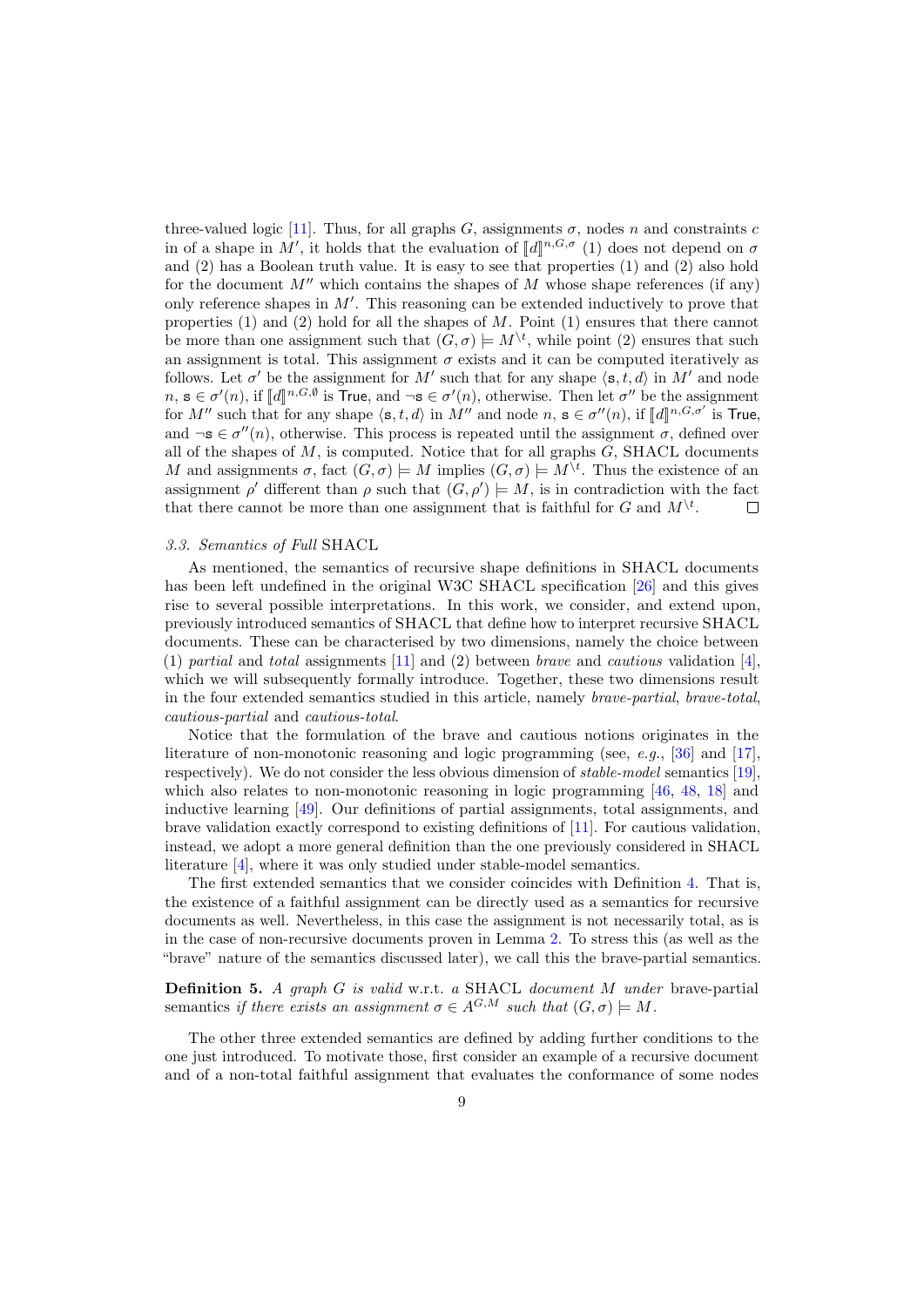against some constraints to Undefined. This happens when recursion makes it impossible for a node  $n$  to either conform or not to conform to a shape  $s$  but, at the same time, validity does not depend on whether n conforms to shape s or not. Consider, for instance, the following SHACL document, containing the single shape  $\langle s^*, \emptyset, d^* \rangle$  defined as follows:

:InconsistentS a sh:NodeShape ;

sh:not :InconsistentS .

This shape is defined as the negation of itself, that is, given a node  $n$ , a graph  $G$  and an assignment  $\sigma$ , fact  $[[d^*]]^{n,G,\sigma}$  is True iff  $\neg$ s<sup>\*</sup>  $\in \sigma(n)$ , and False iff  $s^* \in \sigma(n)$ . It is easy to see that any assignment that maps a node to either  $\{s^*\}$  or  $\{\neg s^*\}$  is not faithful, as it would violate condition (1) of Definition [3.](#page-6-2) However, an assignment that maps every node of a graph to the empty set would be faithful for that graph and document  $\{s^*\}.$ Intuitively, this means that nodes in the graph cannot conform nor not conform to shape s<sup>\*</sup>, but this should not be interpreted as a violation of any constraint, since this shape does not have any target node to validate. In effect, conformance for all nodes to the constraint of {s <sup>∗</sup>} is left as Undefined, but the existence of a faithful assignment makes any graph valid  $w.r.t.$  to  $\{s^*\}.$ 

In the W3C SHACL specification, where recursion semantics was left open to interpretation, nodes can either conform to, or not conform to a given shape, and the concept of an "undefined" level of conformance is arguably alien to the specification. It is natural, therefore, to consider restricting the evaluation of a constraint to the True and False values of Boolean logic. This is achieved by restricting assignments to be total.

<span id="page-9-0"></span>**Definition 6.** A graph  $G$  is valid w.r.t. a SHACL document  $M$  under brave-total semantics if there exists a total assignment  $\sigma \in A_T^{G,M}$  such that  $(G, \sigma) \models M$ .

Since total assignments are a more specific type of assignments, if a graph G is valid w.r.t. a SHACL document M under brave-total semantics, than it is also valid w.r.t. M under brave-partial semantics. The converse, instead, is only true for non-recursive SHACL documents. In fact, as we show later on, all extended semantics coincide, for non-recursive SHACL documents. Note also, that there is no obvious preferable choice for the semantics of recursive documents. For example, while total assignments can be seen as a more natural way of interpreting the SHACL specification, they are not without issues of their own. Going back to our previous example, we can notice that there cannot exist a total faithful assignment for the SHACL document containing shape :InconsistentS, for any non-empty graph. This is a trivial consequence of the fact that no node can conform to, nor not conform to, shape :InconsistentS. In this example, however, brave-total semantics conflicts with the SHACL specification, since the latter implies that a SHACL document without target declarations in any of its shapes (such as the one in our example) should trivially validate any graph. If there are no target declarations, in fact, there are no target nodes on which to verify the conformance of certain shapes, and thus no violations of constraints should be detected.

Another dimension in the choices for extended semantics studied in literature [\[4\]](#page-49-8) is the difference between brave and cautious validation of recursive documents. When a SHACL document  $M$  is recursive, there might exist multiple assignments satisfying property (1) of Definition [3,](#page-6-2) that is, multiple  $\sigma$  for which  $(G, \sigma) \models M^{\backslash t}$ . Intuitively, these can be seen as equally "correct" assignments with respect to the constraints of the shapes, and brave validation only checks whether at least one of them is compatible with the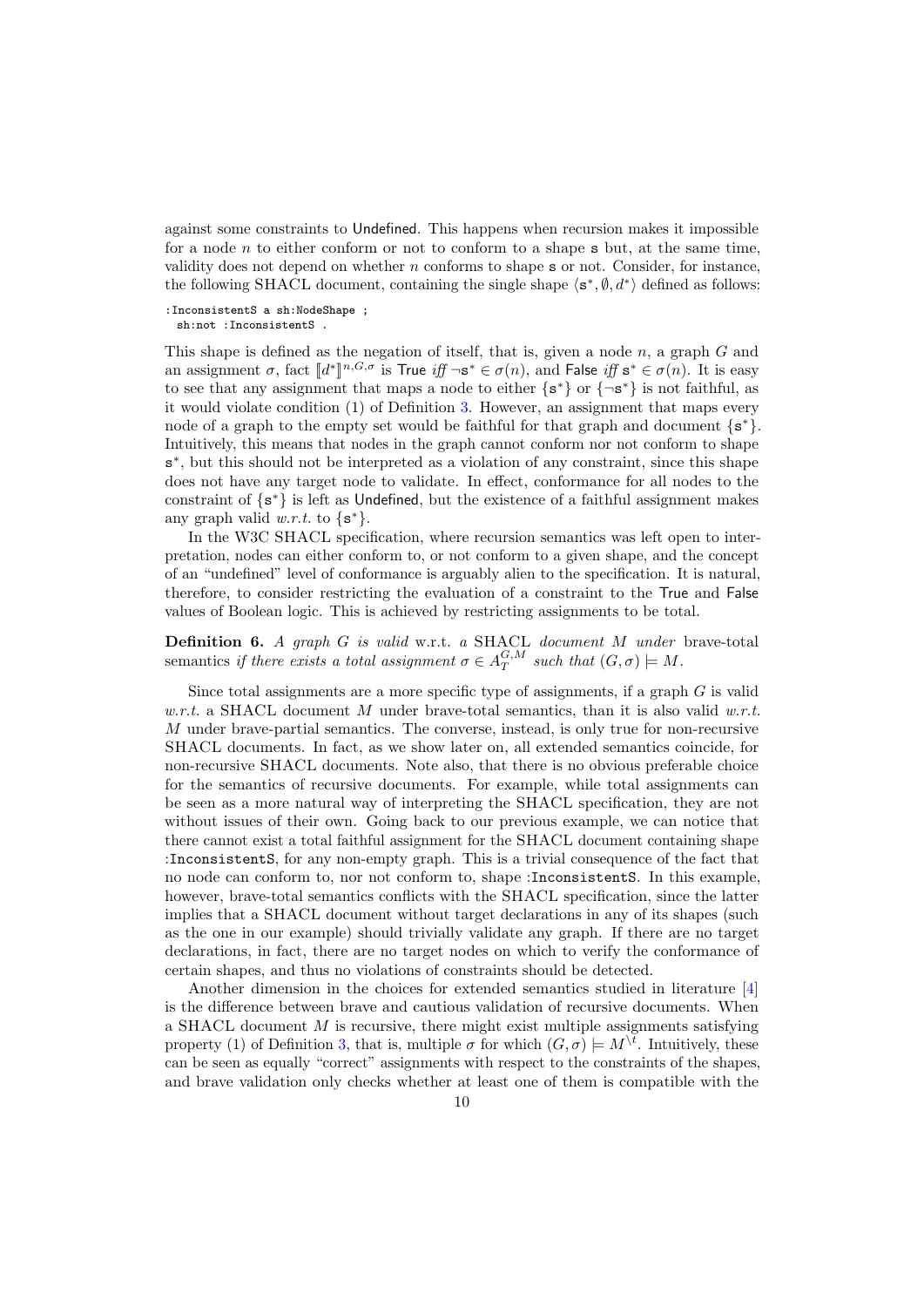target definitions of the shapes. Cautious validation, instead, represents a stronger form of validation, where all such assignments must be compatible with the target definitions.

<span id="page-10-0"></span>Definition 7. A graph G is valid w.r.t. a SHACL document M under cautious-partial (resp., cautious-total) semantics if it is (1) valid under brave-partial (resp., bravetotal) semantics and (2) for all assignments  $\sigma$  in  $A^{G,M}$  (resp.,  $A_T^{G,M}$ ), it is true that if  $(G, \sigma) \models M^{\backslash t}$  holds then  $(G, \sigma) \models M$  holds as well.

To exemplify this distinction, consider the following SHACL document  $M_1$ .

```
:VegDishShape a sh:PropertyShape ;
 sh:targetNode :DailySpecial
 sh:path :hasIngredient ;
 sh:minCount 1 ;
 sh:qualifiedMaxCount 0 ;
 sh:qualifiedValueShape [ sh: not :VegIngredientShape ] .
:VegIngredientShape a sh:PropertyShape ;
 sh:path [ sh:inversePath :hasIngredient ] ;
 sh:node :VegDishShape .
```
This document requires the daily special of a restaurant, node :DailySpecial, to be vegetarian, that is, to conform to shape :VegDishShape. This shape is recursively defined as follows. Something is a vegetarian dish if it contains an ingredient, and all of its ingredients are vegetarian, that is, entities conforming to the :VegIngredientShape. A vegetarian ingredient, in turn, is an ingredient of at least one vegetarian dish. Consider now a graph  $G_1$  containing only the following triple.

:DailySpecial :hasIngredient :Chicken .

Due to the recursive definition of :VegDishShape, there exist two different assignments  $\sigma_1$ and  $\sigma_2$ , which are both faithful for  $G_1$  and  $M_1^{\backslash t}$ . In  $\sigma_1$ , no node in  $G_1$  conforms to any shape, while  $\sigma_2$  differs from  $\sigma_1$  in that node :DailySpecial conforms to :VegDishShape and node :Chicken conforms to :VegIngredientShape. Essentially, either both the dish and the ingredient from graph  $G_1$  are vegetarian, or neither is. Therefore,  $\sigma_2$  is faithful for  $G_1$  and  $M_1$ , while  $\sigma_1$  is not. The question of whether the daily special is a vegetarian dish or not can be approached with different levels of "caution". Under brave validation, graph  $G_1$  is valid w.r.t.  $M_1$ , since it is possible that the daily special is vegetarian. Cautious validation, instead, takes the more conservative approach, and under its definition  $G_1$  is not valid  $w.r.t.$  by  $M_1$ , since it is also possible that the daily special is not vegetarian.

For each extended semantics, the definition of validity of a graph  $G$  w.r.t. a SHACL document M, denoted by  $G \models M$ , is summarised in the following list, and schematised in Table [2.](#page-11-1)

**brave-partial** there is an assignment that is faithful w.r.t. G and M;

**brave-total** there is an assignment that is total and faithful w.r.t. G and M;

- **cautious-partial** there is an assignment that is faithful w.r.t.  $G$  and  $M$ , and every assignment that is faithful w.r.t. G and  $M^{\setminus t}$  is also faithful w.r.t. G and M.
- cautious-total there is an assignment that is total and faithful w.r.t.  $G$  and  $M$ , and every assignment that is total and faithful w.r.t. G and  $M^{\setminus t}$  is also faithful w.r.t. G and M.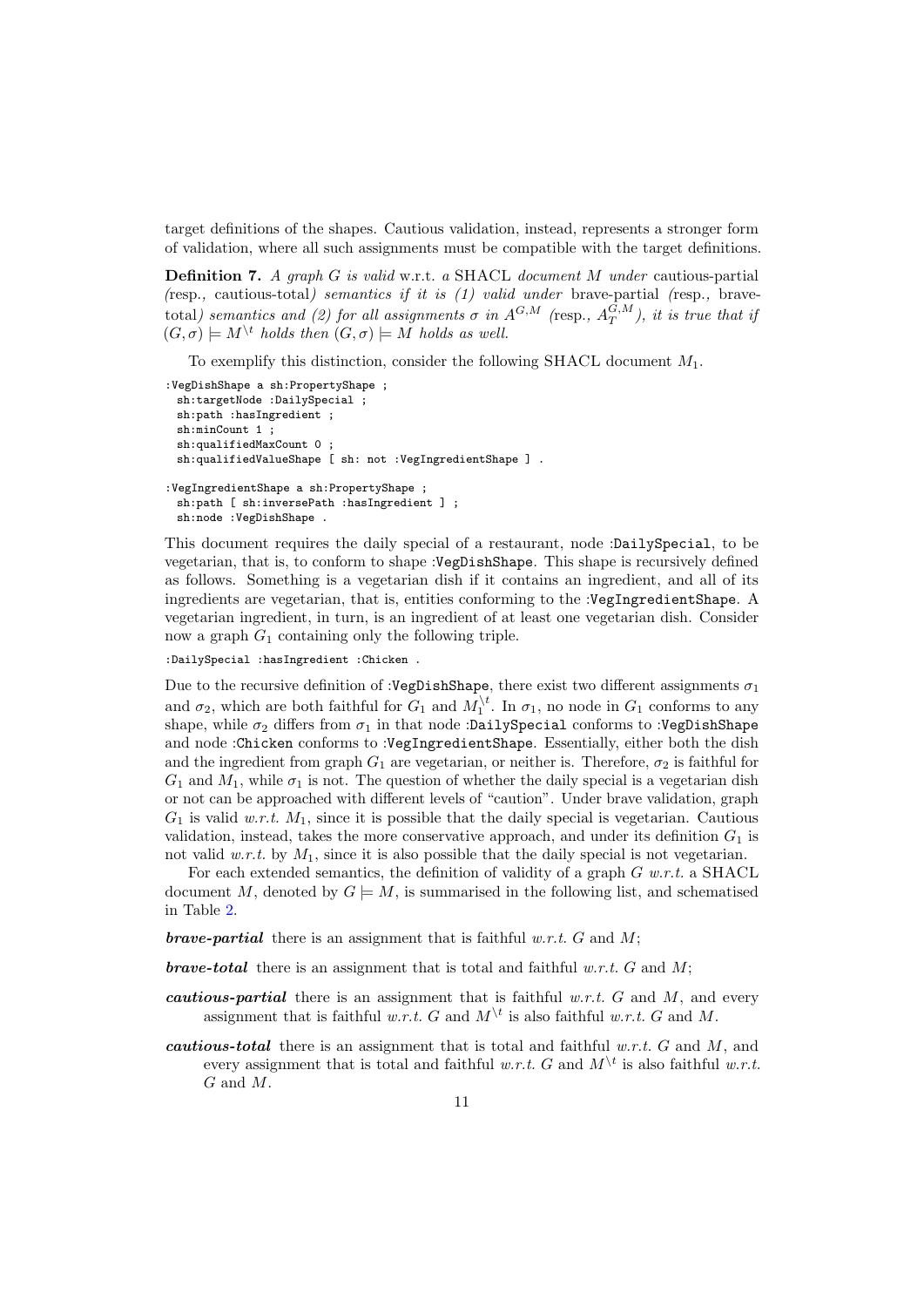<span id="page-11-1"></span>

|         | Brave                                     | Cautious                                                      |
|---------|-------------------------------------------|---------------------------------------------------------------|
|         |                                           | $\exists \sigma$ . $(G, \sigma) \models M$ and                |
| Partial | $\exists \sigma$ . $(G,\sigma) \models M$ | $\forall \sigma$ , if $(G, \sigma) \models M^{\setminus t}$ , |
|         |                                           | then $(G, \sigma) \models M$                                  |
|         |                                           | $\exists \rho$ . $(G, \rho) \models M$ and                    |
| Total   | $\exists \rho. (G, \rho) \models M$       | $\forall \rho$ , if $(G, \rho) \models M^{\setminus t}$ ,     |
|         |                                           | then $(G, \rho) \models M$                                    |

Table 2: Definition of validity (from Definitions [5,](#page-8-1) [6](#page-9-0) and [7\)](#page-10-0) of a graph G under a SHACL document M  $(G \models M)$  w.r.t. the two dimensions of extended semantics considered in this article, where  $\sigma \in A^{G,M}$ and  $\rho \in A_T^{G,M}$ .

We now prove that, when considering only non-recursive SHACL documents, these four semantics are necessarily equivalent to each other, since the semantics of non-recursive SHACL documents is uniquely determined. The formalisation of this equivalence given in the next theorem is essentially a consequence of Lemma [2.](#page-7-0)

<span id="page-11-0"></span>Theorem 1. For any graph G, non-recursive SHACL document M, and extended semantics  $\alpha$  and  $\beta$ , it holds that  $G \models M$  under  $\alpha$  iff  $G \models M$  under  $\beta$ .

*Proof.* Since  $A_T^{G,M} \subseteq A^{G,M}$ , for any graph G and SHACL document M, the definition of validity of cautious-total trivially subsumes the one of brave-total and cautious-partial which, in turn, subsumes the one of *brave-partial*. Notice that for all graphs  $G$ , SHACL documents M and assignments  $\sigma$ , if  $\sigma \in A_T^{G,M^{\setminus t}}$ , then  $\sigma \in A_T^{G,M}$ . From Lemma [2](#page-7-0) we also know that a faithful assignment for  $M$  and  $G$  is necessarily total, and it is the same unique assignment that is faithful for  $M^{\backslash t}$  and G. Thus, for non-recursive documents, the definition of validity of brave-partial subsumes the one of cautious-total, and consequently the four extended semantics are equivalent.  $\Box$ 

An expert reader might observe that the above theorem resembles a similar result in the literature of logic programming for query answering under stratified programs [\[44\]](#page-50-11), where the existence of a unique perfect model forces the collapse of the two notions of brave and cautious answers.

Given any notion of validity from Table [2,](#page-11-1) corresponding to one of the four extended semantics, we can define the following decision problems, which we study in detail in the remaining part of the article.

- **SHACL Satisfiability**: A SHACL document  $M$  is satisfiable *iff* there exists a graph G such that  $G \models M$ .
- **SHACL Containment**: For all SHACL documents  $M_1$ ,  $M_2$ , we say that  $M_1$  is contained in  $M_2$ , denoted  $M_1 \subseteq M_2$ , iff for all graphs G, if  $G \models M_1$  then  $G \models M_2$ .

Obviously, the more meaningful satisfiability problem is one on finite graphs.

• SHACL Finite Model Property: A SHACL document M enjoys the finite model property if whenever it is satisfiable it is so on a finite graph.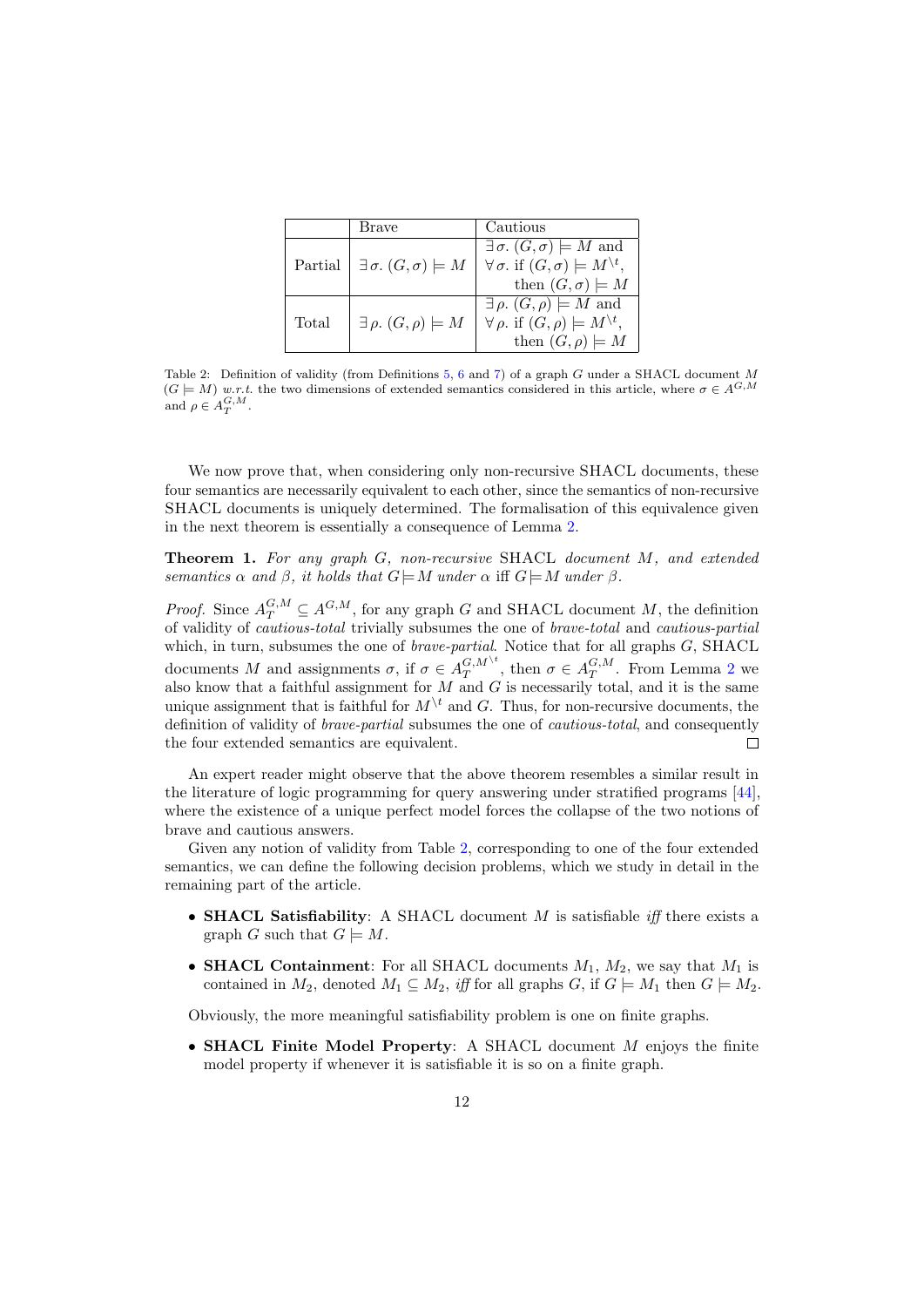### <span id="page-12-2"></span>3.4. From Partial to Total Assignments

In the remainder of the paper we simplify our study of SHACL by only considering recursive semantics based on total assignments. We focus on this type of assignments because, as we see later, partial assignment semantics can be seen as a special case of total. By showing positive results for extended semantics based on total assignments, we are therefore also showing the same results for the corresponding semantics based on partial assignments. It should be noted, however, that this does not hold for negative results. This means that the decidability results that we show in Section [7](#page-31-0) apply to both total and partial assignments, but undecidability, instead, does not carry on to partial assignments; this remains an open question.

We prove a reduction from partial to total assignments by showing that any SHACL document M can be linearly transformed into another document  $M^*$  such that a graph G is valid w.r.t. M under brave-partial, or cautious-partial, iff G is valid w.r.t.  $M^*$  under brave-total or cautious-total, respectively. Intuitively, this is achieved by splitting each shape **s** into two shapes  $s^+$  and  $s^-$ , evaluated under total assignments semantics, such that the constraints of  $s^+$  and  $s^-$  model the evaluation to True and False, respectively, of the constraints of s, and such that the evaluation to Undefined of the constraints of s correspond to the negation of the constraints of both  $s^+$  and  $s^-$ .

Note that the aforementioned reduction has strong similarities with the notion of completion for programs with stratified negation in logic programming [\[37\]](#page-50-12) (see, also [\[35\]](#page-50-13) and [\[50\]](#page-50-14)).

In the following, we formalise the just discussed transformation by means of a function  $Γ$  over SHACL documents. With a slight abuse of notation, we use  $¬$  and  $∧$  to denote, respectively, the negated form of a SHACL constraint, and the conjunction of two SHACL constraints. We also denote  $s(x)$  the constraint requiring node x to conform to shape s. We use  $s^+$  and  $s^-$  to denote two unique fresh shape names, which are a function of s.

<span id="page-12-0"></span>**Definition 8.** Given a SHACL document M, document  $\Gamma(M)$  contains shapes  $\langle s^+, t, \rangle$  $\gamma(d)$  and  $\langle s^-, t, \gamma(\neg d) \rangle$  for every shape  $\langle s, t, d \rangle$  in M, such that, for every constraint d, the corresponding constraint  $\gamma(d)$  is constructed by replacing, for every shape s, every occurrence of the negated atom "¬s(x)" in d with "¬s<sup>+</sup>(x)  $\wedge$  s<sup>-</sup>(x)" and every occurrence of the non-negated atom " $s(x)$ " in d with " $s^+(x) \wedge \neg s^-(x)$ ".

**Definition 9.** Given an assignment  $\sigma$ , let  $\sigma^{\gamma}$  be the assignment such that for every node n the following holds:  $\sigma^{\gamma}(n) = \{s^+, \neg s^- | s \in \sigma(n)\} \cup \{\neg s^+, s^- | \neg s \in \sigma(n)\}$  $\{\neg s^+, \neg s^- | s, \neg s \not\in \sigma(n)\}.$ 

We can observe that for any SHACL document M, graph G and assignment  $\sigma$  for M and G, assignment  $\sigma^{\gamma}$  is a total assignment for  $\Gamma(M)$  and G. Also, it is easy to see that the complexity of the transformation  $\Gamma(M)$  is linear in the size of the original document M.

<span id="page-12-1"></span>**Lemma 3.** Given a SHACL document M, a graph G, an assignment  $\sigma$ , and a node n, the following hold:

- $\llbracket d \rrbracket^{n,G,\sigma}$  is True iff  $\llbracket \gamma(d) \rrbracket^{n,G,\sigma^{\gamma}}$  is True;
- $[[d]]^{n,G,\sigma}$  is False iff  $[\![\gamma(\neg d)]\!]^{n,G,\sigma^{\gamma}}$  is True;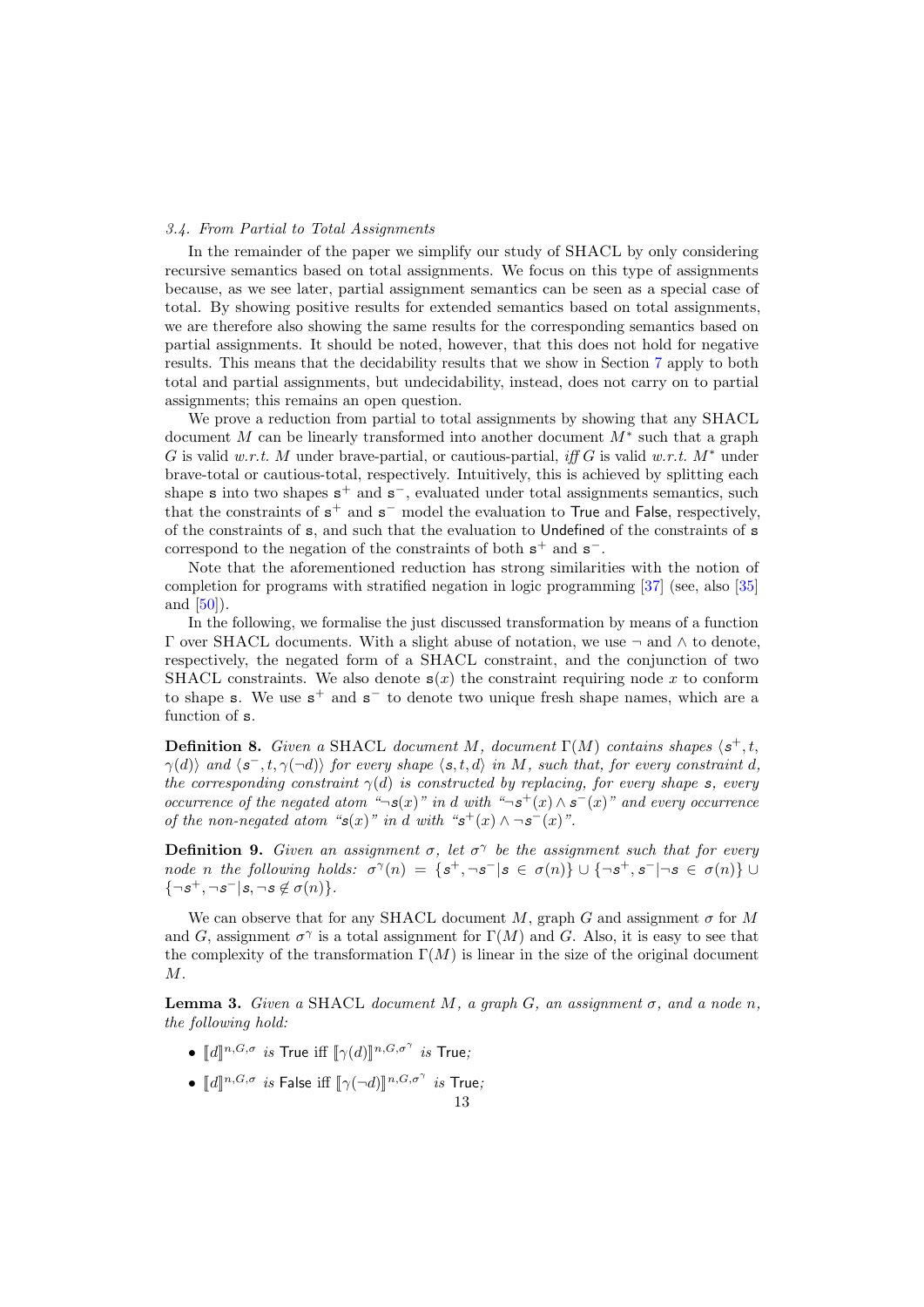•  $[[d]]^{n,G,\sigma}$  is Undefined iff both  $[\![\gamma(d)]\!]^{n,G,\sigma^{\gamma}}$  and  $[\![\gamma(\neg d)]\!]^{n,G,\sigma^{\gamma}}$  are False.

*Proof.* Negation in SHACL is defined in the standard way, and therefore  $[[d]]^{n,G,\sigma}$  is<br>True iff  $[[\mathcal{A}]^{n,G,\sigma}$  is Ealso Since  $[[d]]^{n,G,\sigma}$  is Ealso iff  $[[\mathcal{A}]^{n,G,\sigma}$  is True proof of the first True *iff*  $[\![\neg d]\!]^{n,G,\sigma}$  is False. Since  $[\![d]\!]^{n,G,\sigma}$  is False *iff*  $[\![\neg d]\!]^{n,G,\sigma}$  is True, proof of the first statement of the lemma is also proof of the second. We see also poties that the third statement of the lemma is also proof of the second. We can also notice that the third statement of the lemma necessarily follows from the first two. Thus the entire lemma can be proved by proving just the first statement. To prove the first item, we show the following two implications, separately:

- (⇒): if  $\llbracket d \rrbracket^{n,G,\sigma}$  is True, then  $\llbracket \gamma(d) \rrbracket^{n,G,\sigma^{\gamma}}$  is True;
- (←): if  $[\![\gamma(d)]\!]^{n,G,\sigma^{\gamma}}$  is True, then  $[\![d]\!]^{n,G,\sigma}$  is True.

In Kleene's 3-valued logic, the evaluation of a sentence into True or False implies that this evaluation does not depend on any of its sub-sentences that are evaluated to Undefined  $(i.e., changing the truth value of one such sub-sentence would not affect the$ truth value of the whole sentence). Notice also that the only atoms that can be evaluated as Undefined are shape references  $s(x)$  [\[11\]](#page-49-7). This means that if the 3-valued evaluation of a constraint d over a node, a graph and an assignment is True ( $resp.$ , False), then this evaluation would still be True (resp., False), if every shape atom  $s(x)$  that evaluates to Undefined evaluates to False instead.

(⇒) If  $\llbracket d \rrbracket^{n, G, \sigma}$  evaluates to True, then  $\llbracket \gamma(d) \rrbracket^{n, G, \sigma^{\gamma}}$  must also evaluate to True, since in the transformation from d to  $\gamma(d)$  (1) every constraint that is not a shape reference remains unchanged, and  $(2)$  every shape reference  $(in d)$  is transformed into a conjunction of shape references (in  $\gamma(d)$ ) that still evaluates to the same truth value of the original expression, unless this truth value is Undefined. However, by our previous observation, changing an Undefined truth value cannot affect the truth value of  $[\![\gamma(d)]\!]^{n,G,\sigma^{\gamma}}$  since  $[\![d]\!]^{n,G,\sigma}$  and water to  $\text{True}$ . Thus implication  $(\rightarrow)$  holds  $\llbracket d \rrbracket^{n,G,\sigma}$  evaluates to True. Thus implication  $(\Rightarrow)$  holds.<br> $(\Leftarrow)$  Similarly, if  $\llbracket \phi(d) \rrbracket^{n,G,\sigma^{\gamma}}$  evaluates to True, the

(←) Similarly, if  $[\gamma(d)]^{n,G,\sigma^{\gamma}}$  evaluates to True, then  $[[d]]^{n,G,\sigma}$  must also evaluate to True, since, in the inverse transformation from  $\gamma(d)$  to d: (1) every constraint that is not a shape reference remains unchanged, and (2) every pair of shape references "s<sup>+</sup>(x)  $\wedge \neg$ s<sup>-</sup>(x)" or " $\neg$ s<sup>+</sup>(x)  $\wedge$  s<sup>-</sup>(x)" is transformed into a single shape reference which either (a) evaluates to the same truth value, or (b) evaluates to the truth value of Undefined when the original constraint evaluates to False. Notice that in SHACL, the constraints of a shape are considered in conjunction, and negation only appears in front of shape references. Since  $[\![\gamma(d)]\!]^{n,G,\sigma^{\gamma}}$  evaluates to True, a pair of shape references "s<sup>+</sup>(x)∧¬s<sup>-</sup>(x)" or "¬s<sup>+</sup>(x)∧s<sup>-</sup>(x)" that evaluates to False w.r.t. n, G and  $\sigma^{\gamma}$  can only appear in a disjunction in  $\gamma(d)$  of which at least one disjunct evaluates to True w.r.t. n, G and  $\sigma^{\gamma}$ , since this disjunction cannot be within the scope of negation. Pairs of shape references " $s^+(x) \wedge \neg s^-(x)$ " or " $\neg s^+(x) \wedge s^-(x)$ " that evaluate to False w.r.t. n, G and  $\sigma^{\gamma}$ , therefore, do not affect the truth value of  $[\![\gamma(d)]\!]^{n,G,\sigma^{\gamma}}$ . Thus implication ( $\Leftarrow$ ) holds as well.  $\Box$ 

From Definition [8](#page-12-0) and Lemma [3](#page-12-1) the main theorem of this subsection easily follows.

<span id="page-13-0"></span>**Theorem 2.** Given a SHACL document M and a graph  $G$ , it holds that  $G$  is valid w.r.t. M under brave-partial (resp., cautious-partial) semantics iff G is valid w.r.t.  $\Gamma(M)$  under brave-total (resp., cautious-total) semantics.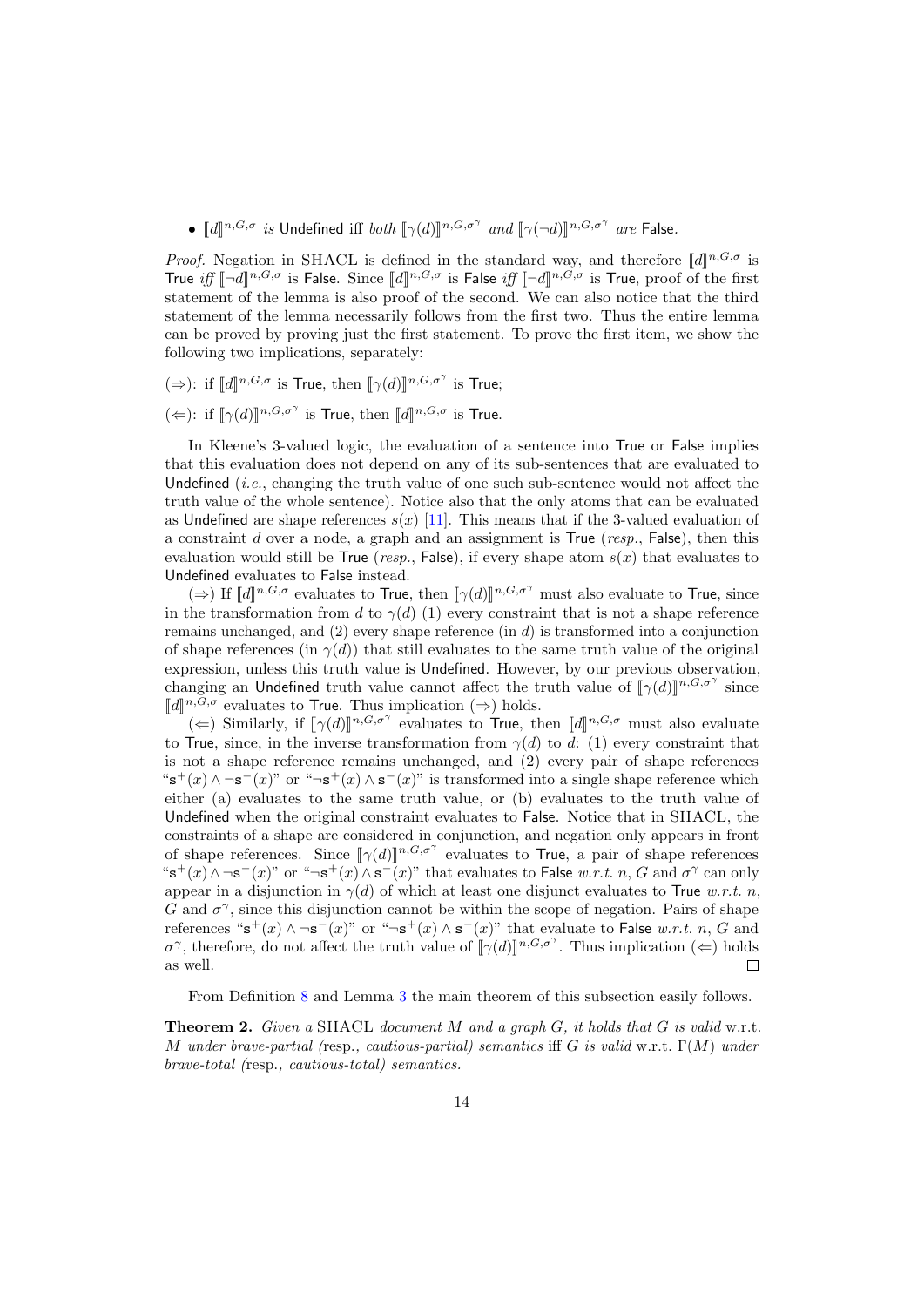<span id="page-14-1"></span>

| Types of target declarations in $t$ | SCL target axiom                                                |  |
|-------------------------------------|-----------------------------------------------------------------|--|
| Node target (node $c$ )             | $\Sigma_{\rm s}(c)$                                             |  |
| Class target (class $c$ )           | $\forall x.$ is $A(x, c) \rightarrow \Sigma$ <sub>s</sub> $(x)$ |  |
| Subjects-of target (relation $R$ )  | $\forall x, y. R(x, y) \rightarrow \Sigma_{s}(x)$               |  |
| Objects-of target (relation $R$ )   | $\forall x, y. R^{-}(x, y) \rightarrow \Sigma_{\mathbf{s}}(x)$  |  |

Table 3: Translation of a SHACL shape with name s and target declaration t, into an SCL target axiom.

Thus, in the rest of the article we will only focus on total assignments and we shall use the term brave semantics to refer to brave-total and cautious semantics to refer to cautious-total.

# <span id="page-14-0"></span>4. Shapes Constraint Logic: SCL

In this section we provide a precise formalisation of SHACL semantics and related decision problems in a formal logical system. For the sake of simplicity of presentation, we first focus on the brave semantics only, and then show how to adapt our system to model cautious semantics (recall that, as shown in Section [3.4,](#page-12-2) partial assignments semantics is, model-theoretically, a special case of total assignments semantics). The main component of this logical system is the SCL language, a novel fragment of first-order logic extended with counting quantifiers and the transitive closure operator, that precisely models SHACL documents. We will later show the equivalidity of SHACL and SCL, by demonstrating how, for any graph, the latter can be used to model total faithful assignments.

Our decision problems, instead, are modelled using MSCL, a fragment of monadic second-order logic defined on top of SCL, by extending the latter with second-order quantifications on monadic relations. Intuitively, MSCL allows us to define conditions over the space of all possible assignments, something that cannot be expressed in SCL. Nevertheless, as we will see later, several formulations of our decision problems are fully reducible to the first-order logic satisfiability problem.

# 4.1. A First-Order Logic for SHACL

In the presentation of our logical system and in the analysis of its decision problems, we consider arbitrary first-order relational models with equality as the only built-in relation. When we deal with the SHACL encoding, instead, we assume the first-order models to have the set of RDF terms as the domain of discourse, plus a set of interpreted relations for the SHACL filters.

Assignments are modelled by means of a set of monadic relation names  $\Sigma$ , called *shape relations.* In particular, each shape s is associated with a unique shape relation  $\Sigma_s$ . If  $\Sigma_{\mathbf{s}}$  is a shape relation associated with shape s, then fact  $\Sigma_{\mathbf{s}}(x)$  (resp.  $\neg \Sigma_{\mathbf{s}}(x)$ ) describes an assignment  $\sigma$  such that  $\mathbf{s} \in \sigma(x)$  (resp.  $\neg \mathbf{s} \in \sigma(x)$ ). Since our logical system uses standard Boolean logic, for any element of the domain c and shape relation  $\Sigma$ , it holds that  $\Sigma(c) \vee \neg \Sigma(c)$  holds, by the law of excluded middle. Thus any Boolean interpretation of shape relations defines a total assignment.

Sentences and formulae in the SCL language follow the grammar reported in Definition [10,](#page-15-0) whose main syntactic components are described later on. In the rest of the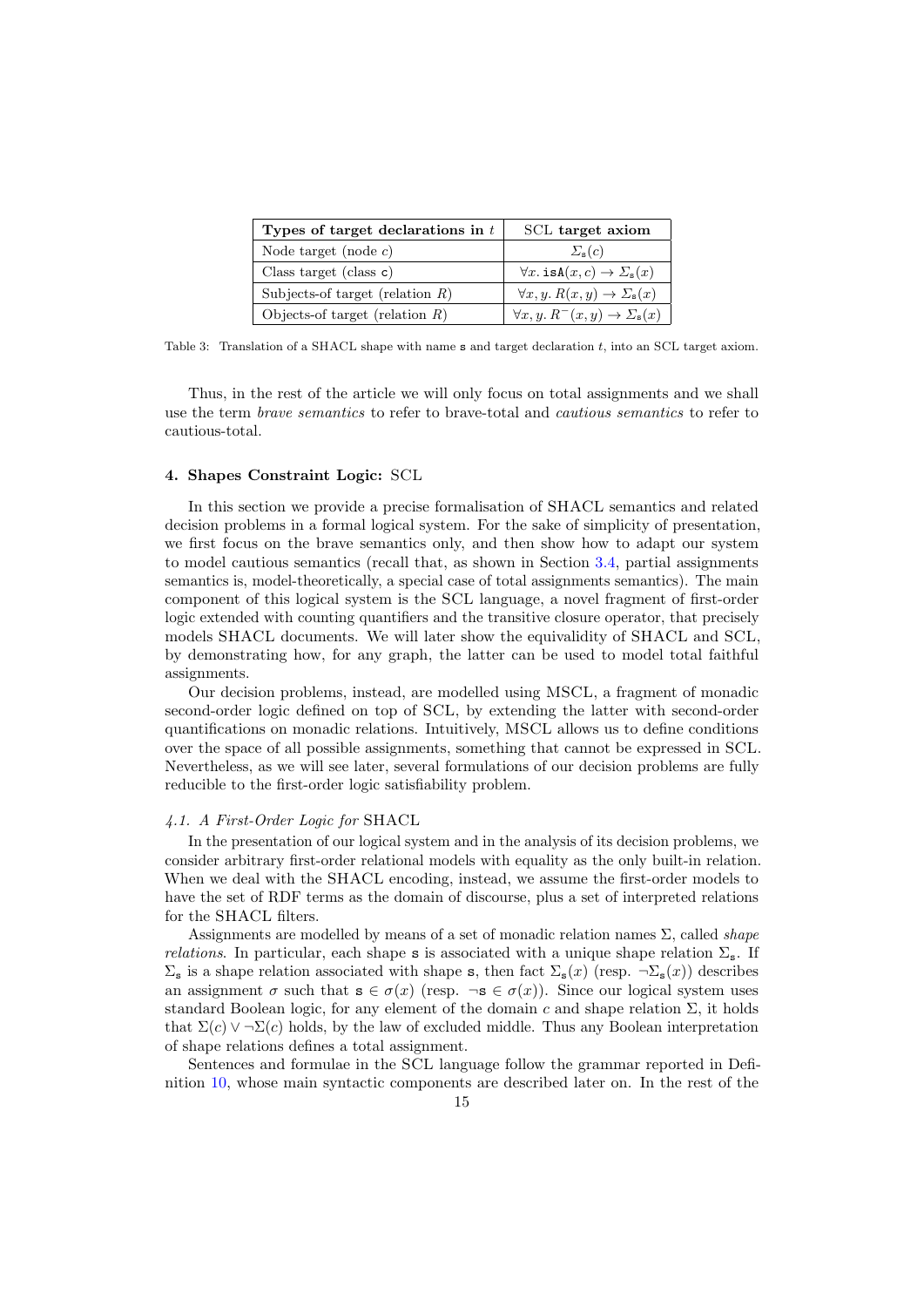article, we will focus on this logic to study the decidability and complexity of our SHACL decision problems. In particular, we are going to reserve the symbols  $\tau$  and  $\tau^-$  to denote the translations from SHACL documents into SCL sentences and vice versa and refer the reader to the appendix for the full details about these translations. Bold capital letters in square brackets on the right of some of the grammar production rules are pure meta-annotations for naming SCL features and, obviously, not an integral part of the syntax.

<span id="page-15-0"></span>Definition 10. The Shape Constraint Logic (SCL, for short) is the set of first-order sentences  $\varphi$  built according to the following context-free grammar, where c is a constant from the domain of RDF terms,  $\Sigma$  is a shape-relation name, F is a filter-relation name, R is a binary-relation name, Kleene's star symbol  $*$  indicates the transitive closure of the binary relation induced by  $\pi(x, y)$ , the superscript  $\pm$  stands for a relation or its inverse, and  $n \in \mathbb{N}$ :

$$
\varphi := \top | \varphi \wedge \varphi
$$
\n
$$
| \Sigma(c) | \forall x . \text{ isA}(x, c) \rightarrow \Sigma(x) | \forall x, y. R^{\pm}(x, y) \rightarrow \Sigma(x)
$$
\n
$$
| \forall x. \Sigma(x) \leftrightarrow \psi(x);
$$
\n
$$
\psi(x) := \top | \neg \psi(x) | \psi(x) \wedge \psi(x) | x = c | F(x) | \Sigma(x) | \exists y. \pi(x, y) \wedge \psi(y) \qquad [\varnothing]
$$
\n
$$
| \neg \exists y. \pi(x, y) \wedge R(x, y) \qquad [\varnothing]
$$
\n
$$
| \forall y. \pi(x, y) \leftrightarrow R(x, y) \qquad [\varnothing]
$$
\n
$$
| \forall y. x. \pi(x, y) \wedge R(x, z) \rightarrow \varsigma(y, z) \qquad [\varnothing]
$$
\n
$$
| \exists^{\geq n} y. \pi(x, y) \wedge \psi(y); \qquad [\varnothing]
$$
\n
$$
\pi(x, y) := R^{\pm}(x, y) \qquad [\exists z. \pi(x, z) \wedge \pi(z, y) \qquad [\varnothing]
$$
\n
$$
| x = y \vee \pi(x, y) \qquad [\varnothing]
$$
\n
$$
| \pi(x, y) \vee \pi(x, y) \qquad [\varnothing]
$$
\n
$$
| \pi(x, y) \vee \pi(x, y) \qquad [\varnothing]
$$
\n
$$
[ \varnothing ]
$$
\n
$$
| \pi(x, y) \vee \pi(x, y) \qquad [\varnothing]
$$

$$
\varsigma(x, y) := x <^{\pm} y \mid x \leq^{\pm} y.
$$

Intuitively, sentences obtained through grammar rule  $\varphi$  correspond to SHACL documents. These could be empty  $(\top)$ , a conjunction of documents, a *target axiom* (production rules 3, 4, and 5 of rule  $\varphi$ ) or a *constraint axiom* (production rule 6 of rule  $\varphi$ ). Target axioms take one of three forms, based on the type of target declarations in the shapes of a SHACL document. There are four types of target declarations in SHACL, namely (1) a particular constant c (node target), (2) instances of class c (class target), or  $(3)$ -(4) subjects/objects of a triple with predicate R (subject-of/object-of target). The full correspondence of SHACL target declarations to SCL target axioms is summarised in Table [3.](#page-14-1) The correspondence of a target definition containing multiple target declarations, is simply the conjunction of the corresponding target axioms.

The non terminal symbol  $\psi(x)$  corresponds to the subgrammar of the SHACL constraints components. Within this subgrammar, the true symbol  $\top$  identifies an empty constraint,  $x = c$  a constant equivalence constraint and F a monadic filter relation (e.g.,  $F^{IRI}(x)$ , true *iff* x is an IRI). By *filters* we refer to the SHACL constraints about ordering,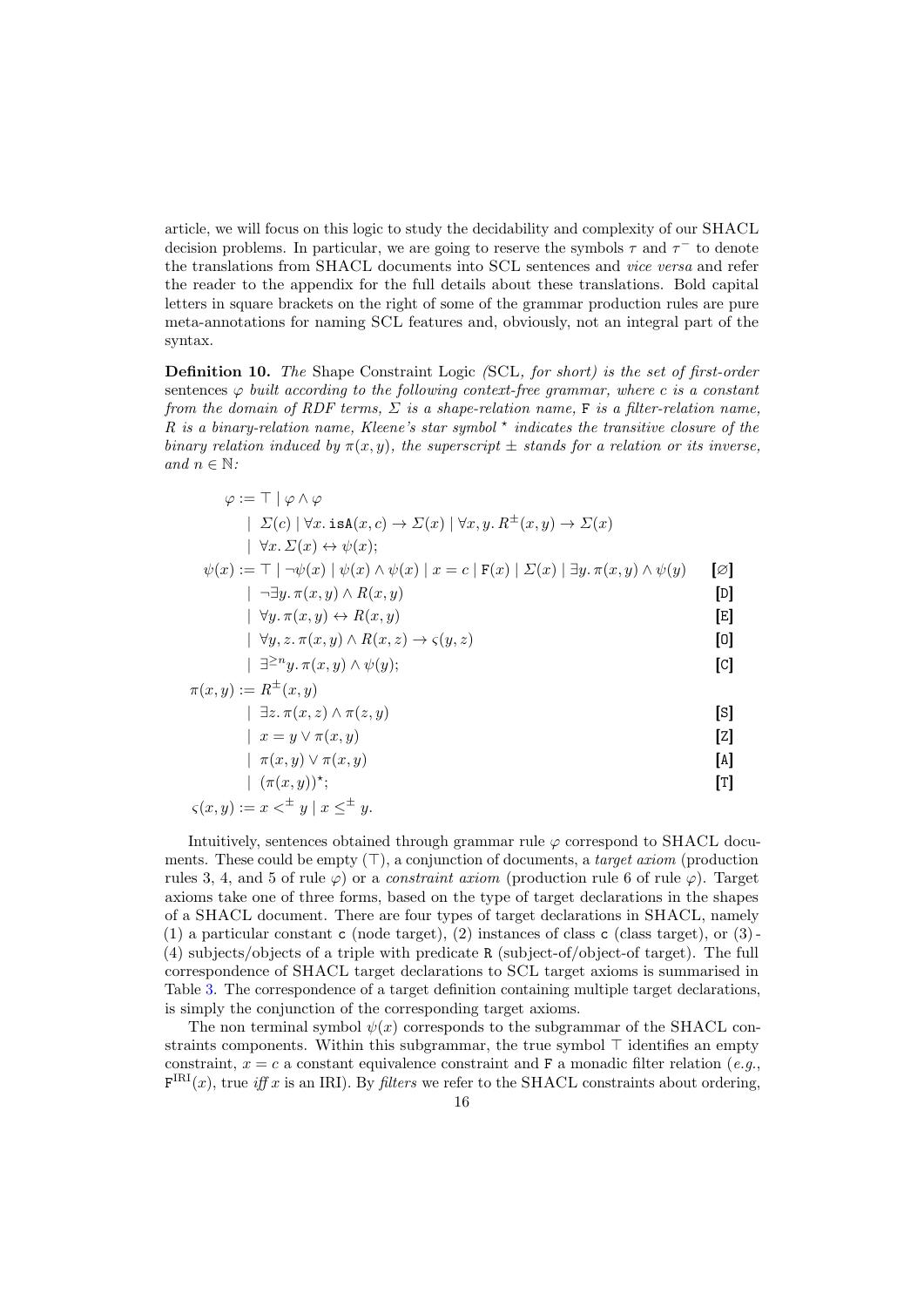node-type, datatype, language tag, regular expressions, and string length [\[26\]](#page-49-0). Filters are captured by the  $F(x)$  production rule and the 0 component. The C component captures qualified value shape cardinality constraints. The E, D and O components capture the equality, disjointedness and order property pair components.

The  $\pi(x, y)$  subgrammar models SHACL property paths. Within this subgrammar S denotes sequence paths, A denotes alternate paths, Z denotes a zero-or-one path, and, finally, T denotes a zero-or-more path.

As usual, to enhance readability, we define the following syntactic shortcuts:

- $\psi_1(x) \vee \psi_2(x) := \neg(\neg \psi_1(x) \wedge \neg \psi_2(x));$
- $\pi(x, c) := \exists y . \pi(x, y) \wedge y = c;$
- $\forall y \, . \, \pi(x, y) \rightarrow \psi(y) := \neg \exists y \, . \, \pi(x, y) \land \neg \psi(y).$

The above mentioned translations  $\tau$  and  $\tau^-$  between SHACL and SCL are polynomial in the size of the input and computable in polynomial time. Intuitively, as we show later in Theorem [3,](#page-17-0) a SHACL document M validates a graph  $G$  iff a first-order structure representing the latter satisfies the SCL sentence  $\tau(M)$ . Vice versa, every SCL sentence  $\varphi$  is satisfied by a first-order structure representing graph G iff the SHACL document  $\tau^-(\varphi)$  validates G.

Another important property of these translations is that they preserve the notion of SHACL recursion, that is, a SHACL document M is recursive iff the SHACL document  $\tau^-(\tau(M))$  is recursive. We will call an SCL sentence  $\phi$  recursive if  $\tau^-(\phi)$  is recursive.

Given a SHACL document M, the SCL sentence  $\tau(M)$  contains a shape relation  $\Sigma_{\rm s}$ for each shape s in M. Sentence  $\tau(M)$  can be split into constraint axioms and target axioms. Intuitively, these are used to verify the first and second condition of Definition [3,](#page-6-2) respectively. The constraint axioms of  $\tau(M)$  correspond to the sentence  $\tau(M^{\setminus t})$ , *i.e.*, to the translation of the document ignoring targets, while the target axioms of  $\tau(M)$ correspond to taking targets into account, *i.e.*, to a sentence  $\phi$ , where  $\phi \wedge \tau(M^{\backslash t})$  is  $\tau(M)$ .

Note that our translation  $\tau$  results in a particular structure of SCL sentences, that we will call well-formed, and thus we restrict the inverse translation  $\tau^-$  and define it only on well-formed SCL sentences. An SCL sentence  $\varphi$  is well-formed if, for every shape relation Σ, sentence ϕ contains exactly one constraint axiom with relation Σ on the left-hand side of the implication. Intuitively, this condition ensures that every shape relation is "defined" by a corresponding constraint axiom. Figure [2](#page-17-1) shows the translation of the document from Figure [1](#page-6-1) into a well-formed SCL sentence.

Before defining the semantic correspondence between SHACL and SCL we introduce the translations of graphs and assignments into first-order structures.

**Definition 11.** Given a graph G, the first-order structure  $G^{\tau}$  contains a fact  $R(s, o)$ , i.e.,  $R(s, o)$  holds true in  $G^{\tau}$ , if  $\langle s, R, o \rangle \in G$ .

**Definition 12.** Given a total assignment  $\sigma$ , the first-order structure  $\sigma^{\tau}$  contains fact  $\Sigma_{\mathcal{S}}(n)$ , i.e.,  $\Sigma_{\mathcal{S}}(n)$  holds true in  $\sigma^{\tau}$ , for every node n, if  $\mathcal{S} \in \sigma(n)$ .

**Definition 13.** Given a graph G and a total assignment  $\sigma$ , the first-order structure I induced by G and  $\sigma$  is the disjoint union of structures  $G^{\tau}$  and  $\sigma^{\tau}$ . Given a first-order structure I: (1) the graph G induced by I is the graph that contains triple  $\langle s, R, o \rangle$  if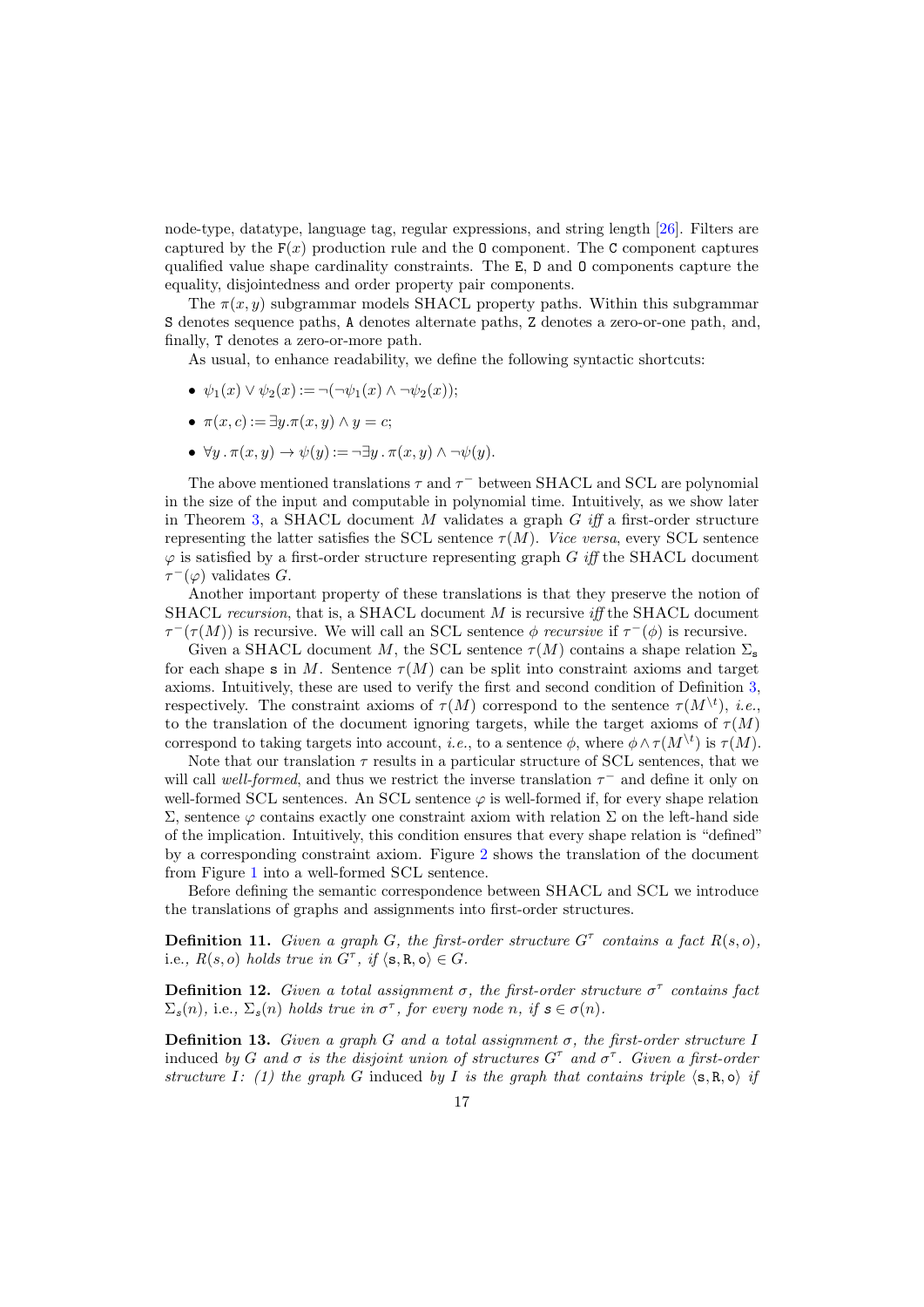<span id="page-17-1"></span>
$$
\left(\forall x. \text{ isA}(x, : \text{Student}) \rightarrow \Sigma_{:\text{studentShape}}(x)\right)
$$
\n
$$
\land \left(\forall x. \Sigma_{:\text{studentShape}}(x) \leftrightarrow \neg \Sigma_{:\text{disjFacultyshape}}(x)\right)
$$
\n
$$
\land \left(\forall x. \Sigma_{:\text{disjFacultyshape}}(x) \leftrightarrow \neg \exists y. (\exists z. R_{:\text{hasSupervisor}}(x, z) \land R_{:\text{hasFaculty}}(z, y) \land R_{:\text{hasFaculty}}(x, y) )\right)
$$

Figure 2: Translation of the SHACL document from Figure [1](#page-6-1) into an SCL sentence.

 $I \models R(s, o)$  and (2) the assignment  $\sigma$  induced by I is the assignment such that, for all elements of the domain n and shape relations  $\Sigma_s$ , fact  $s \in \sigma(n)$  is true if  $I \models \Sigma_s(n)$  and  $\neg s \in \sigma(n)$  is true if  $I \not\models \Sigma_s(n)$ .

The semantic correspondence between SHACL and SCL is captured by the following theorem.

<span id="page-17-0"></span>**Theorem 3.** For all graphs G, total assignments  $\sigma$  and SHACL documents M, it is true that  $(G, \sigma) \models M$  iff  $I \models \tau(M)$ , where I is the first-order structure induced by G and  $\sigma$ . For any first-order structure I and SCL sentence  $\phi$ , it is true  $I \models \phi$  iff  $(G, \sigma) \models \tau^-(\phi)$ , where G and  $\sigma$  are, respectively, the graph and assignment induced by I.

This theorem can be proved by a tedious but straightforward structural induction over the document syntax, with an operator-by-operator analysis of the translation we provide in the appendix.

Sentences in SCL have a direct correspondence to the sentences of the grammar presented in [\[40\]](#page-50-6). For each non-recursive SHACL document, the differences between the sentences obtained by translating this document are purely syntactic and the two sentences are equisatisfiable. In particular, the binary relation has Shape of  $[40]$  is now represented instead as a set of monadic relations. For recursive SHACL documents, the grammar of Definition [10](#page-15-0) introduces a one-to-one correspondence between SHACL target declarations/constraints, and target/constraint axioms respectively.

The sub-grammar  $\psi(x)$  in Definition [10](#page-15-0) corresponds to the grammar of SHACL constraints from [\[11\]](#page-49-7), with the addition of filters. The grammar from [\[11\]](#page-49-7) omits filters by assuming that their evaluation is not more computationally complex than evaluating equality. This assumption is true for validation, the main decision problem addressed in [\[11\]](#page-49-7), but it does not hold for satisfiability and containment, as we further discuss in Section [6.](#page-23-0)

To distinguish different fragments of SCL, Table [4](#page-18-0) lists a number of prominent SHACL components. The language defined without any of these constructs is our base language, denoted ∅. When using an abbreviation of a prominent feature, we refer to the fragment of our logic that includes the base language together with that feature enabled. For example, S A identifies the fragment that only allows the base language, sequence paths, and alternate paths.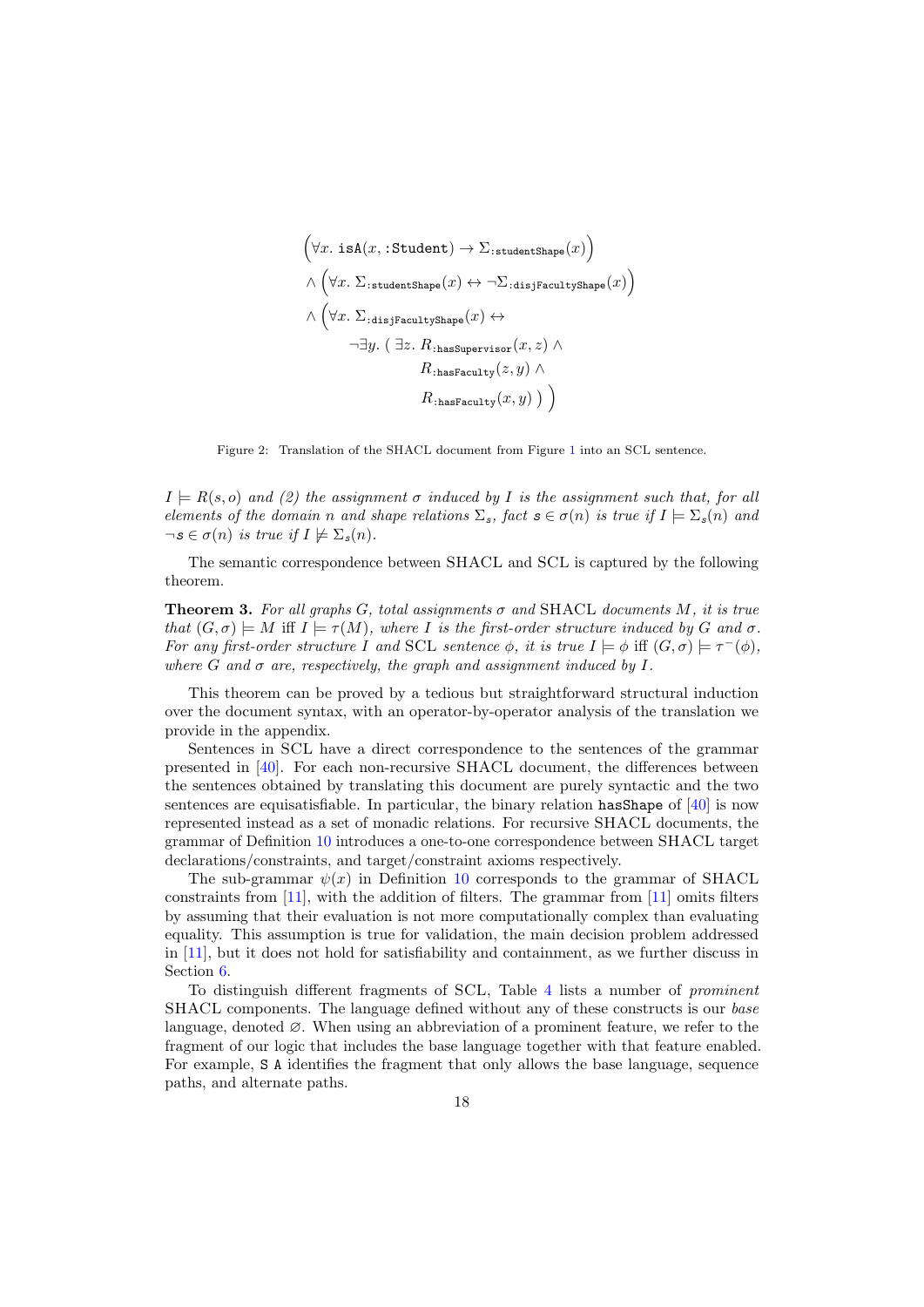<span id="page-18-0"></span>

| Abbr.    | Name                       | SHACL component                                                        | SCL expression                                                        |
|----------|----------------------------|------------------------------------------------------------------------|-----------------------------------------------------------------------|
| D        | Property pair disjointness | sh:disjoint                                                            | $\neg \exists y \ldotp \pi(x, y) \land R(x, y)$                       |
| Е        | Property pair equality     | sh:equals                                                              | $\forall y \ldotp \pi(x, y) \leftrightarrow R(x, y)$                  |
| $\Omega$ | Property pair order        | sh:lessThan<br>sh:lessThanOrEquals                                     | $x \leq^{\pm} y$ and $x \leq^{\pm} y$                                 |
| C        | Cardinality constraints    | sh:qualifiedValueShape<br>sh:qualifiedMinCount<br>sh:qualifiedMaxCount | $\exists^{\geq n}y \ldotp \pi(x,y) \wedge \psi(y)$<br>with $n \neq 1$ |
| S        | Sequence paths             | SHACL list                                                             | $\exists z \, \pi(x, z) \wedge \pi(z, y)$                             |
| 7.       | Zero-or-one paths          | sh:zeroOrOnePath                                                       | $x = y \vee \pi(x, y)$                                                |
| A        | Alternative paths          | sh:alternativePath                                                     | $\pi(x, y) \vee \pi(x, y)$                                            |
| т        | Transitive paths           | sh:zeroOrMorePath<br>sh:oneOrMorePath                                  | $(\pi(x,y))^*$                                                        |

Table 4: Correspondence between prominent SHACL components and SCL expressions.

The SHACL specification presents an unusual asymmetry in the fact that equality, disjointedness and order components (corresponding to E, D, and O in SCL) force one of their two path expressions to be an atomic relation. This can result in situations where order constraints can be defined in just one direction, since only the less-than and less-than-or-equal property pair constraints are defined in SHACL. Our O fragment models a more natural order comparison that includes the  $>$  and  $\geq$  components, by using the inverse of  $\lt$  and  $\lt$ . We instead denote by 0' the fragment where the order relations in the  $\varsigma(x, y)$  subgrammar cannot be inverted. In our formal analysis of Section [7](#page-31-0) we will consider both O and O'.

# 4.2. A Second-Order Logic for SHACL Decision Problems

In order to model SHACL decision problems, we introduce the *Monadic Shape* Constraint Logic (MSCL, for short) built on top of a second-order interpretation of SCL sentences. A second-order interpretation of an SCL sentence  $\phi$  is the second-order formula obtained by interpreting shape relations as free monadic second order variables. Obviously, shape relations that are under the scope of the same quantifier describe the same assignment. While SCL can be used to describe the faithfulness of a single assignment, MSCL can express properties that must be true for all possible assignments. This is necessary to model all extended semantics. As usual, disjunction and implication symbols in MSCL sentences are just syntactic shortcuts.

Definition 14. The Monadic Shape Constraint Logic (MSCL, for short) is the set of second-order sentences built according to the following context-free grammar  $\Phi$ , where  $\varphi$ is an SCL sentence and  $\Sigma$  is the second-order variable corresponding to a shape relation.

$$
\Phi := \varphi \mid \neg \Phi \mid \Phi \land \Phi \mid \exists \Sigma. \Phi \mid \forall \Sigma. \Phi;
$$
\n
$$
\varphi := \text{SCL}.
$$

The  $\exists$ SCL (resp.,  $\forall$ SCL) fragment of MSCL is the set of sentences obtained by the above grammar deprived of the negation and universal (resp., existential) quantifier rules.

Relying on the standard semantics for second-order logic, we define the satisfiability and containment for MSCL sentences, as well as the closely related finite-model property, in the natural way.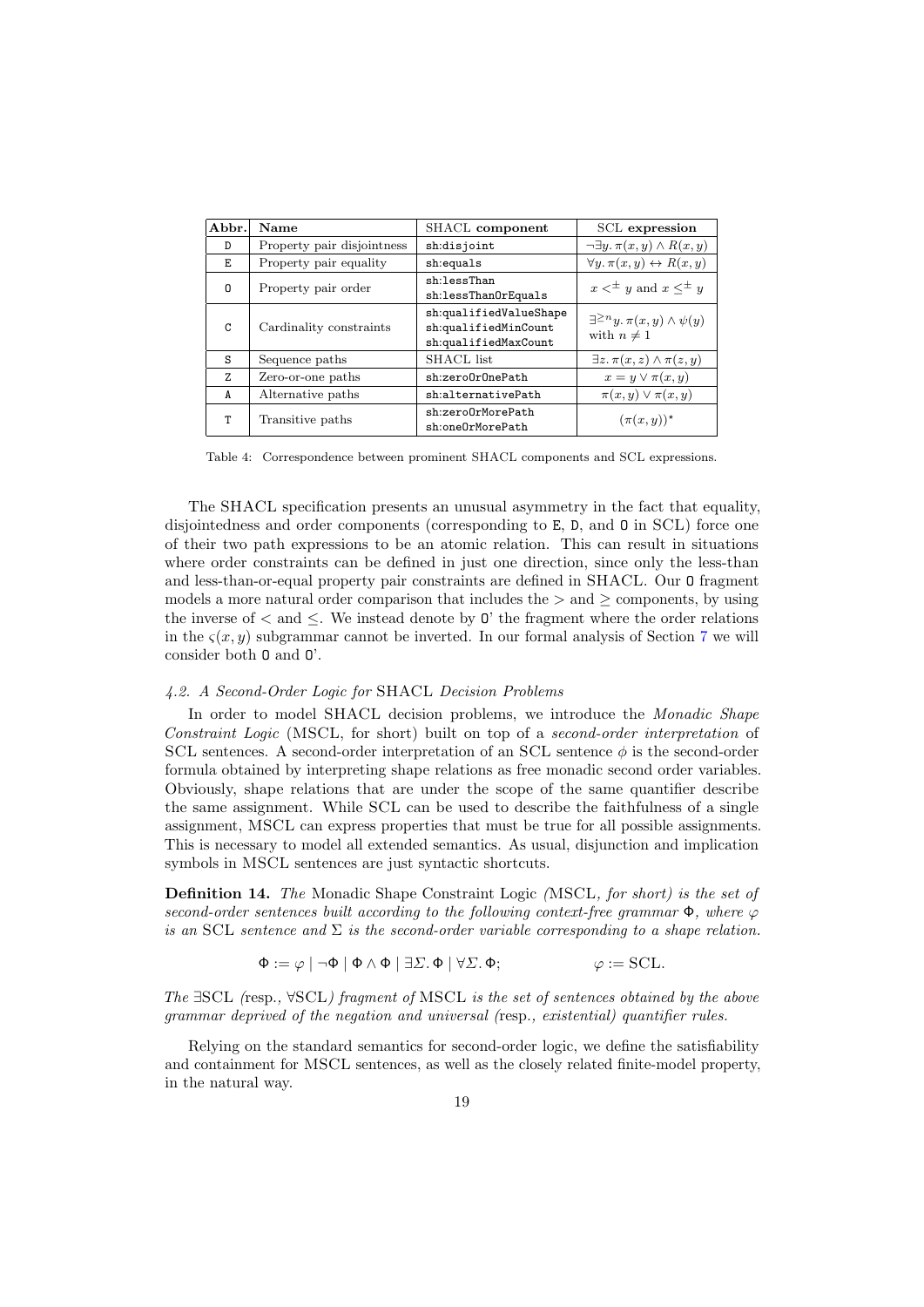- MSCL Sentence Satisfiability An MSCL sentence  $\Phi$  is satisfiable if there exists a relational structure  $\Omega$  such that  $\Omega \models \Phi$ .
- MSCL Finite-model Property An MSCL sentence Φ enjoys the finite-model property if, whenever  $\Phi$  is satisfiable, it is so on a relational structure.

In Section [5](#page-19-1) we discuss the correspondence between the SHACL and MSCL decision problems. In this respect, we assume that filters are interpreted relations. In particular, we prove equivalence of SHACL and MSCL, for the purpose of validity, on models that we call canonical; that is, models having the following properties: (1) the domain of the model is the set of RDF terms, (2) constant symbols are interpreted as themselves (as in a standard Herbrand model [\[16\]](#page-49-13)), (3) such a model contains built-in interpreted relations for filters, and (4) ordering relations  $\lt$  and  $\lt$  are the disjoint union of the total orders of the different comparison types allowed in SPARQL. To enforce the fact that different RDF terms are not equivalent to each other we adopt the unique name assumption for the constants of our language. For the purpose of our decision problems, it is sufficient to axiomatise the inequality of all the known constants.

Finally, we state a trivial result used later on to show how to solve some of the mentioned decision problem by looking at the "simpler" SCL satisfiability and validity decision problems.[2](#page-19-2)

<span id="page-19-0"></span>**Proposition 1.** An  $\exists$ SCL (resp.,  $\forall$ SCL) sentence  $\Phi \triangleq \exists \Sigma_1 \dots \exists \Sigma_m$ .  $\varphi$  (resp.,  $\Phi \triangleq \forall \Sigma_1 \dots \Sigma_m$  $\forall \Sigma_m$ .  $\varphi$ ) is satisfiable (resp., valid) iff the subformula  $\varphi$  interpreted as an SCL sentence is satisfiable (resp., valid).

# <span id="page-19-1"></span>5. From SHACL Decision Problems to MSCL Satisfiability

The rich expressiveness of the MSCL language, defined in the previous section, allows us to formally define several decision problems. We first use this language to define the main such problems studied in this article, namely SHACL validation, satisfiability and containment. We then show how MSCL can also capture a number of related decision problems that have been proposed in the literature.

### 5.1. Principal Decision Problems

In this section we describe the equivalidity of MSCL and SHACL, and provide a reduction of our decision problems into MSCL satisfiability. Notably, we also show how some of them can be further reduced into ∃SCL. As we will see later, this last reduction can be easily translated to a reduction into first-order logic, from which we derive several decidability results.

We again focus only on total assignment semantics. Given a second-order formula  $\phi$ , second-order interpretation of an SCL sentence, we denote with  $\exists(\phi)$ , respectively  $\forall(\phi)$ . the MSCL sentence obtained by existentially, respectively universally, quantifying all of the shape relations of  $\phi$ . Recall that, by construction, the assignments induced by models

<span id="page-19-2"></span><sup>&</sup>lt;sup>2</sup>The term *valid* here refers to the notion of validity in mathematical logic and model theory, not to be confused with SHACL validation.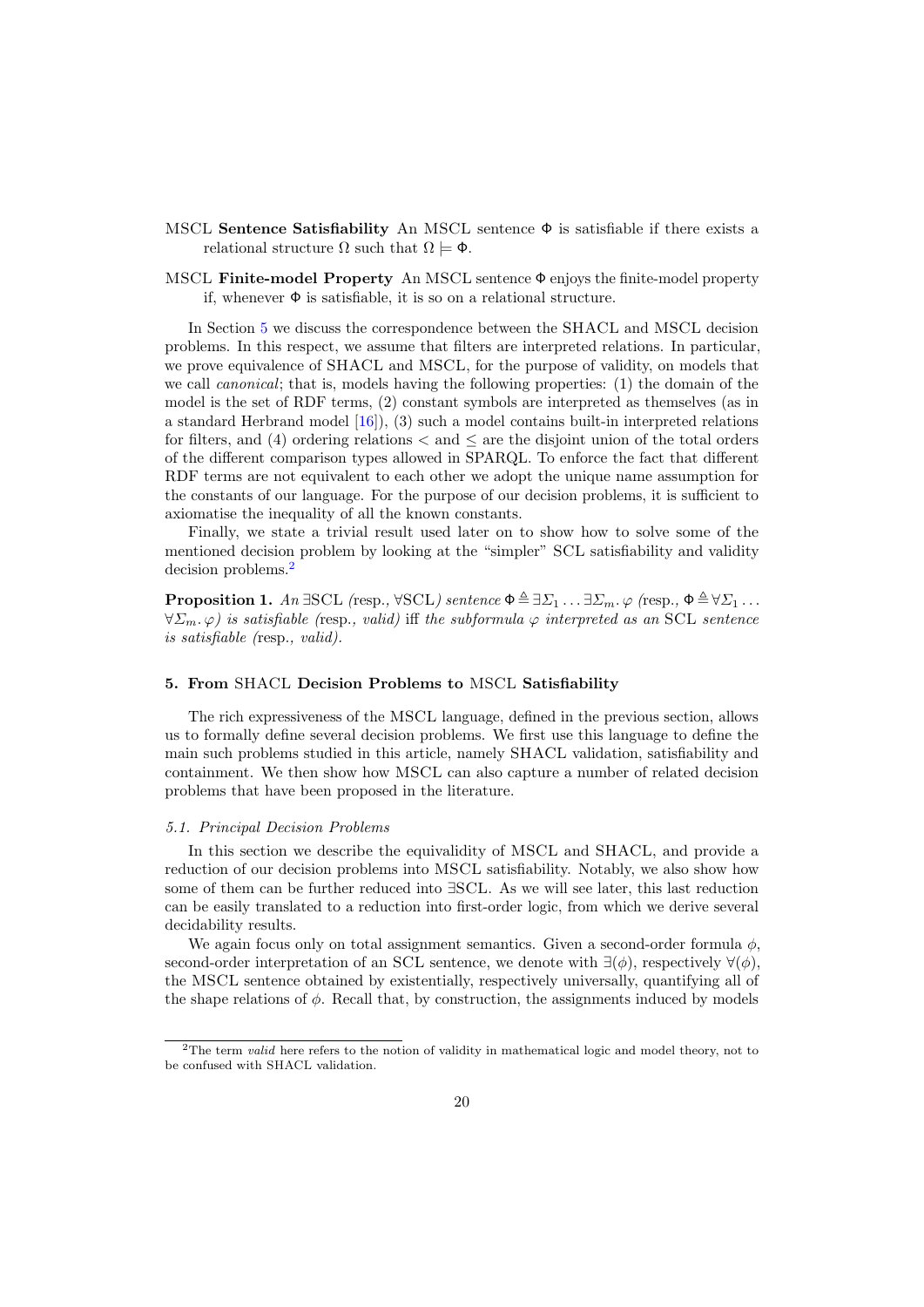of an MSCL sentence are total, and that the second-order variables under the scope of the same quantifier represent a single assignment.

The following corollaries, which rely on the standard notion of modelling of a sentence by a structure, easily follow from Theorem [3](#page-17-0) and the definitions of validity from Table [2.](#page-11-1) The first two corollaries define the correspondence between SHACL and MSCL validation. The last four corollaries express our formalisation of the SHACL satisfiability and containment decision problems in the case of brave validation and in the case of cautious validation. Recall also that  $G^{\tau}$  denotes the first-order structure induced by a graph G, and  $M^{\backslash t}$  denotes the SHACL document obtained by removing all target declarations from SHACL document M, which we use to test first condition of Def. [3](#page-6-2) in isolation from the second.

<span id="page-20-0"></span>Corollary 1 (Brave-Total Validation). A graph G is valid w.r.t. a SHACL document M under brave-total semantics if  $G^{\tau} \models \exists (\tau(M)).$ 

Corollary 2 (Cautious-Total Validation). A graph G is valid w.r.t. a SHACL document M under cautious-total semantics if  $G^{\tau} \models \exists (\tau(M)) \land \forall (\tau(M^{\setminus t}) \to \tau(M)).$ 

Corollary 3 (Brave-Total Satisfiability). For any SHACL document M, document M is (finitely) satisfiable under brave-total semantics if  $\exists(\tau(M))$  is (finitely) satisfiable.

Corollary 4 (Cautious-Total Satisfiability). For any SHACL document M, document M is (finitely) satisfiable under cautious-total semantics if  $\exists (\tau(M)) \wedge \forall (\tau(M^{\setminus t}) \to \tau(M))$ is (finitely) satisfiable.

<span id="page-20-3"></span>Corollary 5 (Brave-Total Containment). For any pair of SHACL documents  $M_1$  and  $M_2$ , document  $M_1$  is contained in  $M_2$  under brave-total semantics iff  $\exists(\tau(M_1)) \rightarrow \exists(\tau(M_2))$ is valid, that is, iff  $\exists(\tau(M_1)) \wedge \neg \exists(\tau(M_2))$  is unsatisfiable.

<span id="page-20-1"></span>Corollary 6 (Cautious-Total Containment). For any pair of SHACL documents  $M_1$ and  $M_2$ , document  $M_1$  is contained in  $M_2$  under cautious-total semantics if

$$
\left(\exists(\tau(M_1))\land\forall(\tau(M_1^{t})\to\tau(M_1))\right)\to\left(\exists(\tau(M_2))\land\forall(\tau(M_2^{t})\to\tau(M_2))\right)
$$
  
is valid, that is, iff  

$$
\left(\exists(\tau(M_1))\land\forall(\tau(M_1^{t})\to\tau(M_1))\right)\land\lnot\left(\exists(\tau(M_2))\land\forall(\tau(M_2^{t})\to\tau(M_2))\right)
$$
  
is unsatisfiable.

We now provide a simplified definition of containment for non-recursive SHACL documents by exploiting the properties of Lemma [2,](#page-7-0) and the fact that all extended semantics are equivalent for non-recursive SHACL.

<span id="page-20-2"></span>**Lemma 4.** For any pair of non-recursive SHACL documents  $M_1$  and  $M_2$  document  $M_1$ is contained in  $M_2$  iff  $\exists (\tau(M_1)) \wedge \exists (\tau(M_2^{\setminus t}) \wedge \neg \tau(M_2))$  is not satisfiable.

Proof. For non-recursive SHACL documents all semantics are equivalent, thus containment of two non-recursvie SHACL documents can be expressed as containment under brave-total semantics (Corollary [5\)](#page-20-3), namely the unsatisfiability of  $\exists (\tau(M_1)) \wedge \forall (\neg \tau(M_2)).$ Notice that for all assignment  $\sigma$  and graphs G, if  $(G, \sigma) \not\models M^{\setminus t}$  then trivially  $(G, \sigma) \not\models M$ , thus we can rewrite containment as the unsatisfiability of the following sentence:

 $\exists (\tau(M_1)) \wedge \forall (\neg \tau(M_2^{\setminus t}) \vee \neg \tau(M_2)),$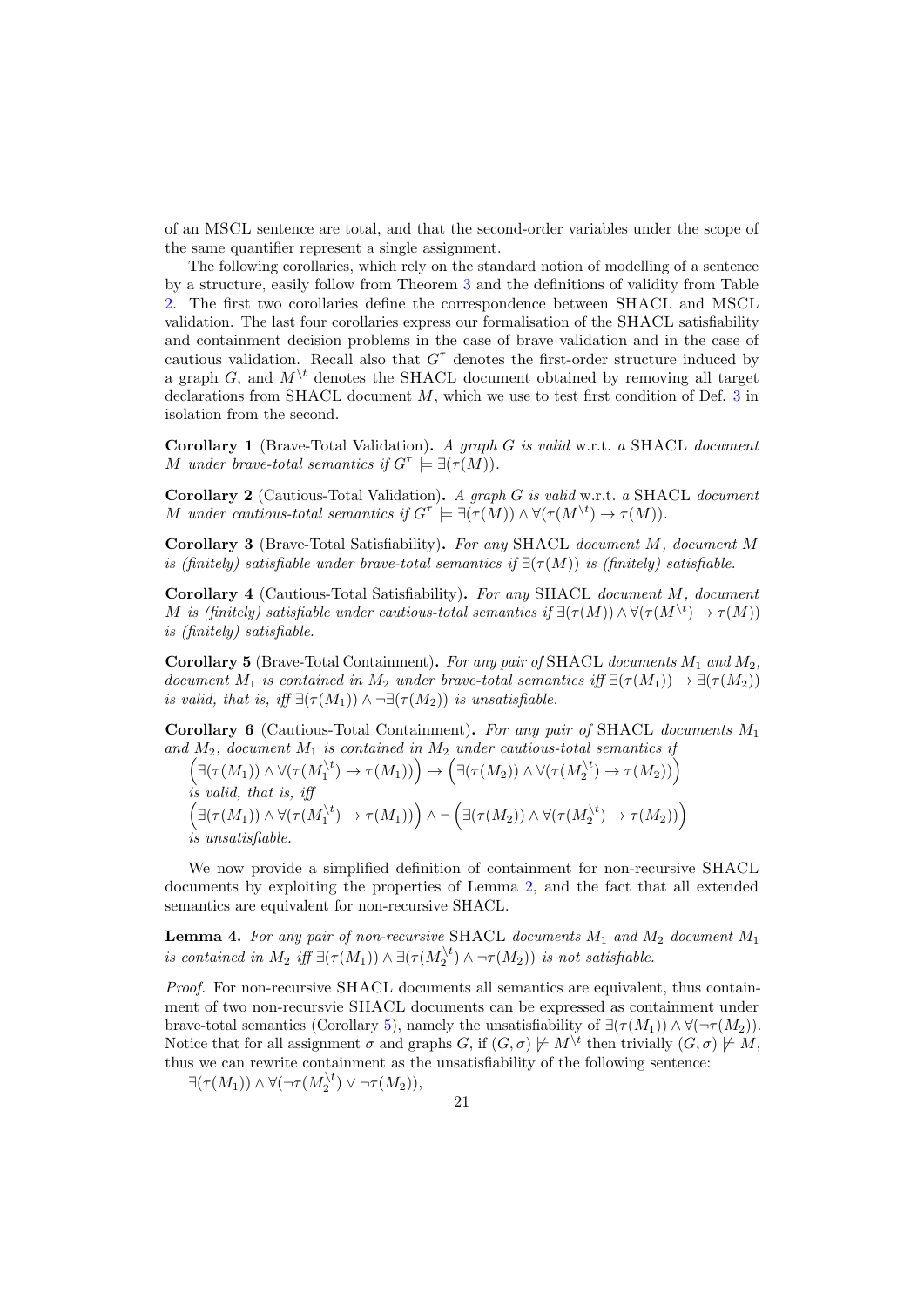which is trivially equivalent to the following:

 $\exists(\tau(M_1)) \wedge \forall(\tau(M_2^{\setminus t}) \rightarrow \neg \tau(M_2))$  is unsatisfiable.

From Lemma [2](#page-7-0) we know that, for any graph G, there exists an assignment  $\sigma$  such that  $(G, \sigma) \models M^{\setminus t}$ . By Theorem [3,](#page-17-0) the structure  $G^{\tau}$  induced by any G models  $\exists (\tau(M_2^{\setminus t}))$ , and thus  $\exists (\tau(M_2^{\setminus t}))$  is true for any model. We can therefore rewrite the containment criterion as the unsatisfiability of the following sentence:

 $\exists (\tau(M_1)) \wedge \exists (\tau(M_2^{\setminus t})) \wedge \forall (\tau(M_2^{\setminus t}) \rightarrow \neg \tau(M_2)),$ 

which is trivially equivalent to:

 $\exists (\tau(M_1)) \wedge \exists (\tau(M_2^{\setminus t}) \wedge \neg \tau(M_2)) \wedge \forall (\tau(M_2^{\setminus t}) \rightarrow \neg \tau(M_2)).$ 

From Lemma [2](#page-7-0) we also know that there is only one assignment  $\sigma$  such that  $(G, \sigma)$  $M^{\setminus t}$ , thus the conjunct in the for all quantification can be removed.  $\Box$ 

From the above results we can notice that several decision problems are reducible to the satisfiability of ∃SCL sentences, which, as defined in Proposition [1,](#page-19-0) can be further reduced to the satisfiability of SCL. In Section [7](#page-31-0) we will study the properties of SCL to provide decidability and complexity results for our decision problems that can be reduced to ∃SCL satisfiability, namely the satisfiability and containment of non-recursive SHACL documents, and satisfiability of (recursive) SHACL documents under brave-total (and thus also brave-partial) semantics. The remaining decision problems, namely containment for recursive SHACL documents (under any extended semantics), and satisfiability for recursive SHACL documents under cautious validation, require the expressiveness of second-order logic, and are likely undecidable even for very restrictive fragments of SHACL.

It is important to notice that the undecidability results of Section [7](#page-31-0) only consider the arbitrary unrestricted (non-finite) satisfiability problem. It is not immediately clear whether these can be extended to the finite problem too, but we conjecture that a Trakhtenbrot-like undecidability proof [\[55,](#page-50-15) [33\]](#page-50-16) can be used for the SCL fragments containing at least the O construct.

### <span id="page-21-0"></span>5.2. Additional Decision Problems

Our logical framework allows us to express a number of additional decision problems that shift the focus on more fine-grained objects, such as shapes and constraints. While these additional decision problems are not the focus of this article, we discuss them for the sake of completeness. To better model these additional problems, we will use  $t_n$  to denote a constraint definition that targets the single node n.

Given a SHACL document  $M$ , and two shapes  $s$  and  $s'$  in  $M$ , the decision problem of shape containment  $[29]$  determines whether **s** is contained in  $s'$ . Intuitively, this means that whenever  $M$  is used for validation, nodes conforming to  $s$  necessarily conform to s'. The definition of shape containment, adapted to the notation of our article, is the following.

**Definition 15.** Given a SHACL document M, and two shapes  $\langle s, t, d \rangle$  and  $\langle s', t', d' \rangle$  in  $M$ , s is shape contained in  $s'$  under brave-partial (resp. brave-total) semantics if, for all graphs G, nodes n in nodes( $\mathsf{G}, \emptyset$ ) and assignments  $\sigma$  in  $A^{G,M}$  (resp.  $A^{G,M}_T$ ) such that  $(G, \sigma) \models M$ , if  $s \in \sigma(n)$  then  $s' \in \sigma(n)$ .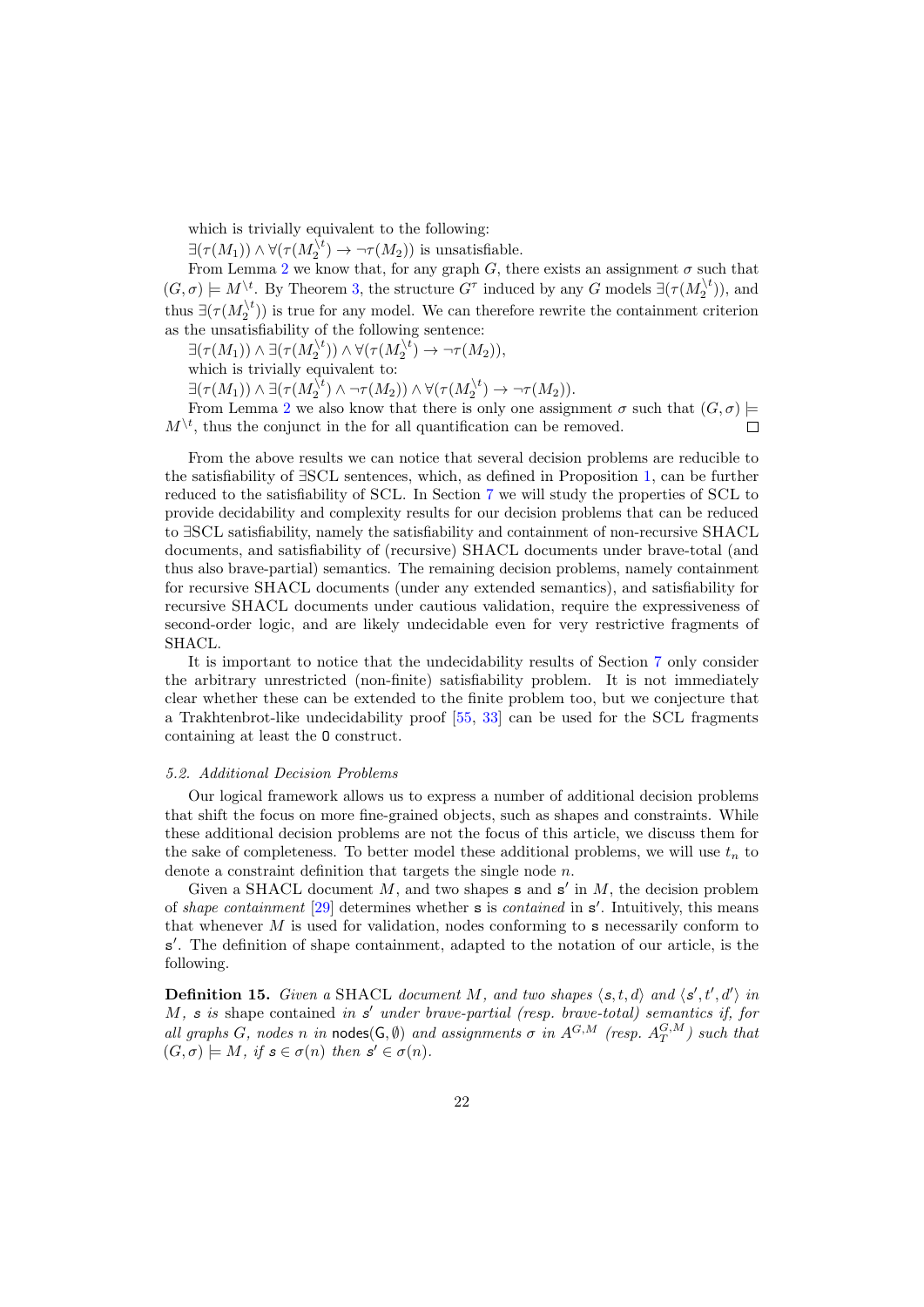While the original definition only considered brave-total semantics, our formulation is more general, as it also includes brave-partial. It is important to notice that, if a SHACL document is unsatisfiable, any pair of shapes within that document trivially contain each other. In other words, the containment of a shape into another is not necessarily caused by any particular property of those shapes.

We should also note that the fragment studied in [\[29\]](#page-49-6) for which shape containment is decidable is the SHACL fragment corresponding to the SCL sub-fragment of C (the base language plus counting quantifiers) where filters are not allowed. This is in agreement with our decidability results, that we present in Sec. [7,](#page-31-0) where we demonstrate decidability of the similar SHACL satisfiability problem for even more general fragments of C.

The shape containment problem can be expressed as the existence of a node  $n$  such that document  $M \cup \{\langle s^*, t_n, d^*\rangle\}$  is unsatisfiable under brave-partial (resp. brave-total) semantics, where  $s^*$  is a fresh shape name,  $t_n$  is a target declaration that targets only node n, and  $d^*$  is the constraint obtained by conjuncting  $d'$  and the negation of d.

**Theorem 4.** Given a SHACL document M, and two shapes  $\langle s, t, d \rangle$  and  $\langle s', t', d' \rangle$  in M,  $s$  is not shape contained in  $s'$  under brave-partial (resp. brave-total) semantics iff there exist a node n such that document  $M \cup \{\langle s^*, t_n, d^* \rangle\}$  is satisfiable under brave-partial (resp. brave-total) semantics, where  $s^*$  is a fresh shape name,  $t_n$  is a target declaration that targets only node n, and  $d^*$  is the constraint obtained by conjuncting  $d$  and the negation of  $d'$ .

*Proof.* Given a node n let  $M' = M \cup \{\langle s^*, t_n, d^* \rangle\}.$ 

(⇒) If M' is satisfiable, let G be a graph that is valid w.r.t. it. If  $n \in \text{nodes}(G)$  it is easy to see that the following properties are true for graph  $G: (1)$  it is valid w.r.t. M (since M is a subset of M'), (2) there exists an assignment  $\sigma$  that is faithful (resp. faithful and total) for M and G, and such that  $\mathbf{s} \in \sigma(n)$  and  $\neg \mathbf{s}' \in \sigma(n)$  (since n satisfies constraints d, but not d'). One such assignment  $\sigma$  can be obtained by taking an assignment  $\sigma'$ , faithful for G and M', and by removing elements  $s^*$  and  $\neg s^*$  from all the sets in the codomain of the  $\sigma'$  function. Thus, shape s is not contained in s' w.r.t. M. Instead, if  $n \notin \text{nodes}(G)$ , then there exists another graph G' such that G' is valid w.r.t. M' and  $n \in \text{nodes}(G')$ . One such graph G' is  $G \cup \{ \langle n^*, r^*, n \rangle \}$ , where  $n^*$  and  $r^*$  are, respectively, a fresh constant and a fresh relation name. This is because the shapes of a SHACL document can only target nodes mentioned in the document, or those that are reachable by the relations mentioned in the document. Moreover, the evaluation of any SHACL constraints on a node is unaffected by that node being the object of a triple with an unknown predicate. Since  $G'$  satisfies the same properties as  $G$ , we can apply the same reasoning as above (as for case  $n \in \text{nodes}(G)$  to prove that shape s is not contained in s' w.r.t. M.

 $(\Leftarrow)$  If shape s is not contained in s' w.r.t. M then there exists a graph G, an assignment  $\sigma$  faithful (resp. faithful and total) for G and M, and a node n such that  $\mathbf{s} \in \sigma(n)$  and  $\neg \mathbf{s}' \in \sigma(n)$ . Therefore,  $\llbracket d^* \rrbracket^{n,G,\sigma}$  must be true. Let  $\sigma^*$  be the extension of<br>the  $\sigma$  segignment that accounts for the  $\sigma^*$  shape, namely  $\sigma^*(d) = \sigma(d) \cup \{\sigma^* \mid \llbracket d^* \rrbracket^{n}, G, \sigma =$  $\mathcal{L} \subset \{k\}$ ,  $\mathcal{L} \subset \{k\}$ ,  $\mathcal{L} \subset \{k\}$ ,  $\mathcal{L} \subset \{k\}$ ,  $\mathcal{L} \subset \{k\}$ ,  $\mathcal{L} \subset \{k\}$ ,  $\mathcal{L} \subset \{k\}$ ,  $\mathcal{L} \subset \{k\}$ ,  $\mathcal{L} \subset \{k\}$ ,  $\mathcal{L} \subset \{k\}$ ,  $\mathcal{L} \subset \{k\}$ ,  $\mathcal{L} \subset \{k\}$ ,  $\mathcal{L} \subset \{k\}$  $\begin{bmatrix} \mathcal{F} & \mathcal{F} \end{bmatrix} \cup \{\neg s^* \mid \neg [\![d^*]\!]^{j, G, \sigma} = \top\},$  for any node j in nodes(G, M). It is easy to see that assignment  $\sigma^*$  is faithful (resp. faithful and total) for M' and G, and thus M' is satisfiable.  $\Box$ 

The above mentioned theorem introduces the following auxiliary decision problem.

<span id="page-22-0"></span>**Definition 16.** Given a SHACL document  $M$ , a shape name  $s$  not in  $M$  and a constraint d that only references shapes in  $M \cup \{s\}$ , template satisfiability under brave-partial (resp.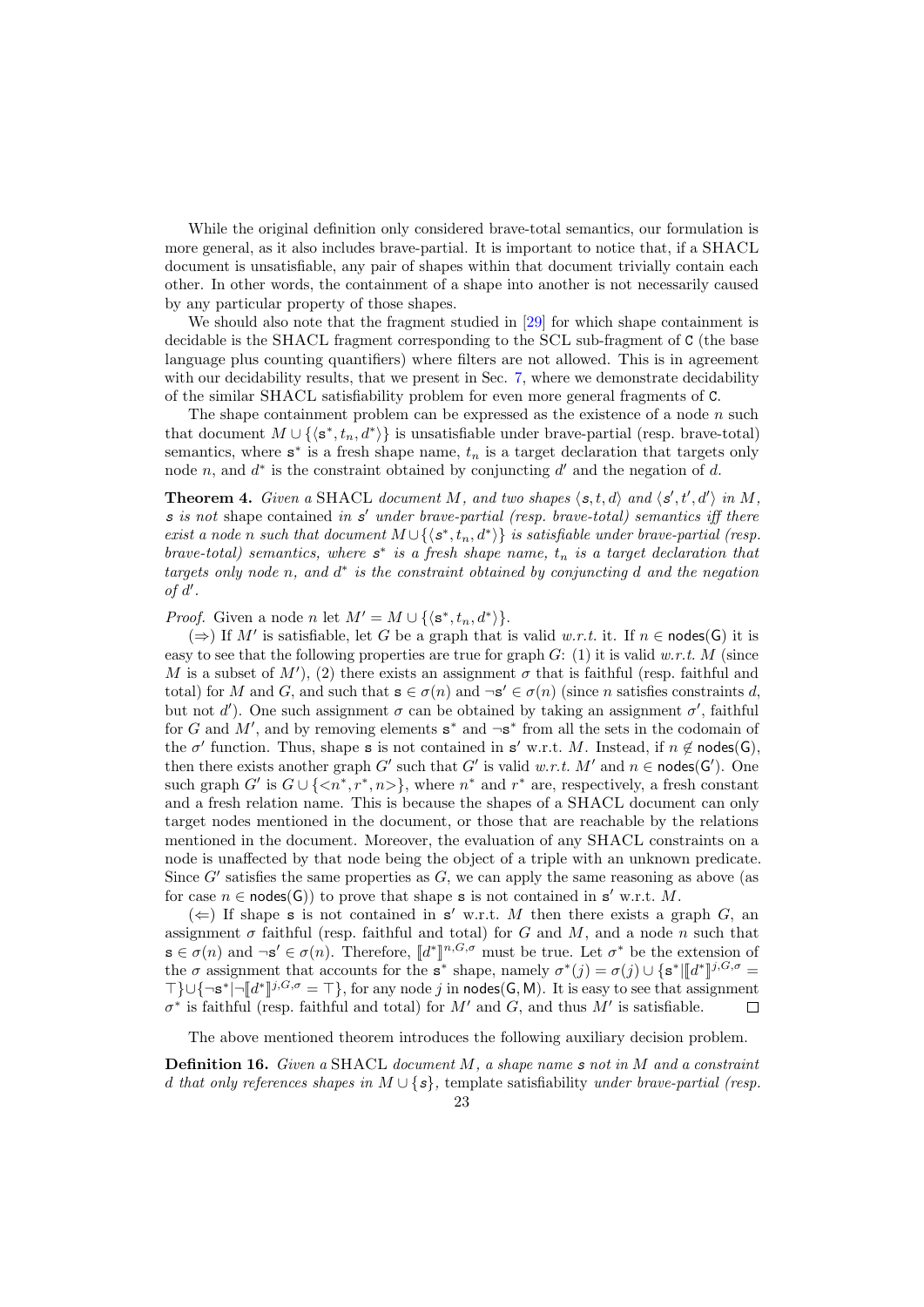brave-total) semantics is the problem of deciding whether there exists a node n such that document  $M \cup \{\langle s, t_n, d \rangle\}$  is satisfiable under brave-partial (resp. brave-total) semantics.

Two additional decision problems, constraint satisfiability and constraint containment, are defined in [\[40\]](#page-50-6) to study the properties of non-recursive SHACL constraints. Intuitively, a constraint  $d$  is satisfiable if there exists a node that conforms to  $d$ , and a constraint  $d$  is contained in  $d'$  if every node that conforms to  $d$  also conforms to  $d'$ . We provide here a generalisation of these problems by introducing a SHACL document as an additional input. The primary purpose of this additional document is to study constraints under recursion, that is, constraints that reference recursive shapes. However, it can also be used to study constraint satisfiability and containment subject to a particular document being valid. When this document is empty the following decision problems correspond to the ones defined in [\[40\]](#page-50-6), namely constraint satisfiability and containment without recursion.

Definition 17. Given a SHACL constraint d and a SHACL document M, such that d does not reference shapes not included in M, constraint d is satisfiable under extended semantics  $\alpha$  if there exists a node n such that SHACL document  $M \cup \{ \langle s, t_n, d \rangle \}$  is satisfiable under  $\alpha$ , where s is a fresh shape name.

Definition 18. Given two SHACL constraints d and d' and a SHACL documents M such that  $d$  and  $d'$  do not reference shapes not included in  $M$ , constraint  $d$  is contained in d' under extended semantics  $\alpha$  if for all nodes n, document  $M \cup \{ \langle s, t_n, d \rangle \}$  is contained in  $M \cup \{\langle s', t_n, d'\rangle\}$  under  $\alpha$ , where s and s' are fresh shape names.

The problem of constraint satisfiability under brave-partial and brave-total semantics are, by definition, sub-problems of SHACL template satisfiability for the respective semantics. Constraint containment for non-recursive SHACL documents is also a subproblem of SHACL template satisfiability. This is a consequence of the fact that containment of two non-recursive SHACL documents can be decided by deciding the satisfiability of an  $\exists$ SCL sentence (Lemma [4\)](#page-20-2). As we will prove later in Section [6,](#page-23-0) the problem of template satisfiability can be expressed as ∃SCL sentence satisfiability. Therefore, our positive results that will be presented in Section [7](#page-31-0) also provide decidability and upper bound complexity results for the decision problems expressible as template satisfiability, namely (1) shape containment, (2) constraint satisfiability under bravepartial and brave-total semantics and (3) constraint containment for non-recursive SHACL documents.

#### <span id="page-23-0"></span>6. From Interpreted To Uninterpreted Models via Filter Axiomatisation

In this section we discuss explicit axiomatizations of the semantics of a set of filters, inspired by the relational axiomatisation of the LTL path formulae in the conjunctivebinding fragment of Strategy Logic [\[2\]](#page-49-14). The main goal of these axiomatisations is to account for filter semantics without requiring filters to be interpreted relations. For any MSCL sentence  $\Phi$  we construct axiomatisations  $\alpha$  such that  $\Phi$  is satisfiable on a canonical model if and only if  $\Phi \wedge \alpha$  is satisfiable on an *uninterpreted* models, that is, models whose domain is the set of RDF terms, but where filters and ordering relations are simple relations instead of interpreted ones. This reduction to standard first-order logic (FOL) allows us to prove decidability of the satisfiability and containment problems for several SCL fragments in the face of filters.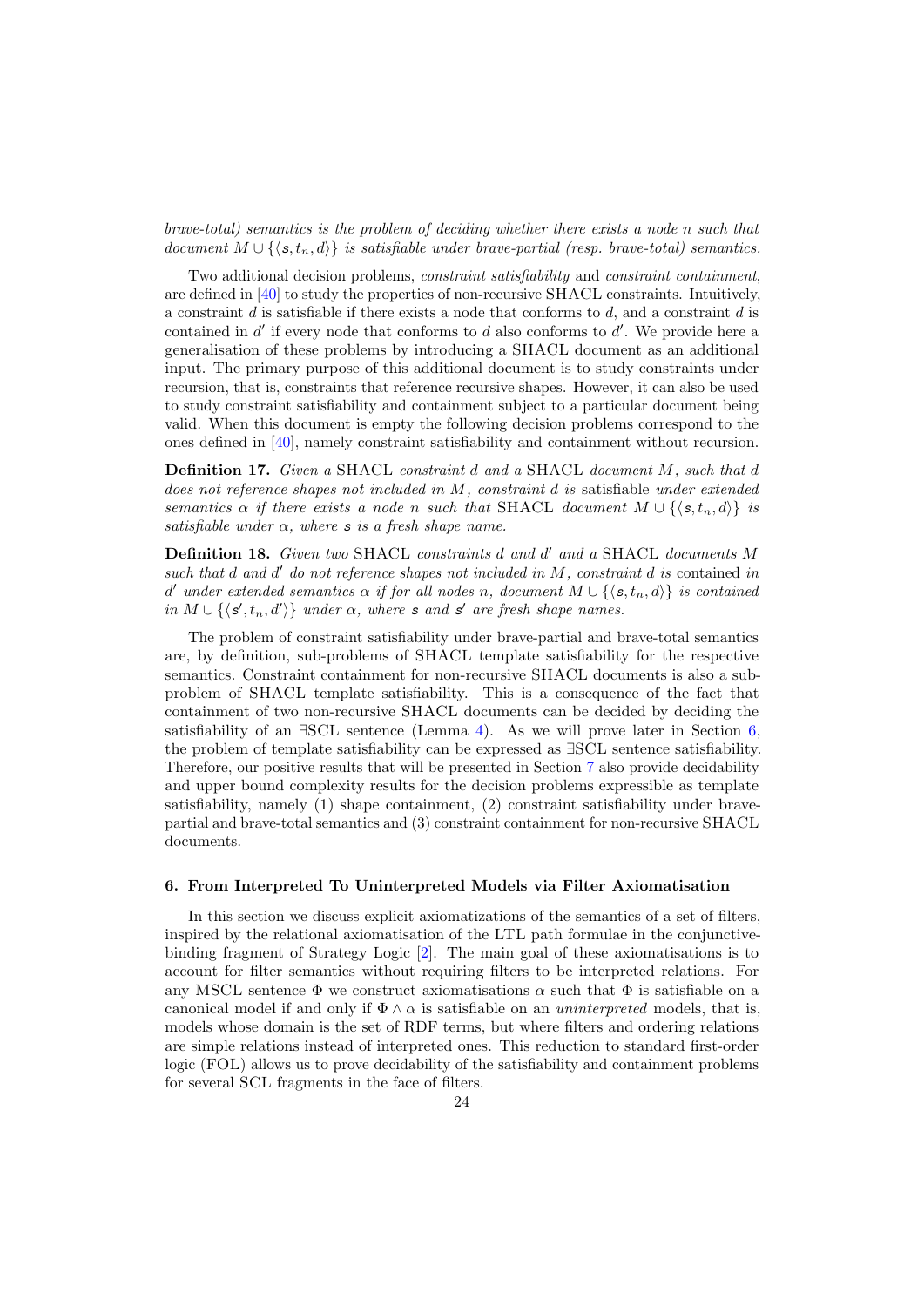We first present a simplified but expensive formulation of this axiomatisation, that is exponential on size of the original sentence. We then provide an alternative axiomatisation, polynomial on size of the original sentence, that however requires counting quantifiers to express certain filters. We exclude from our axiomatisation the sh:lessThanOrEquals or sh:lessThan constraints (the O and O' components of our grammar) that are binary relations, and which do not belong to any decidable fragment we have so far identified, as shown in the next section. We also exclude the sh:pattern constraint, which tests whether the string representation of a node follows an extended version of regular expressions,  $3$ from our polynomial axiomatisation. However, in our simplified axiomatisation we allow a restricted version of the sh:pattern constraints precisely corresponding to standard notion of regular expressions (i.e., regular expressions that can be converted into a finite state machine). All features defined as filters in Sec. [5,](#page-19-1) with the exception of O and O' components, are represented by monadic relations  $F(x)$  of the SCL grammar. While equality remains an interpreted relation, for which we do not provide an axiomatisation, we will also consider equality to a constant c as a monadic filter relation (which we call equality-to-a-constant) whose interpretation is the singleton set containing c.

#### 6.1. Na¨ıve Axiomatisation

The semantics of each monadic filter relation is a predetermined interpretation over the domain. For example, the interpretation of filter relation  $F^{IRI}$  is the set of all IRIs, since  $F^{IRI}(x)$  is true iff x is an IRI. Notice also that filters are the only components of MSCL whose interpretation is predetermined. Thus, we can axiomatise the semantics of filters w.r.t. deciding satisfiability by capturing which conjunctions of filters are unsatisfiable, and which conjunctions of filters are satisfiable only by a finite set of elements. For example, the number of elements of the Boolean datatype is two, the number of elements that are literals is infinite, and there are four elements of integer datatype that are both greater than 0 and lesser than 5. Let a *filter combination*  $F(x)$  denote a conjunction of atoms of the form  $x = c$ ,  $x \neq c$ ,  $F(x)$  or  $\neg F(x)$ , where c is a constant and F is a filter predicate. Given a filter combination, it is possible to compute the set of elements of the domain that can satisfy it. Let  $\gamma$  be the function from filter combinations to subsets of the domain that returns this set. The computation of  $\gamma(F(x))$  for the monadic filters we consider is tedious but trivial as it boils down to determining: (1) the lexical space of datatypes; (2) the cardinality of intervals defined by order or string-length constraints; (3) the number of elements accepted by a regular expression; (4) well-known RDF-specific restrictions, e.g., the fact that each RDF term has exactly one node type, and at most one datatype and one language tag. Combinations of the previous four points are similarly computable. Let  $\mathbb{F}^{\Phi}$  be the set of filter combinations that can be constructed with the filters predicates and constants occurring in an MSCL sentence  $\Phi$ . The *naïve* filter axiomatization  $\alpha(\Phi)$  of a sentence  $\Phi$  is the following conjunction, where  $\Sigma_f$  is a fresh shape name.

$$
\alpha(\phi) = \bigwedge_{\mathbb{F}(x) \in \mathbb{F}^{\phi}, |\gamma(\mathbb{F}(x)) \neq \infty]} (\forall x. \ \Sigma_f(x) \leftrightarrow \mathbb{F}(x))
$$

<span id="page-24-0"></span><sup>3</sup>Corresponding to SPARQL REGEX functions [\[7\]](#page-49-15).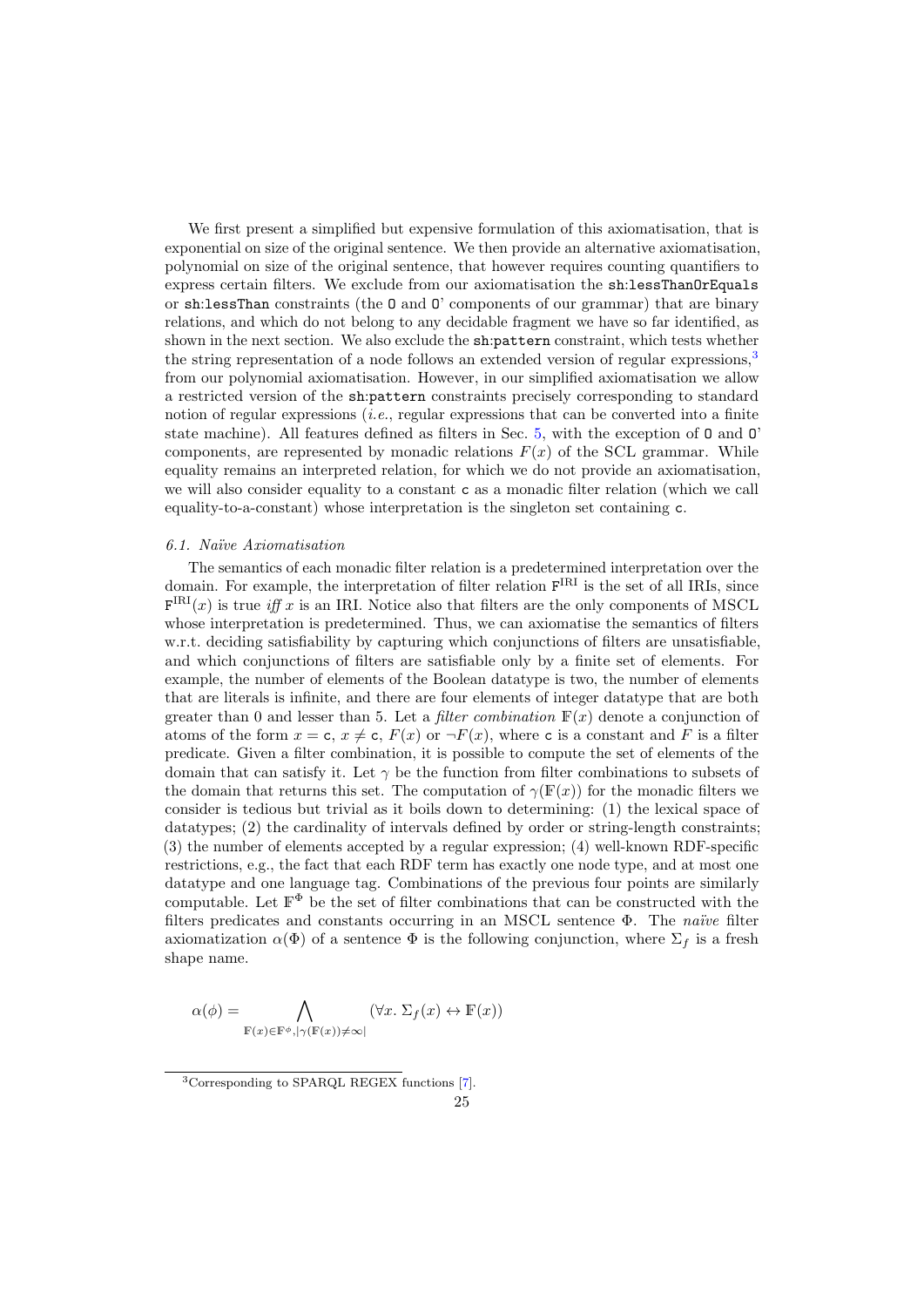$$
\wedge \left( \forall x. \ \Sigma_f(x) \leftrightarrow \begin{cases} \bot, & |\gamma(\mathbb{F}(x))| = 0 \\ \mathsf{V}_{\mathsf{c} \in \gamma(\mathbb{F}(x))} x = \mathsf{c}, & \text{otherwise} \end{cases} \right)
$$

To better illustrate this axiomatisation, consider the following MSCL sentence  $\phi^*$ .

$$
\phi^* = \Sigma(\mathbf{q}) \land \forall x. \ (\Sigma(x) \leftrightarrow \exists^4 y. \ R(x, y) \land \mathbb{F}^{>0}(y) \land \mathbb{F}^{\leq 5}(y) \land F^{\mathrm{dt}=xsd-int}(y) \land y \neq 2 \land y \neq 3)
$$

Intuitively, this sentence is satisfiable if a constant  $q$  can be in the  $R$  relation with four different integers that (a) are greater than 0, (b) that are less than or equal than 5, and (c), that are not equal to 2 or 3. Since there are only three integers that satisfy the conditions (a), (b) and (c) simultaneously, this sentence is not satisfiable on a canonical model. This sentence contains the filters  $\mathbb{F}^{>0}(x)$ ,  $\mathbb{F}^{\leq 5}(x)$  and  $F^{\text{dt}=xsd-int}(x)$ , that denote, respectively, the fact that  $x$  is greater than the number 0, the fact that  $x$  is less or equal than the number 5, and the fact that x belongs to the XSD integer datatype<sup>[4](#page-25-0)</sup>. The set of known constants of  $\phi^*$  is  $\{2, 3, q\}$ . We will assume that q is an IRI and that all other known constants are literals of the XSD integer datatype.

The naïve filter axiomatisation  $\alpha(\phi^*)$  contains, among others, the following conjuncts, where  $\Sigma_f$  is a fresh shape name.

$$
(\forall x. \ \Sigma_f(x) \leftrightarrow \mathbb{F}^{>0}(x) \land \mathbb{F}^{\leq 5}(x) \land F^{\text{dt}=xsd:int}(x) \land x \neq 2 \land x \neq 3)
$$

$$
\land (\forall x. \ \Sigma_f(x) \leftrightarrow x = 1 \lor x = 4 \lor x = 5)
$$

This axiomatisation states that only three constants satisfy the main filter combination of  $\phi^*$ , and thus  $\phi^* \wedge \alpha(\phi^*)$  is unsatisfiable on an uninterpreted model.

**Theorem 5.** Given an MSCL sentence  $\phi$  and its naïve filter axiomatisation  $\alpha(\phi)$ , sentence  $\phi$  is satisfiable on a canonical model iff  $\phi \wedge \alpha(\phi)$  is satisfiable on an uninterpreted model. Containment  $\phi_1 \subseteq \phi_2$  of two MSCL sentences on all canonical models holds iff  $\phi_1 \wedge \alpha(\phi_1 \wedge \phi_2) \subseteq \phi_2$  holds on all uninterpreted models.

Proof. We focus on satisfiability, since the proof for containment is similar. Let c be any element of the domain and  $F(x)$  be any filter combination that can be constructed with the constants and filter relations in  $\phi$ . Since the semantics of filter relations has a universal interpretation,  $F(c)$  is either true on all canonical models, or false on all canonical models. Notice that, by construction of our axiomatisation, the truth value of  $F(c)$  on all canonical models corresponds to the truth value of  $F(c)$  on all uninterpreted models of  $\alpha(\phi)$ . Let I' be an uninterpreted model of  $\phi \wedge \alpha(\phi)$ , we can construct I, canonical model of  $\phi$ , by (1) changing all the uninterpreted filter relations in  $I'$  for their corresponding interpreted ones in  $I$  and  $(2)$  dropping from  $I'$  the interpretation of all the shape relations that occur in  $\alpha(\phi)$ . Let I be a canonical model of  $\phi$ , we can construct I', uninterpreted model of  $\phi \wedge \alpha(\phi)$ , by (1) changing all the interpreted filter relations in  $I$  for their corresponding uninterpreted ones in  $I'$  and  $(2)$  by adding the following interpretation of each shape relation  $\Sigma_f(x)$  occurring in  $\alpha(\phi)$  to I: let  $\mathbb{F}(x)$  be the filter combination such that  $\forall x \, \Sigma_f(x) \leftrightarrow \mathbb{F}(x)$  is one of the conjuncts of  $\alpha(\phi)$  (notice that one such conjunct exists for any shape relation), relation  $\Sigma_f$  contains all the elements of the domain which satisfy the filter combination  $F(x)$  on canonical models.  $\Box$ 

<span id="page-25-0"></span><sup>4</sup>The <https://www.w3.org/TR/xmlschema11-2/#integer> datatype is supported by SPARQL 1.1, and thus it has a predetermined lexical space.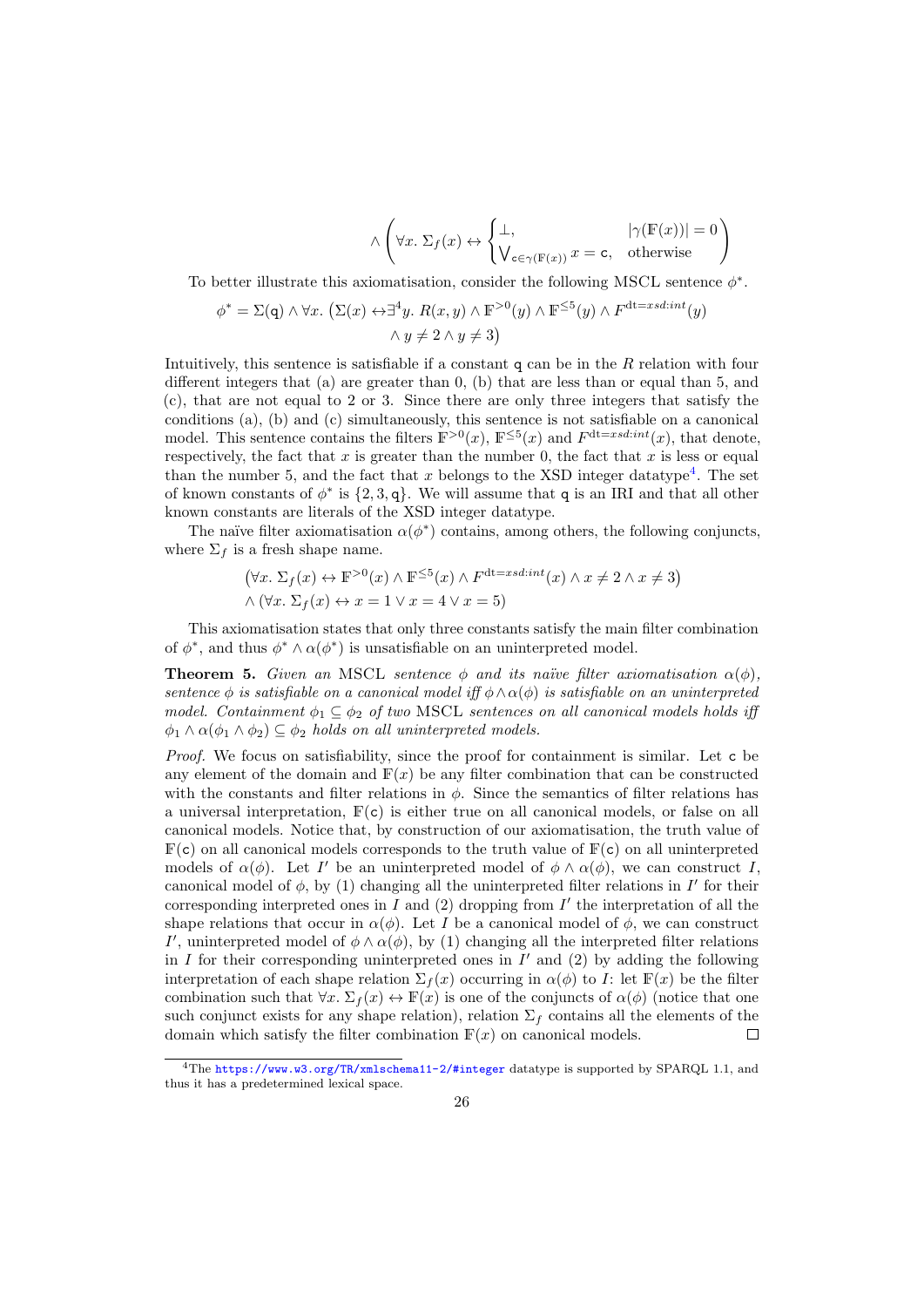### 6.2. Bounded Axiomatisation

The main exponential factor in the axiomatisations above is the set of all possible filter combinations. However, we can limit an axiomatisation to filter combinations having a number of atoms smaller or equal to a constant number, thus making our axiomatisation polynomial w.r.t. an MSCL sentence Φ. This new axiomatisation is applicable to all filters considered before, with the exception of sh:pattern. Intuitively, this can be achieved because  $\mathbb{F}^{\Phi}$  contains several redundant filter combinations. To illustrate this point, consider *datatype filters* atoms  $F^{\text{dt}=c}(x)$ , derived from the sh:datatype constraint component, that are true if x is a literal with datatype  $c^5$  $c^5$ . Let  $\Phi$  be an MSCL sentence and  $\mathbb{F}(x)$  be a filter combination  $F^{\text{dt}=c}(x) \wedge F^{\text{dt}=c'}(x)$  of  $\mathbb{F}^{\Phi}$ , where  $c \neq c'$ . Since no RDF term can have two different datatypes, the truth value of  $F(x)$  is always false (i.e.  $|\gamma(\mathbb{F}(x))| = 0$ . Trivially, any filter combination in  $\mathbb{F}^{\Phi}$  whose conjuncts are a proper superset of  $F(x)$  is also false, and thus its axiomatisation is not necessary.

In order to limit the size of the filter combinations to a constant number, we reason about each filter type to determine the maximum number of conjuncts of that type to consider in any filter combination. We call this number the maximum non-redundant capacity (MNRC) of that filter type. Any filter combination that contains more conjuncts of that type than its MNRC, is necessarely redundant.

**Definition 19.** A filter combination  $\mathbb{F}(x)$  is redundant if there exists a filter combination  $\mathbb{F}'(x)$  such that  $\gamma(\mathbb{F}(x)) = \gamma(\mathbb{F}'(x))$  and  $\mathbb{F}'(x)$  is a proper subset of  $\mathbb{F}(x)$ .

We will now define the MNRC for all the monadic SHACL filter types. In the following proofs we will assume that all conjuncts of a filter combination are syntactically different from each other as any filter combination that contains multiple copies of the same conjunct is trivially redundant. The MNRC of datatype filters is two.

<span id="page-26-1"></span>**Lemma 5.** Any filter combination  $F(x)$  that contains more than two datatype filter conjuncts is redundant.

*Proof.* Since no RDF term can have two datatypes, if  $F(x)$  contains two positive datatype filter conjuncts, then  $F(x)$  is unsatisfiable. Thus  $F(x)$  cannot contain more than two positive datatype filter conjuncts without being redundant. Since RDF literals do not need to be annotated with a datatype, any negation  $\neg F^{\text{dt}=c}(x)$  of a datatype filter does not affect the truth value of a filter combination, unless the datatype filter also contains conjunct  $F^{\text{dt}=c}(x)$ , in which case the filter combination is trivially unsatisfiable. Thus, if  $F(x)$  is not redundant, either it does not contain negated datatype filters, or it contains the two filters  $F^{\text{dt}=c}(x)$  and  $\neg F^{\text{dt}=c}(x)$  for a constant c. In this last case, the occurrence of any further datatype filter in  $F(x)$  would make the filter combination redundant.  $\Box$ 

We represent *language tag* filters, derived from the sh:languageIn and sh:uniqueLang, with the  $F^{\text{languageTag}} = c(x)$  filter relation, which is true if x is string literal with language tag c. Since not all string literals have a language tag, but no string literal has more than one such tag, this type of filter behaves analogously to the datatype filter. The proof of the following lemma, which states that the MNRC of language tag filters is two, can be derived from the one above.

<span id="page-26-0"></span><sup>5</sup>According to the SPARQL standard literals with different datatype or language tags are different RDF terms (e.g. literal "10" of datatype integer is not equal to literal "10" of datatype float).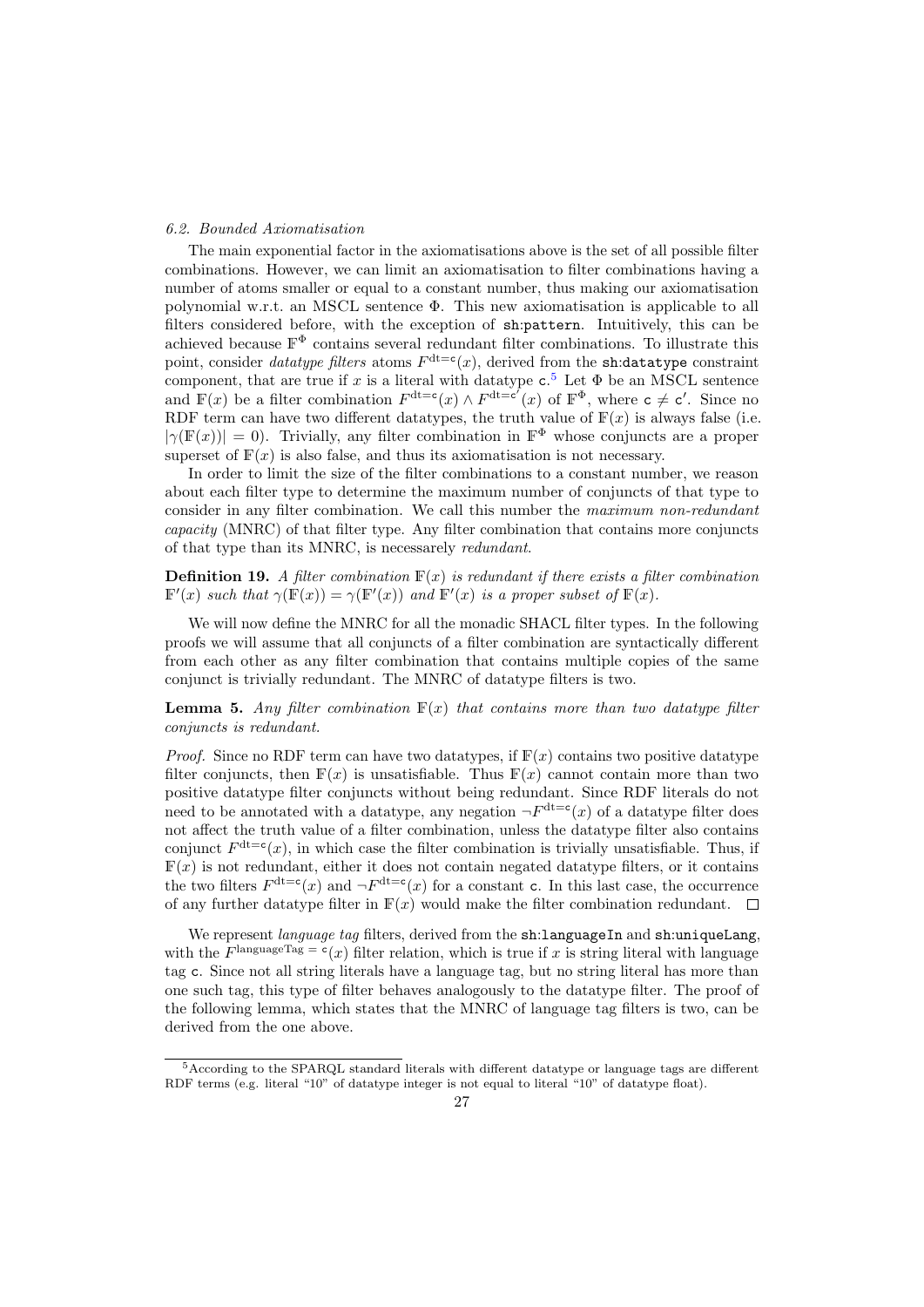**Lemma 6.** Any filter combination  $\mathbb{F}(x)$  that contains more than two language tag filter conjuncts is redundant.

The order comparison filters, which are expressible in SHACL with the sh:minExclusive, sh:maxExclusive, sh:minInclusive and sh:maxInclusive constraint components, denote the  $x > c$ ,  $x < c$ ,  $x \ge c$  and  $x \le c$  operators, respectively. Order comparison filters have an MNRC of two.

**Lemma 7.** Any filter combination  $\mathbb{F}(x)$  that contains more than two order comparison filter conjuncts is redundant.

*Proof.* If two order comparison filters in  $F(x)$  are defined over incompatible comparison types (e.g. strings and dates) then  $F(x)$  is unsatisfiable, and all the other comparison filters in  $F(x)$  are redundant. In a set of filters, we define as the most restrictive the one with the smallest number of elements satisfying it, or any such filter if there is more than one. If all the comparison filters in  $\mathbb{F}(x)$  are defined over the same comparison type, let  $\alpha$ be the most restrictive conjunct in  $\mathbb{F}(x)$  of type  $x > c, \, \neg x < c, \, x \geq c$  and  $\neg x \leq c$  (or  $\top$  if none such conjunct exists), and  $\omega$  be the most restrictive conjunct in  $\mathbb{F}(x)$  of type  $\neg x > c$ ,  $x < c, \, \neg x \geq c$  and  $x \leq c$ . Trivially,  $\mathbb{F}(x)$  is semantically equivalent to  $\mathbb{F}'(x)$ , which is constructed by removing from  $F(x)$  all comparison filters that are not  $\alpha$  or  $\omega$ .  $\Box$ 

String length comparison filters are expressed in SHACL with the constraint components sh:minLength and sh:maxLength, and they behave analogously to the order comparison filters. The proof of the following lemma, which states that the MNRC of string length comparison filters is two, can be derived from the one above.

**Lemma 8.** Any filter combination  $F(x)$  that contains more than two string length comparison filter conjuncts is redundant.

Node kind filters can be represented by three filter relations  $F^{IRI}(x)$ ,  $F^{literal}(x)$  and  $F<sup>blank</sup>(x)$  that are true if x is, respectively, an IRI, a literal or a blank node. Node kind filters have an MNRC of three.

**Lemma 9.** Any filter combination  $F(x)$  that contains more than three node kind filter conjuncts is redundant.

Proof. This lemma can be proven in the same manner as Lemma [5,](#page-26-1) with the exception that, since all RDF terms belong to exactly one of the tree node kinds, filter combination  $\neg F^{IRI}(x) \wedge \neg F^{literal}(x) \wedge \neg F^{blank}(x)$  is unsatisfiable and it is not redundant.

<span id="page-27-0"></span>We can establish an MNRC of 1 for the equality-to-a-constant operator (expressed in SHACL with the sh:hasValue and sh:in constraints), by noticing that any variable  $x$ , by the law of excluded middle, is either interpreted as one of the known constants, or as none of them. In SCL we can express with  $\Sigma_{\nu}(x)$  the fact that x is none of the known constants C, where  $\nu$  is a unique shape name defined as  $\Sigma_{\nu}(x) \leftrightarrow \bigwedge_{c \in C} \neg x = c$ . Intuitively, we consider all possible interactions of the equality operator with filter combinations by considering whether an element  $x$  is one of the known constants, or whether it conforms to shape  $\Sigma_{\nu}(x)$ . In order to use this new shape  $\nu$  in our axiomatisation, we redefine a filter combination  $F(x)$  as a conjunction of atoms of the form  $x = c, x \rightarrow c, \Sigma_{\nu}(x), F(x)$ and  $\neg F(x)$ .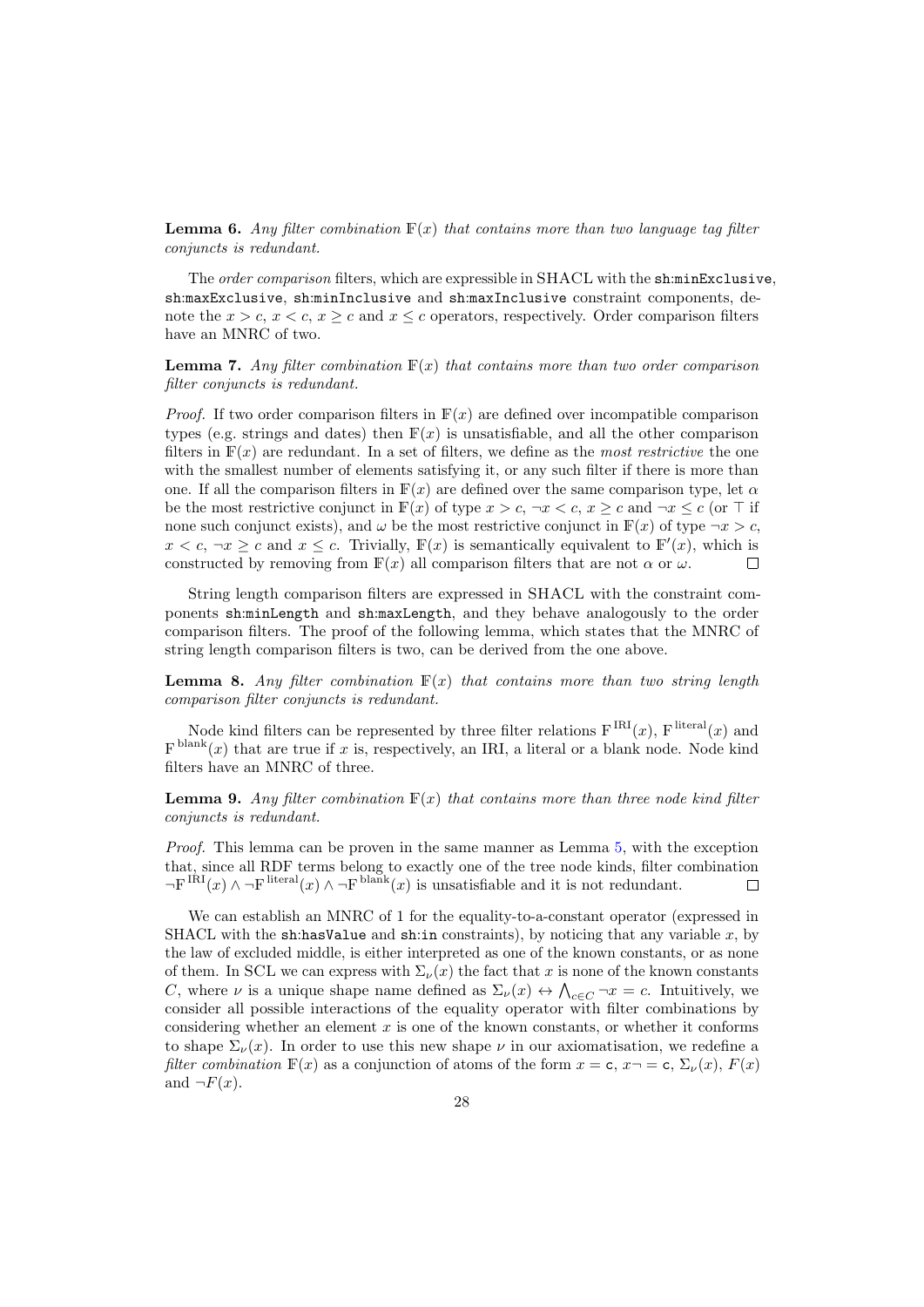**Lemma 10.** Any filter combination  $F(x)$  that contains more than one equality-to-aconstant conjuncts is redundant.

*Proof.* Any filter combination  $F(x)$  that contains more than one equality-to-a-constant operator, of which at least one is in positive form, is redundant. In fact, a filter combination is made redundant by: (a) any two positive equality-to-a-constant operators  $x = c \wedge x = c'$ , with  $c \neq c'$  (recall that we are using the unique name assumption), which is unsatisfiable by the standard interpretation of the equality operator, and (b) any pair of a positive and a negative equality-to-a-constant operators  $x = \mathsf{c} \wedge x \neq \mathsf{c}'$  because (b.1) if c and c' are the same constant, then the pair of conjuncts is unsatisfiable by the standard interpretation of the equality operator and  $(b.2)$  if c is not the same constant as  $c'$  then conjunct  $\neg x = \mathbf{c}'$  is redundant.

Moreover, any filter combination  $F(x)$  that contains equality-to-a-constant operators, but all negated, is also redundant. Let  $D$  be the domain of discourse,  $C$  be the set of known constants in the sentence  $\Phi$  from which the filter combinations have been created, and  $C^-$  the set of constants that are in the negated equality-to-a-constant operators of  $F(x)$ . The equality-to-a-constant operators in  $F(x)$  restricts the domain to elements  $D \setminus C^-$ . Let  $\mathbb{F}^*(x)$  be the subset of  $\mathbb{F}(x)$  without equality-to-a-constant conjuncts. We can rewrite  $F(x)$  into an equivalent set of filter combinations  $\overline{F}$  that contain at most one equality-to-a-constant operator by noticing that we can rewrite  $D \setminus C^-$  as  $(D \setminus C) \cup (C \setminus C^{-})$ , and that the left-hand side of this last union of sets corresponds to the elements in the interpretation of  $\Sigma_{\nu}(x)$ , while the right-hand side is a finite set of known constants. The set of filter combinations  $\overline{\mathbb{F}}$  that makes  $\mathbb{F}(x)$  redundant is defined as follows:  $\bar{\mathbb{F}} = {\mathbb{F}^*(x) \land \Sigma_{\nu}(x)} \cup {\mathbb{F}^*(x) \land x = \mathsf{c} | \mathsf{c} \in C \setminus C^{-}}$ . Since every element of the domain either belongs to  $\Sigma_{\nu}(x)$  or it is one of the known constants, the restrictions imposed by  $\mathbb{F}(x)$  and by the set  $\overline{\mathbb{F}}$  are equivalent.

The only filter constraint that does not have a maximum non-redundant capacity is sh:pattern, since any number of regular expressions can be combined together to generate novel and non-redundant regular expressions.

 $\Box$ 

We define the set of *bounded filter combinations*  $\mathbb{F}'^{\phi}$  of an MSCL sentence  $\phi$  the set of all conjunctions such that (1) the conjuncts are atoms of the form  $x = c$ ,  $\Sigma_{\nu}(x)$ ,  $F(x)$ or  $\neg F(x)$ , where c is a constant occurring in  $\phi$  and F is a filter predicate occurring in  $\phi$ ; (2) the number of conjuncts of each filter type, and of equality, does not exceed its maximum non-redundant capacity.

Notice that in the previous axiomatisation the size of each conjunct depends on the size of the finite sets computed by the  $\gamma$  function. While certain filter constraints, such as sh:nodeKind, are either satisfiable by an infinite number of elements, or are unsatisfiable, other constraints can be satisfied by an arbitrarily large number of elements. We can reduce the size of each conjunct to a logarithmic factor (with a binary numeric representation) by using counting quantifiers. This allows us to express the maximum number of elements that can satisfy a filter combination without explicitly enumerating them.

Given an MSCL sentence  $\phi$  and the set C of all known constants in  $\phi$ , the *bounded*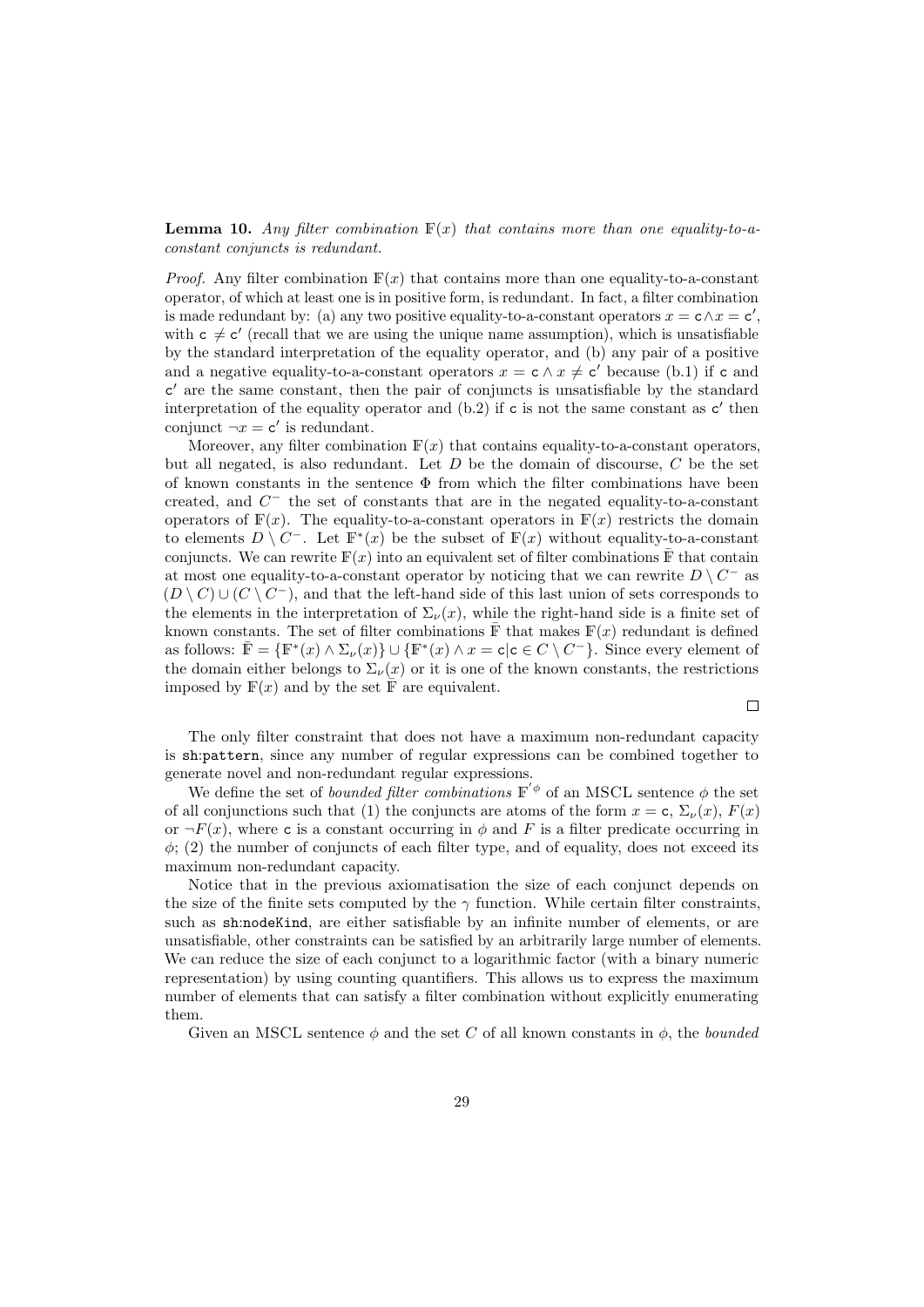axiomatisation  $\bar{\alpha}(\phi)$  of  $\phi$  is defined as follows.

$$
\bar{\alpha}(\phi) = \left(\Sigma_{\nu}(x) \leftrightarrow \bigwedge_{c \in C} \neg x = c\right) \land \bigwedge_{\mathbb{F}(x) \in \mathbb{F}'^{\phi}, |\gamma(\mathbb{F}(x)) \neq \infty)} \exists^{\leq \gamma(\mathbb{F}(x))} x. \mathbb{F}(x)
$$

By lemmas [5](#page-26-1) to [10,](#page-27-0) if  $\phi$  does not contain any filter of the sh:pattern type, the bounded axiomatisation only includes filter combinations of up to 12 conjuncts. Thus, the size of the bounded axiomatisation is polynomial w.r.t.  $\phi$ .

To better explain this second axiomatisation, let us consider again the example of the MSCL sentence  $\phi^*$  defined before. The bounded axiomatisation  $\bar{\alpha}(\phi^*)$  of  $\phi^*$  contains, among others, the following conjuncts:

$$
(\Sigma_{\nu}(x) \leftrightarrow x \neq 2 \land x \neq 3 \land x \neq q)
$$
  
\$\land (\exists^{\leq 5}x. \mathbb{F}^{>0}(x) \land \mathbb{F}^{\leq 5}(x) \land F^{dt=xsd;int}(x))\$  
\$\land (\exists^{\leq 3}x. \mathbb{F}^{>0}(x) \land \mathbb{F}^{\leq 5}(x) \land F^{dt=xsd;int}(x) \land \Sigma\_{\nu}(x))\$  
\$\land (\exists^{\leq 0}x. \mathbb{F}^{>0}(x) \land \mathbb{F}^{\leq 5}(x) \land F^{dt=xsd;int}(x) \land x = q)\$

Of the four elements required by the existentially bounded sub-formula of  $\phi^*$  to satisfy a filter combination, only three can belong to  $\Sigma_{\nu}(x)$  (by the third line of the axiomatisation). The remaining one must satisfy both  $(x = 2 \vee x = 3 \vee x = q)$  and  $x \neq 2 \wedge x \neq 3$ , and thus cannot be a constant other than q. However, q is not compatible with the filter combination (by the last line of the axiomatisation). Therefore,  $\phi^* \wedge \bar{\alpha}(\phi^*)$ is unsatisfiable on an uninterpreted model.

It should be noted that the bounded axiomatisation does not follow the MSCL grammar, while the na¨ıve filter axiomatisation does, albeit not resulting in well-formed sentences. The differences between our axiomatisations and well-formed MSCL sentences, however, do not affect our decidability and complexity results presented in the following section since (a), the positive results are applicable to fragments of first-order logic that are general enough to express our axiomatisations and (b), the negative results are applicable to SHACL sentences without filters, which therefore do not require an axiomatisation. For the purposes of the decidability and complexity analysis presented in the following section, the naïve filter axiomatisation is compatible with all of the language fragments, while the bounded filter axiomatisation is compatible with the fragments that include counting quantifiers.

<span id="page-29-0"></span>**Theorem 6.** Given an MSCL sentence  $\phi$  and its bounded filter axiomatisation  $\bar{\alpha}(\phi)$ , sentence  $\phi$  is satisfiable on a canonical model iff  $\phi \wedge \bar{\alpha}(\phi)$  is satisfiable on an uninterpreted model. Containment  $\phi_1 \subseteq \phi_2$  of two MSCL sentences on all canonical models holds iff  $\phi_1 \wedge \bar{\alpha}(\phi_1 \wedge \phi_2) \subseteq \phi_2$  holds on all uninterpreted models.

Proof. We focus on satisfiability, since the proof for containment is similar. First notice that every canonical model I of  $\Phi$  is necessarily a model of  $\phi \wedge \alpha(\phi)$ . Indeed, by definition of the function  $\gamma$ , given a filter combination  $F(x)$ , there cannot be more than  $|\gamma(F(x))|$ elements satisfying  $F(x)$ , independently of the underlying canonical model. Thus, I satisfies  $\alpha(\phi)$ . Consider now a model I of  $\phi \wedge \alpha(\phi)$  and let I<sup>\*</sup> be the structure obtained from I by replacing the interpretations of the monadic filter relations with their canonical ones. Obviously, for any filter combination  $F(x)$ , there are exactly  $|\gamma(F(x))|$  elements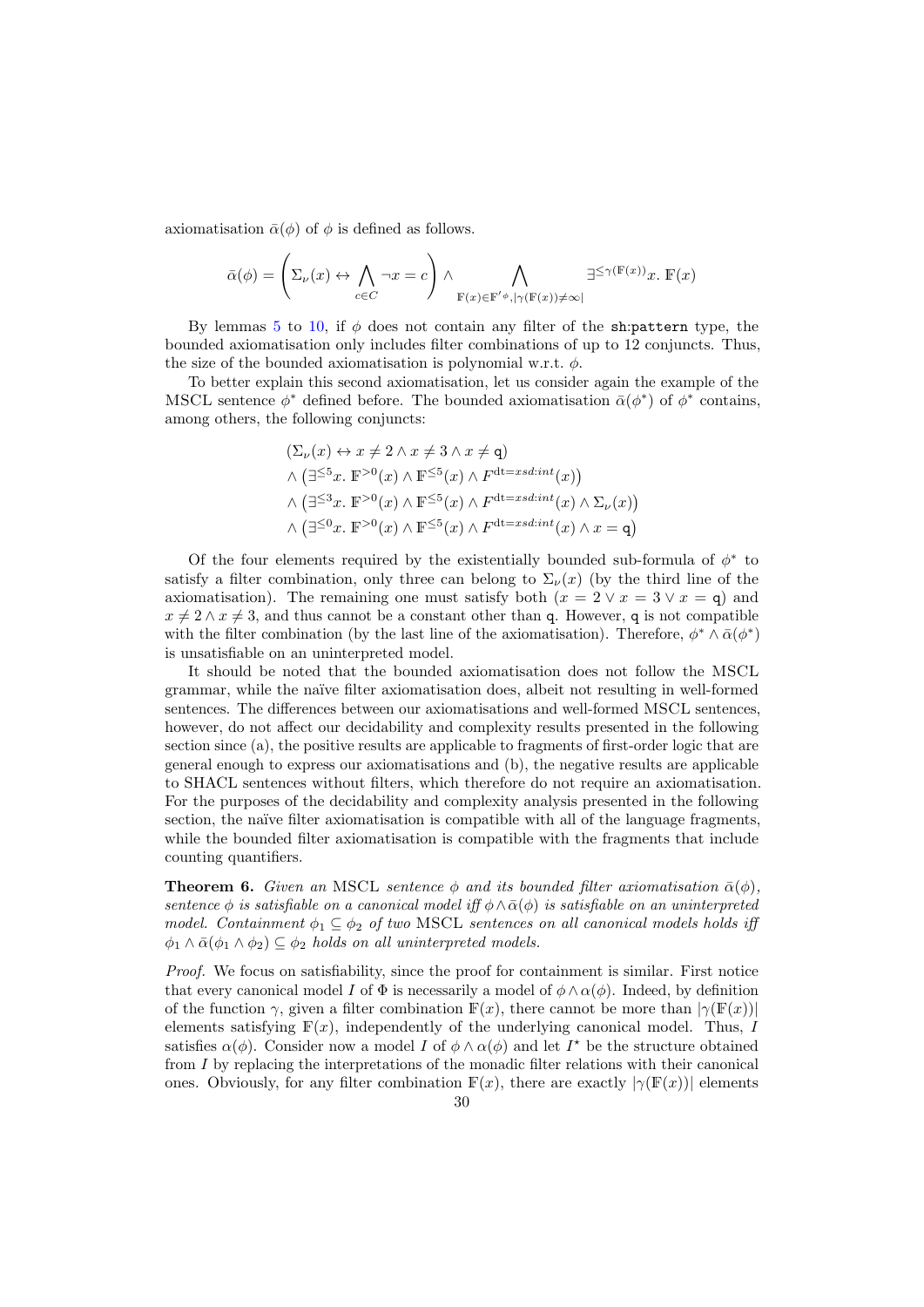in  $I^*$  satisfying  $\mathbb{F}(x)$ , since  $I^*$  is canonical. As a consequence, there exists a injection  $\iota$ between the elements satisfying  $\mathbb{F}(x)$  in I and those satisfying  $\mathbb{F}(x)$  in  $I^*$ . At this point, one can prove that  $I^*$  satisfies  $\Phi$ . Indeed, every time a value x, satisfying  $\mathbb{F}(x)$  in I, is used to verify a subformula  $\psi$  of  $\Phi$  in I, one can use the value  $\iota(x)$  to verify the same subformula  $\psi$  in  $I^*$ .  $\Box$ 

#### 6.3. From Template Satisfiability to MSCL Satisfiability

As anticipated in the previous section, the problem of template satisfiability (Def. [16\)](#page-22-0) can be reduced into an ∃SCL satisfiability problem. In particular, achieving this reduction in the face of filters requires the additional machinery of the bounded filter axiomatisation. The correspondence between SHACL template satisfiability and ∃SCL sentence satisfiability is given by the following theorem. The intuition behind this theorem is that, in an uninterpreted model, unknown constant symbols are interchangeable. Therefore, on an uninterpreted model, considering template satisfiability for one unknown constant symbol amounts to considering this problem for all possible constants. Let Constant( $\phi$ ) denote the set of constants in  $\phi$ .

**Theorem 7.** The answer to the template satisfiability problem for  $M$ , s and d under brave-total semantics is True iff there exists a constant symbol  $f \in Constant(\phi) \cup \{c\}$ . with c a fresh constant symbol, such that  $\phi \wedge \bar{\alpha}(\phi) \wedge \Sigma_s(f)$  is satisfiable on an uninterpreted model, where  $\phi = \tau(M \cup \{\langle s, \emptyset, d \rangle\}).$ 

*Proof.* Recall that, by Theorem [6,](#page-29-0) there exists a canonical model I' such that  $I \models \phi \land \Sigma_{s}(n)$ iff there exists an uninterpreted model J such that  $J \models \phi \land \Sigma_{\mathbf{s}}(n) \land \bar{\alpha}(\phi \land \Sigma_{\mathbf{s}}(n)).$ 

 $(\Rightarrow)$  Assume that the answer to the template satisfiability problem for M, s and d under brave-total semantics is true. Per Def. [16](#page-22-0) this means that there exists an RDF graph G and a node n such that G is valid w.r.t.  $M \cup \{\langle s, t_n, d \rangle\}$ . From the translation of target declarations in Table [3](#page-14-1) it follows that  $\tau(M \cup \{\langle s, t_n, d \rangle\})$  can be written as  $\phi \wedge \Sigma_{s}(n)$ , where  $\phi = \tau(M \cup \{\langle s, \emptyset, d \rangle\})$ . Moreover, by Theorem [3,](#page-17-0) there exists a canonical structure I such that  $I \models \tau(M \cup \{ \langle s, t_n, d \rangle \})$ , which means that  $I \models \phi \land \Sigma_s(n)$ , thanks to our previous observation. Consider the following cases: (1)  $n \in Constant(\phi)$  and (2)  $n \notin Constant(\phi)$ 

In the first case, let f be n. Then there exists an uninterpreted model  $J$  such that  $J \models \phi \wedge \Sigma_{\mathbf{s}}(f) \wedge \bar{\alpha}(\phi \wedge \Sigma_{\mathbf{s}}(f)).$  Notice also that the bounded filter axiomatisation of an MSCL sentence  $\rho$  depends only on the set of filter relations and the set of constants in  $\rho$ . Therefore, if  $n \in Constant(\phi)$  then  $\bar{\alpha}(\phi \wedge \Sigma_{s}(f)) = \bar{\alpha}(\phi)$ . Thus the thesis follows.

In the second case there exists an uninterpreted model  $J$  and a constant  $n$  such that  $J \models \phi \wedge \Sigma_{\mathbf{s}}(n) \wedge \bar{\alpha}(\phi \wedge \Sigma_{\mathbf{s}}(n)).$  Notice that  $\bar{\alpha}(\phi \wedge \Sigma_{\mathbf{s}}(n))$  implies  $\bar{\alpha}(\phi)$ , since sentence  $\phi \wedge \Sigma_{s}(n)$  contains the same filter relations as  $\phi$ , and all the constants of  $\phi$  plus one additional constant. The additional constant in  $\phi \wedge \Sigma_{s}(n)$  only results in a stronger axiomatisation that considers more cases. Thus  $J \models \phi \land \bar{\alpha}(\phi)$  and  $\Sigma_s$  is not empty in J. Let  $J^*$  be the extension of the uninterpreted model J where constant symbol f is mapped to n, then  $J^* \models \phi \land \bar{\alpha}(\phi) \land \Sigma_s(f)$  as required by the theorem statement.

(←) Assume that there exists an uninterpreted model J such that  $J \models \phi \land \bar{\alpha}(\phi) \land \Sigma_{s}(f)$ . We distinguish two cases similar to the cases discussed before: (1)  $f \in Constant(\phi)$  and (2)  $f \notin Constant(\phi)$ .

In the first case, the thesis can be proven by following the reverse proof of the first case of the previous directionality. More specifically,  $\bar{\alpha}(\phi) = \bar{\alpha}(\phi \wedge \Sigma_{s}(f))$  and thus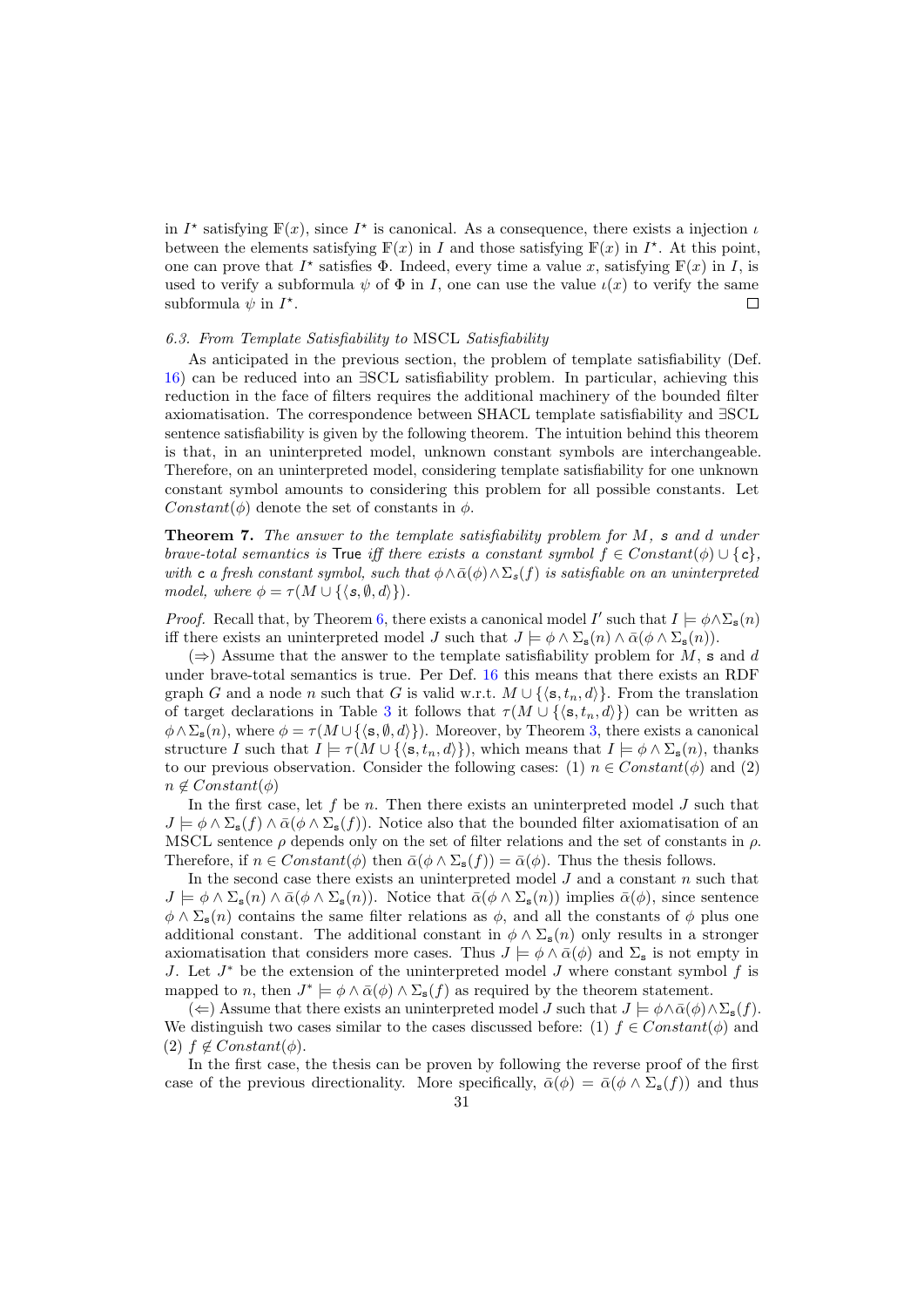$J \models \phi \land \bar{\alpha}(\phi \land \Sigma_{\mathbf{s}}(f)) \land \Sigma_{\mathbf{s}}(f)$ . By Theorem [6](#page-29-0) there exists a canonical model I such that  $I \models \phi \wedge \Sigma_{\mathbf{s}}(f).$ 

In case (2), we prove that  $J \models \phi \land \bar{\alpha}(\phi) \land \Sigma_{s}(f)$  implies the existence of a value v in the domain of constants such that the uninterpreted model  $J[f \mapsto v]$  (obtained by mapping constant symbol f to v in J) models  $\phi \wedge \Sigma_{\mathbf{s}}(f) \wedge \bar{\alpha}(\phi \wedge \Sigma_{\mathbf{s}}(f))$ . If no such value  $v$  exists, then it must follow that there exist a non-empty filter combination  $\mathbb{F}$ , without equality operators, such that  $J \models \mathbb{F}(f)$ , but such that  $\bar{\alpha}(\phi \wedge \Sigma_s(f)) \to \forall x. \neg \mathbb{F}(x)$ . Since F does not contain equality operators, and since  $\phi \wedge \Sigma_{\mathbf{s}}(f)$  and  $\phi$  contain the same shape relations, it follows that  $\bar{\alpha}(\phi) \rightarrow \forall x. \neg \mathbb{F}(x)$ , which is in contradiction to the premises. Intuitively, this is due to the fact that the interpretation of filters is universal, so if a filter combination  $\mathbb F$  is unsatisfiable, it is unsatisfiable in all axiomatisations whose filter relations can express F. Having proven the existence of uninterpreted model  $J[f \mapsto v]$ , such that  $J[f \mapsto v] \models \phi \wedge \Sigma_{s}(f) \wedge \bar{\alpha}(\phi \wedge \Sigma_{s}(f))$  the existence of a canonical model I such that  $I \models \phi \land \Sigma_s(v)$  easily follows, and thus the thesis is proven.  $\Box$ 

By this theorem, the positive decidability results that we will present in Sect. [7](#page-31-0) are also applicable to SHACL template satisfiability, and the complexity of the corresponding decision procedures can be considered an upper bound for the complexity of SHACL template satisfiability in the same fragment, when it is at least polynomial. This, in turn, allows us to extend our positive results to many of the additional decision problems discussed in Section [5.2.](#page-21-0)

# <span id="page-31-0"></span>7. SCL Satisfiability

We finally embark on a detailed analysis of the satisfiability problem for different fragments of SCL. Some of the proven and derived results for sentences are visualised in Figure [3.](#page-32-0)

The decidability results are proved via embedding in known decidable (extensions of) fragments of first-order logic, while the undecidability ones are obtained through reductions from either the classic domino problem [\[57\]](#page-50-17) or the subsumption problem of constructs called role-value maps [\[53\]](#page-50-18) in Description Logic [\[5\]](#page-49-16), that are undecidable even in very restricted forms [\[24\]](#page-49-17).

Since we are not considering filters explicitly, but through axiomatisation, the only interpreted relations are the standard equality and the orders between elements.

For the sake of clarity and readability, the map depicted in the figure is not complete  $w.r.t.$  two aspects. First, it misses few fragments whose decidability can be immediately derived via inclusion into a more expressive decidable fragment, e.g., Z A D E C or S Z A T D. Second, the remaining missing cases have an open decidability problem. In particular, while there are several decidable fragments containing the T feature, we do not know any decidable fragment with the O or O' features. Notice that the undecidability results exploiting the last two features are only applicable in the case of generalised RDF.

The letters denoting all SCL fragments directly correspond to SHACL constraint components, as specified in Table [4.](#page-18-0) The (un)decidability of an SCL fragment  $\alpha$  translates to the (un)decidability of our decision problems for the corresponding SHACL fragment, that is, the fragment that excludes the constraint components identified by the letters not included in  $\alpha$ . The results reported in Figure [3](#page-32-0) show that the decidability of our decision problems for SHACL fragments is achieved by the exclusion of either complex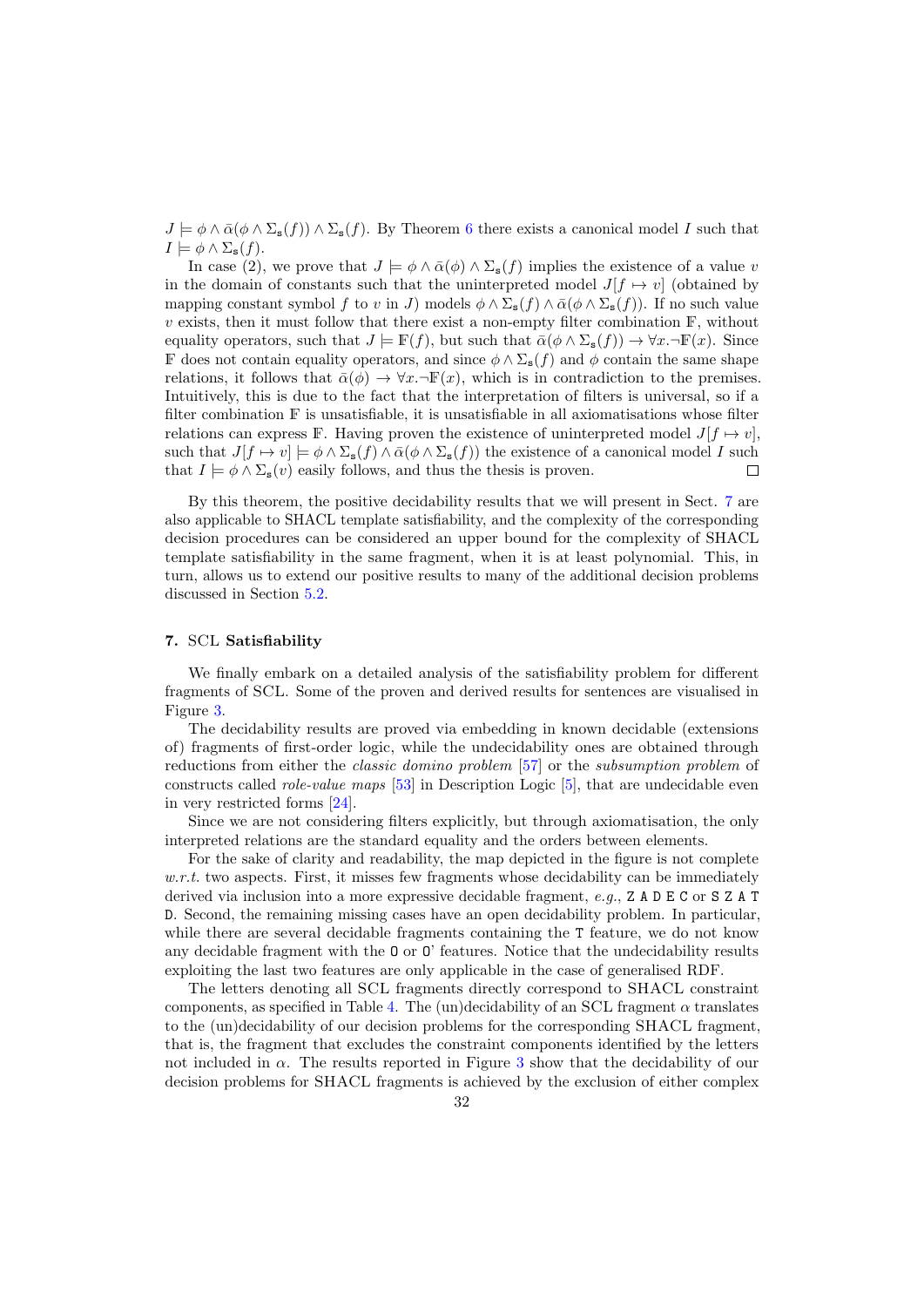<span id="page-32-0"></span>

Figure 3: Decidability and complexity map of SCL sentence fragments. Round (blue) and square (red) nodes denote decidable and undecidable fragments, respectively. Solid borders on nodes correspond to theorems in this paper, while dashed ones are implied results. Directed edges indicate inclusion of fragments, while bidirectional ones denote polynomial-time reducibility. Solid edges are preferred derivations to obtain tight results from a complexity viewpoint, while dotted ones leads to worst upperbounds or just model-theoretic properties. Finally, a light blue background indicates that the fragment enjoys the finite-model property, while those with a light red background do not satisfy such a property. Nothing is known for the ZATDE fragment reported in the figure. Letters denote the components of each given fragment: sequence  $(S)$ , zero-or-one  $(Z)$ , alternative  $(A)$  and transitive  $(T)$  paths; disjointness  $(D)$ , order  $(0)$  and equality  $(E)$  of property pairs; cardinality constraints  $(C)$ .

constraint components or complex path expressions. This is exemplified by the two largest decidable fragments. The S Z A T D fragment (shown on the left of the figure), contains all of the SHACL path expressions, but it excludes three constraint components, namely cardinality constraints and both the property pair equality and order constraints. The Z A D E C fragment (shown on the right of the figure), in contrast, contains all SHACL constraints, with the exception of the property pair order one, but significantly restricts the path expressions. In  $Z A D E C$ , predicate paths (*i.e.*, single relations) can only be combined with the zero-or-one path expression. It is also worth noting that the following SHACL features are included in the base grammar  $\varnothing$ , which is decidable: logical constraint components (*e.g.*, conjunction, disjunction, and negation of constraints); filter constraints; shape references (potentially recursive); a limited form of the cardinality constraint that can only express cardinality  $\geq 1$ .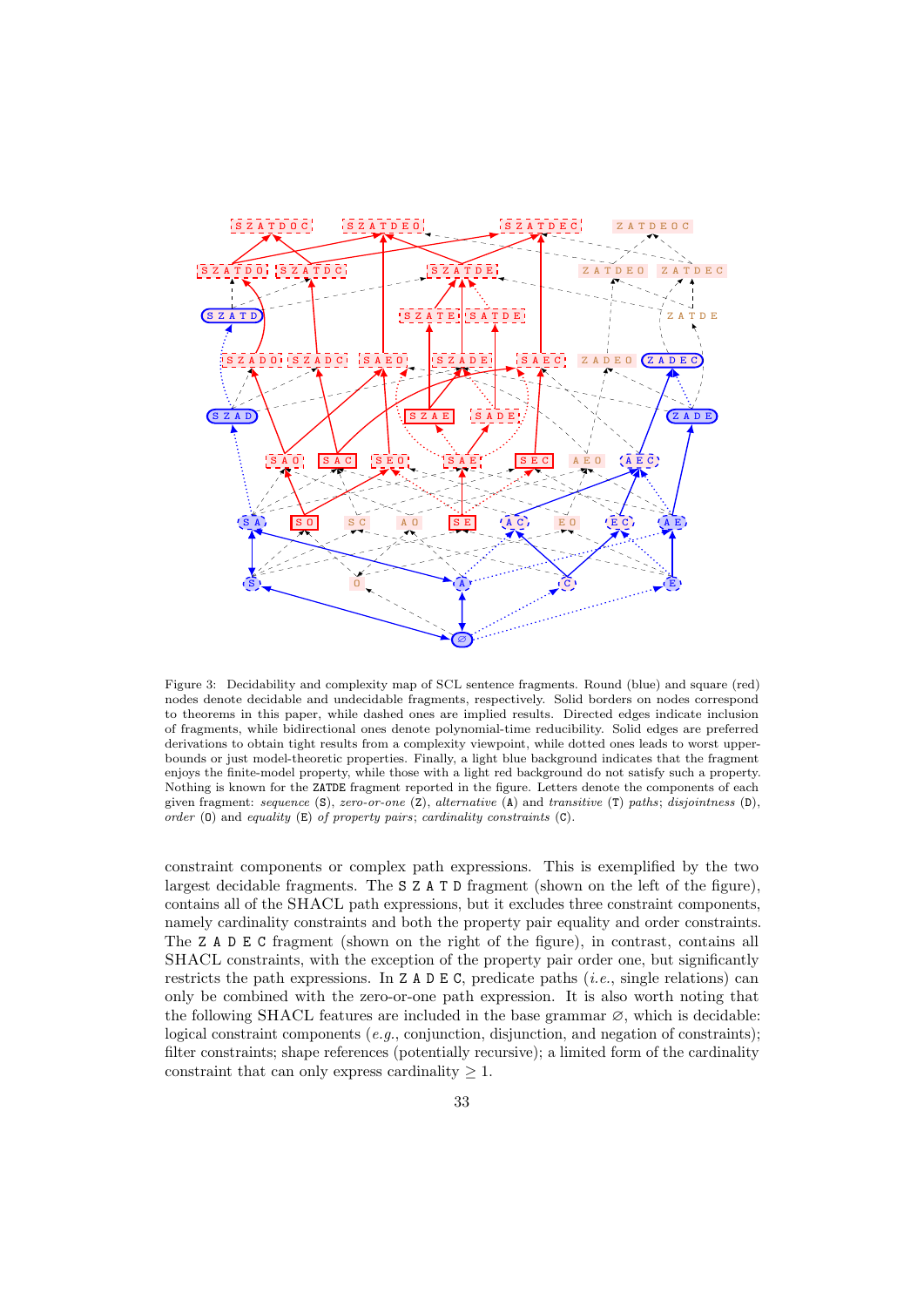### 7.1. Decidability Results

As a preliminary result, we show that the base language  $\varnothing$  is already powerful enough to express properties writable by combining the S, Z, and A features. In particular, the last one does not increase in expressive power when the D and O features are also taken in consideration.

<span id="page-33-3"></span><span id="page-33-0"></span>**Theorem 8.** There are (a) semantic-preserving and (b) polynomial-time finite-modelinvariant satisfiability-preserving translations among the following SCL fragments: 1.  $\varnothing \equiv S \equiv Z \equiv A \equiv S Z \equiv SA \equiv ZA \equiv SZA; \varnothing. \quad D \equiv AD; \varnothing. \quad 0 \equiv AO; \varnothing. \quad D0 \equiv AD0.$ 

Proof. To show the equivalences among the fourteen SCL fragments mentioned in the statement, we consider the following first-order formula equivalences that represent few distributive properties enjoyed by the  $S$ ,  $Z$ , and  $A$  features  $w.r.t.$  some of the other language constructs. The verification of their correctness only requires the application of standard properties of Boolean connectives and first-order quantifiers.

• [S] The sequence combination of two path formulae  $\pi_1$  and  $\pi_2$  in the body of an existential quantification is removed by nesting two plain quantifications, one for each  $\pi_i$ :

<span id="page-33-2"></span><span id="page-33-1"></span>
$$
\exists y. (\exists z. \pi_1(x, z) \land \pi_2(z, y)) \land \psi(y) \equiv \exists z. \pi_1(x, z) \land (\exists y. \pi_2(z, y) \land \psi(y)).
$$

• [Z] The Z path construct can be removed from the body of an existential quantification on a free variable x by verifying whether the formula  $\psi$  in its scope is already satisfied by the value bound to  $x$  itself:

$$
\exists y. (x = y \lor \pi(x, y)) \land \psi(y) \equiv \psi(x) \lor \exists y. \pi(x, y) \land \psi(y).
$$

• [A] The removal of the A path construct from the body of an existential quantifier or of the D and O constructs can be done by exploiting the following equivalences:

$$
\exists y. (\pi_1(x, y) \lor \pi_2(x, y)) \land \psi(y) \equiv (\exists y. \pi_1(x, y) \land \psi(y)) \lor \lor (\exists y. \pi_2(x, y) \land \psi(y)); \n\neg \exists y. (\pi_1(x, y) \lor \pi_2(x, y)) \land R(x, y) \equiv (\neg \exists y. \pi_1(x, y) \land R(x, y)) \land \n\land (\neg \exists y. \pi_2(x, y) \land R(x, y)); \n\forall y, z. (\pi_1(x, y) \lor \pi_2(x, y)) \land R(x, z) \rightarrow \sigma(y, z) \equiv (\forall y, z. \pi_1(x, y) \land R(x, z) \rightarrow \sigma(y, z)) \land \n\land (\forall y, z. \pi_2(x, y) \land R(x, z) \rightarrow \sigma(y, z))
$$

At this point, the equivalences between the fragments naturally follow by an iterative application of the reported equivalences used as rewriting rules. This clearly concludes the proof of Item [a.](#page-33-0)

The removal of the Z and A constructs from an existential quantification might lead, however, to an exponential blow-up in the size of the formula due to the duplication of the body  $\psi$  of the quantification. Therefore, to prove Item [b,](#page-33-1) *i.e.*, to obtain polynomial-time finite-model-invariant satisfiability-preserving translations, we first construct from the given sentence  $\varphi$  a finite-model-invariant equisatisfiable sentence  $\varphi^*$ . The latter has size linear in the original one and all the bodies of its quantifications are just plain relations. Then, we apply the above described semantic-preserving translations to  $\varphi^*$  that, in the worst case, only leads to a doubling of the size. The sentence  $\varphi^*$  is obtained by iteratively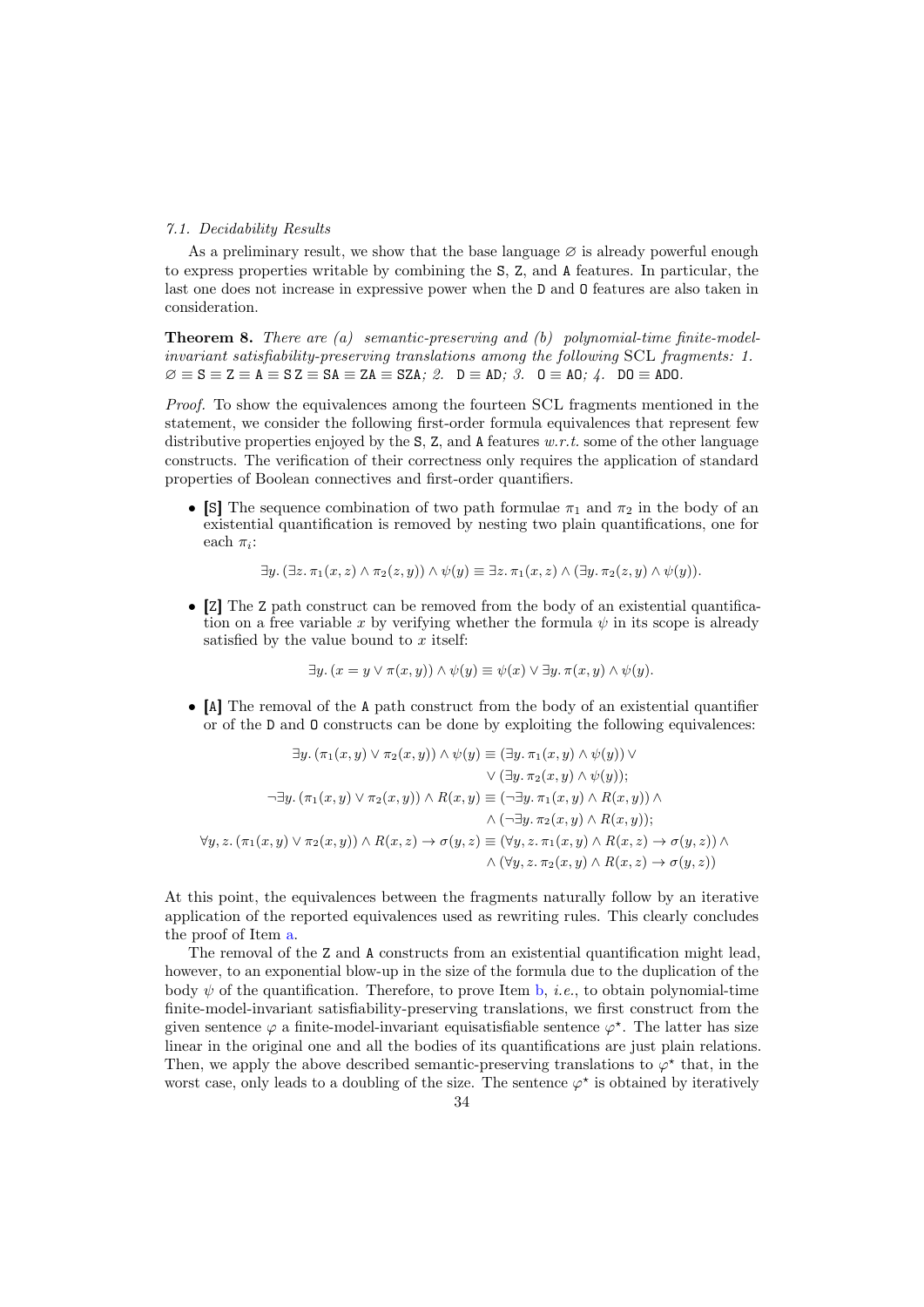applying to  $\varphi$  the following two rewriting operations, until no complex formula appears in the scope of an existential quantification. Let  $\psi'(x) = \exists y \cdot \pi(x, y) \wedge \psi(y)$  be a subformula, where  $\psi(y)$  does not contain quantifiers other than possibly those of the S, D, and O features. Then: (i) replace  $\psi'(x)$  with  $\exists y.\pi(x,y) \wedge \Sigma(y)$ , where  $\Sigma$  is a fresh monadic relation; (ii) conjoin the resulting sentence with  $\forall x \cdot \Sigma(x) \leftrightarrow \psi(x)$ . The two rewriting operations in isolation only lead to a constant increase of the size and are applied only a linear number of times.  $\Box$ 

It turns out that the base language  $\varnothing$  resembles the description logic  $\mathcal{ALC}$  extended with universal roles, inverse roles, and nominals [\[5\]](#page-49-16). This resemblance is effectively exploited as a key observation at the core of the following result.

<span id="page-34-1"></span>Theorem 9. All SCL subfragments of SZA enjoy the finite-model property and an EXPTIME-COMPLETE satisfiability problem.

Proof. The finite-model property follows from the fact that the subsuming S Z A D fragment enjoys the same property, as shown later on in Theorem [12.](#page-36-0)

As far as the satisfiability problem is concerned, thanks to Item [1](#page-33-2) of Theorem [8,](#page-33-3) we can focus on the base fragment ∅.

On the one hand, on the hardness side, one can observe that the description logic  $\mathcal{ALC}$ extended with inverse roles and nominals  $(\text{ALCOI})$  [\[5\]](#page-49-16) and the fragment  $\varnothing$  deprived of the universal quantifications at the level of sentences (*i.e.*, the  $\varnothing$  subfragment generated by grammar rule  $\varphi := \top \varphi \wedge \varphi \vdash \Sigma(c)$  are linearly interreducible. Indeed, every existential modality  $\exists R.C$  (resp.,  $\exists R^-.C$ ) can be translated back-and-forth to the SCL construct  $\exists y. R(x, y) \wedge \psi_C(y)$  (resp.,  $\exists y. R^-(x, y) \wedge \psi_C(y)$ ), where  $\psi_C$  represents the recursive translation of the concept  $C$ . Moreover, every nominal  $n$  corresponds to the equality construct  $x = c_n$ , where a natural bijection between nominals and constant symbols is considered. At this point, since the aforementioned description logic has an EXPTIME-COMPLETE satisfiability problem  $[52, 15]$  $[52, 15]$ , it holds that the same problem for all subfragments of S Z A is ExpTime-hard.

On the other hand, completeness follows by observing that the universal quantifications at the level of sentences can be encoded in the further extension of ALC with the universal role U  $[52, 28, 47]$  $[52, 28, 47]$  $[52, 28, 47]$  $[52, 28, 47]$  $[52, 28, 47]$ , which has an EXPTIME-COMPLETE satisfiability problem [\[51\]](#page-50-21). Indeed, the universal sentences of the form (a)  $\forall x.$  is $A(x, c) \rightarrow \Sigma(x)$ , (b)  $\forall x, y.$   $R^{\pm}(x, y) \rightarrow \Sigma(x)$ , (c) and  $\forall x \cdot \Sigma(x) \leftrightarrow \psi(x)$  can be translated, respectively, as follows: (a)  $n_c \wedge \forall i \in \mathbb{R}^{-}$ .  $\Sigma$ , where  $n_c$  is the nominal for the constant c; (b)  $\forall U.\forall R^{\mp}.\Sigma$ ; (c)  $\forall U.(\Sigma \leftrightarrow C_{\psi})$ , where  $C_{\psi}$ is the concept obtained by translating the  $\varnothing$ -formula  $\psi$  into  $\mathcal{ALCOI}$ .  $\Box$ 

To derive properties of the Z A D E fragment, together with its sub-fragments (two of those – E and A  $E$  – are included in Figure [3\)](#page-32-0), we leverage on the syntactic embedding in the two-variable fragment of first-order logic [\[38\]](#page-50-22).

# <span id="page-34-0"></span>Theorem 10. The ZADE fragment of SCL enjoys the finite-model property and a NEXPTIME satisfiability problem.

Proof. Via a syntactic inspection of the SCL grammar one can observe that, by avoiding the S and O features of the language, it is only possible to write formulae with at most two free variables. For this reason, every Z A D E-formula belongs to the two-variable fragment of first-order logic [\[38\]](#page-50-22) which is known to enjoy both the exponentially-bounded finite-model property and a NEXPTIME-COMPLETE satisfiability problem [\[21\]](#page-49-20).  $\Box$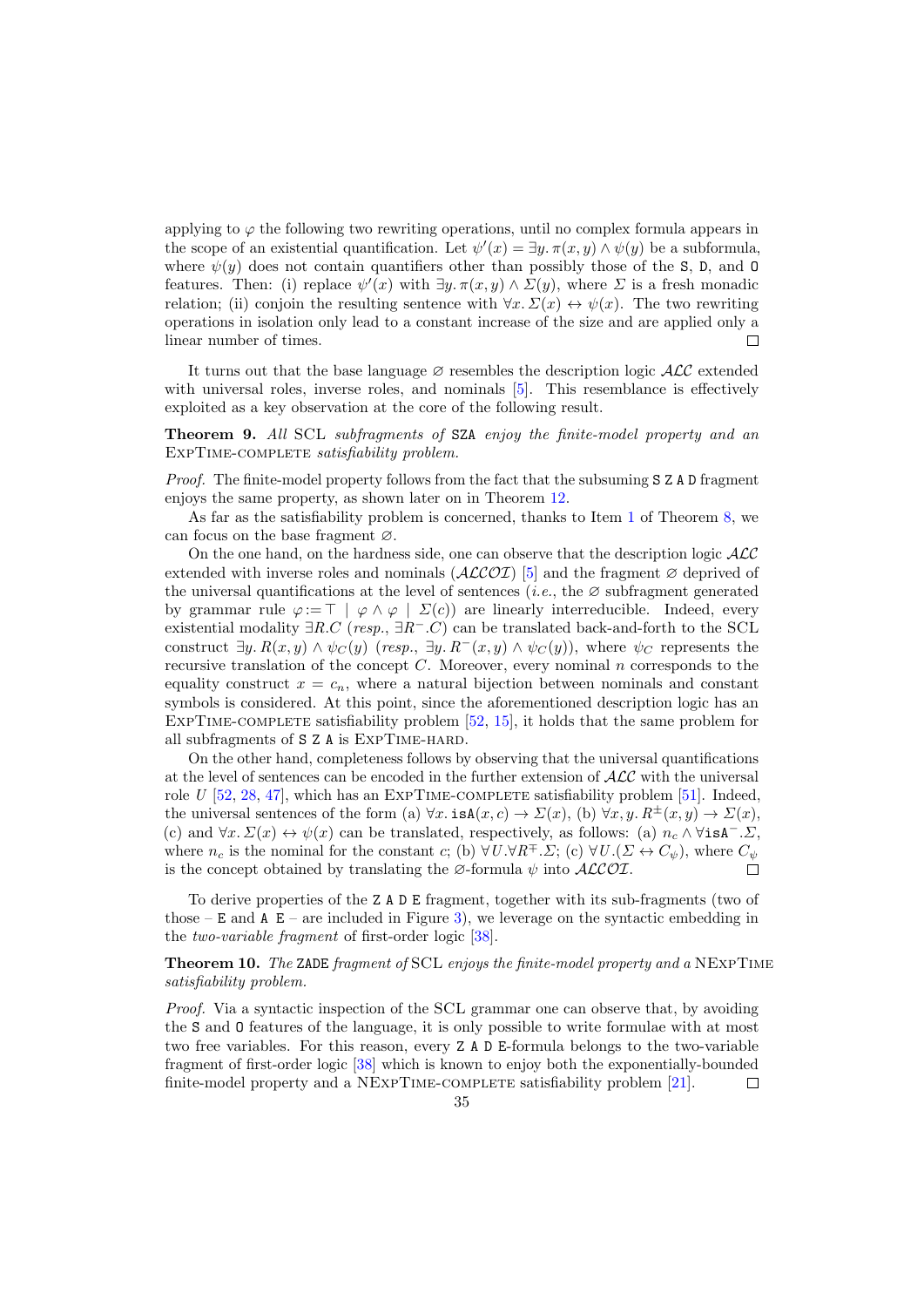The embedding in the two-variable fragment used in the previous theorem can be generalised when the C feature is added to the picture. However, the gained additional expressive power does not come without a price, since the finite-model property is not preserved.

**Theorem 11.** The non-recursive C fragment of SCL does not enjoy the finite-model property (on both sentences and formulae) and has a NEXPTIME-HARD satisfiability problem. Nevertheless, the finite and unrestricted satisfiability problems for the ZADEC fragment are NEXPTIME-COMPLETE.

*Proof.* As for the proof of Theorem [10,](#page-34-0) one can observe that every  $Z A D E C$ -formula belongs to the two-variable fragment of first-order logic extended with counting quantifiers. Such a logic does not enjoy the finite-model property [\[22\]](#page-49-21), since it syntactically contains a sentence that encodes the existence of an injective non-surjective function from the domain of the model to itself. The non-recursive C fragment of SCL allows us to express a similar property via the following sentence  $\varphi$ , thus proving the first part of the statement:

$$
\varphi \triangleq \text{isA}(0, c) \land \Sigma(0) \land \forall x. \ \Sigma(x) \leftrightarrow \psi_1(x) \land \forall x. \ \text{isA}(x, c) \rightarrow \psi_2(x);
$$
  

$$
\psi_1(x) \triangleq \neg \exists y. \ R^-(x, y);
$$
  

$$
\psi_2(x) \triangleq \exists^{=1}y. \ (R(x, y) \land \text{isA}(y, c)) \land \neg \exists^{\geq 2}y. \ R^-(x, y).
$$

Intuitively, the first three conjuncts of  $\varphi$  force every model of the sentence to contain a distinguished element 0 that (i) does not have any R-predecessor and (ii) is related to an arbitrary but fixed constant  $c \, w.r.t.$  is A. In other words, 0 is contained in the domain of the relation  $isA$ , but is not contained in the image of the relation R. Then, the final conjunct of  $\varphi$  ensures that every element related to c w.r.t. is A has exactly one R-successor, also related to c in the same way, and at most one R-predecessor. Thus, a model of  $\varphi$  must contain an infinite chain of elements pairwise connected by the functional relation R.

It is interesting to observe that the ability to model an infinity axiom is already present at the level of constraints, as witnessed by the following C-formula, where the constant 0 is replaced by the existentially quantified variable x, where  $\psi_1(x)$  and  $\psi_2(x)$  are the previously introduced formulae with one free variable:

$$
\widetilde{\psi}(z) \triangleq (z = c) \land \exists x. (\texttt{isA}^{-}(z,x) \land \psi_1(x)) \land \forall x. \texttt{isA}^{-}(z,x) \rightarrow \psi_2(x).
$$

By generalising the proof of Theorem [9,](#page-34-1) one can notice that the C fragment of SCL semantically subsumes the description logic  $\mathcal{ALC}$  extended with inverse roles, nominals, and cardinality restrictions  $(ALCOIQ)$  [\[5\]](#page-49-16). Indeed, every qualified cardinality restriction ( $\geq n R.C$ ) (resp., ( $\leq n R.C$ )) precisely corresponds to the SCL construct  $\exists^{\geq n}y$ .  $R(x,y) \wedge \psi_C(y)$  (resp.,  $\neg \exists^{\geq n+1}y$ .  $R(x,y) \wedge \psi_C(y)$ ), where  $\psi_C$  represents the recursive translation of the concept  $C$ . Thus, the hardness result for C follows by recalling that the specific  $\mathcal{ALC}$  language has a NEXPTIME-HARD satisfiability problem [\[54,](#page-50-23) [34\]](#page-50-24).

On the positive side, however, the extension of the two-variable fragment of first-order logic with counting quantifiers has decidable finite and unrestricted satisfiability problems. Specifically, both can be solved in NExpTime, even in the case of binary encoding of the cardinality constants [\[42,](#page-50-25) [43\]](#page-50-26). Hence, the second part of the statement follows as well.  $\Box$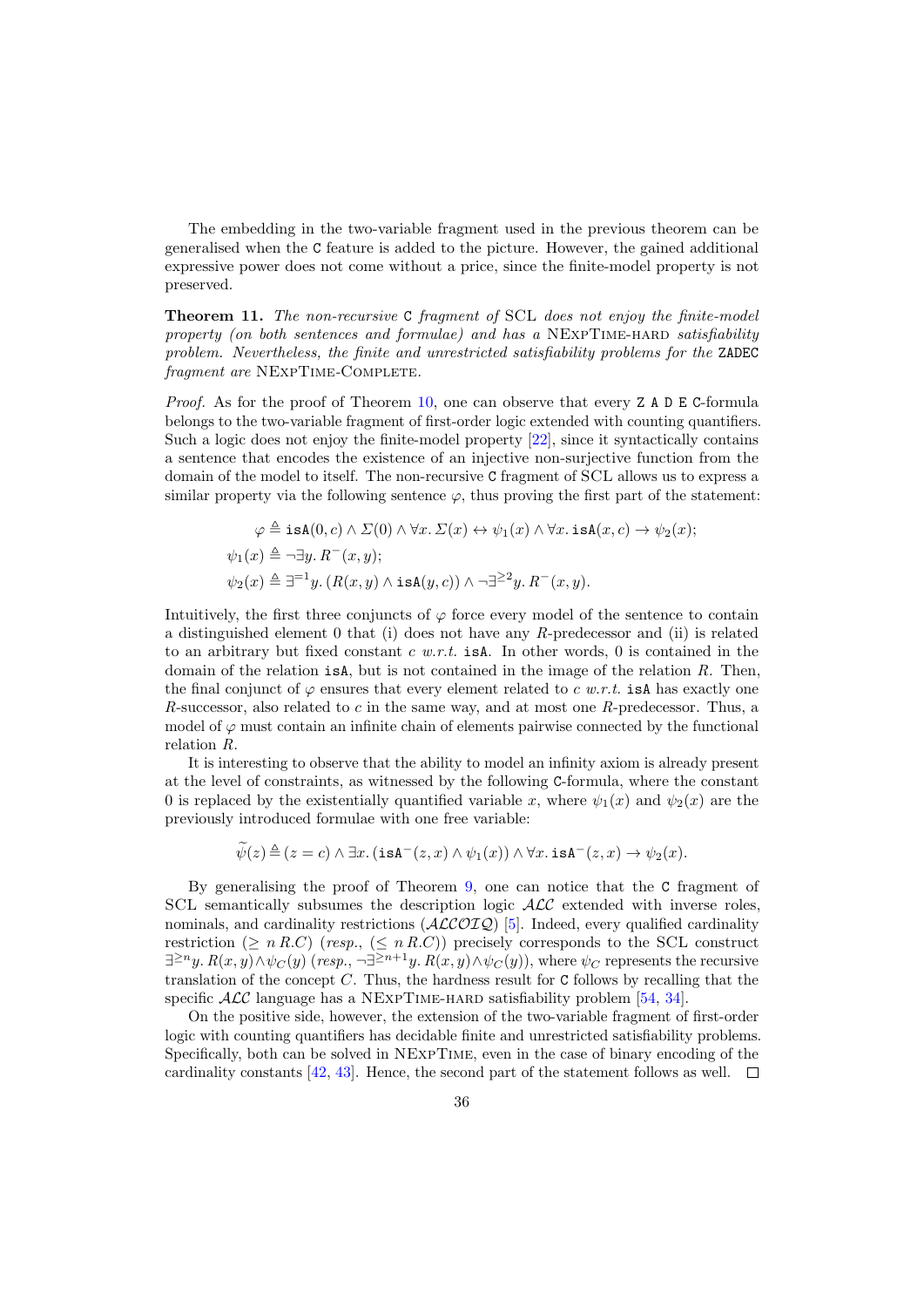For the S Z A D fragment, we obtain model-theoretic and complexity results via an embedding in the *unary-negation fragment* of first-order logic [\[9\]](#page-49-22). When the T feature is considered, the same embedding can be adapted to rewrite S Z A T D into the extension of the mentioned first-order fragment with regular path expressions [\[25\]](#page-49-23). Unfortunately, as for the addition of the C feature to Z A D E, we need to pay the price of losing the finite-model property.

<span id="page-36-0"></span>Theorem 12. The SZAD fragment of SCL enjoys the finite-model property, while the non-recursive STD fragment does not (on both sentences and formulae). Nevertheless, the finite and unrestricted satisfiability problems for the SZATD fragment are solvable in 2ExpTime.

Proof. By inspecting the SCL grammar, one can notice that every formula that does not make use of the T, E, O, and C constructs can be translated into the standard first-order logic syntax, with conjunctions and disjunctions as unique binary Boolean connectives, where negation is only applied to formulae with at most one free variable. For this reason, every S Z A D-formula semantically belongs to the unary-negation fragment of first-order logic, which is known to enjoy the finite-model property [\[9,](#page-49-22) [10\]](#page-49-24).

Mutatis mutandis, every S Z A T D-formula belongs to the unary-negation fragment of first-order logic extended with regular path expressions [\[25\]](#page-49-23). Indeed, the grammar rule  $\pi(x, y)$  of SCL, precisely resembles the way the regular path expressions are constructed in the considered logic, when one avoids the test construct. Unfortunately, as for the two-variable fragment with counting quantifiers, this logic also fails to satisfy the finite-model property since it is able to encode the existence of a non-terminating path without cycles. The non-recursive S T D fragment of SCL allows us to express the same property, as described in the following. First of all, consider the S T-path-formula  $\pi(x,y) \triangleq \exists z \ (R^-(x,z) \wedge (R^-(z,y))^*)$ . Obviously,  $\pi(x,y)$  holds between two elements x and y of a model iff there exists a non-trivial  $R$ -path (of arbitrary positive length) that, starting in y, leads to x. Now, by writing the S T D-formula  $\psi(x) \triangleq \neg \exists y \cdot (\pi(x, y) \wedge R(x, y)),$ we express the fact that an element  $x$  does not belong to any  $R$ -cycle since, otherwise, there would be an  $R$ -successor  $y$  able to reach  $x$  itself. Thus, by ensuring that every element in the model has an R-successor, but does not belong to any R-cycle, we can enforce the existence of an infinite R-path. The non-recursive S T D sentence  $\varphi$  expresses exactly this property, where  $c$  is an arbitrary but fixed constant:

 $\varphi \triangleq \text{isA}(0, c) \wedge \forall x. \text{isA}(x, c) \rightarrow (\psi(x) \wedge \exists y. (R(x, y) \wedge \text{isA}(y, c))).$ 

The same can be stated via the following non-recursive S T D-formula:

$$
\widetilde{\psi}(z) \triangleq (z = c) \land \mathtt{isA}(0, z) \land \forall x. \mathtt{isA}^{-1}(z, x) \rightarrow (\psi(x) \land \exists y. (R(x, y) \land \mathtt{isA}(y, c))).
$$

On the positive side, however, the extension of the unary-negation fragment of firstorder logic with arbitrary transitive relations or, more generally, with regular path expressions has decidable finite and unrestricted satisfiability problems. Specifically, both can be solved in 2ExpTime [\[3,](#page-49-25) [25,](#page-49-23) [13\]](#page-49-26).  $\Box$ 

At this point, it is interesting to observe that the O feature allows us to express a very weak form of counting restriction which is, however, powerful enough to describe an infinity axiom.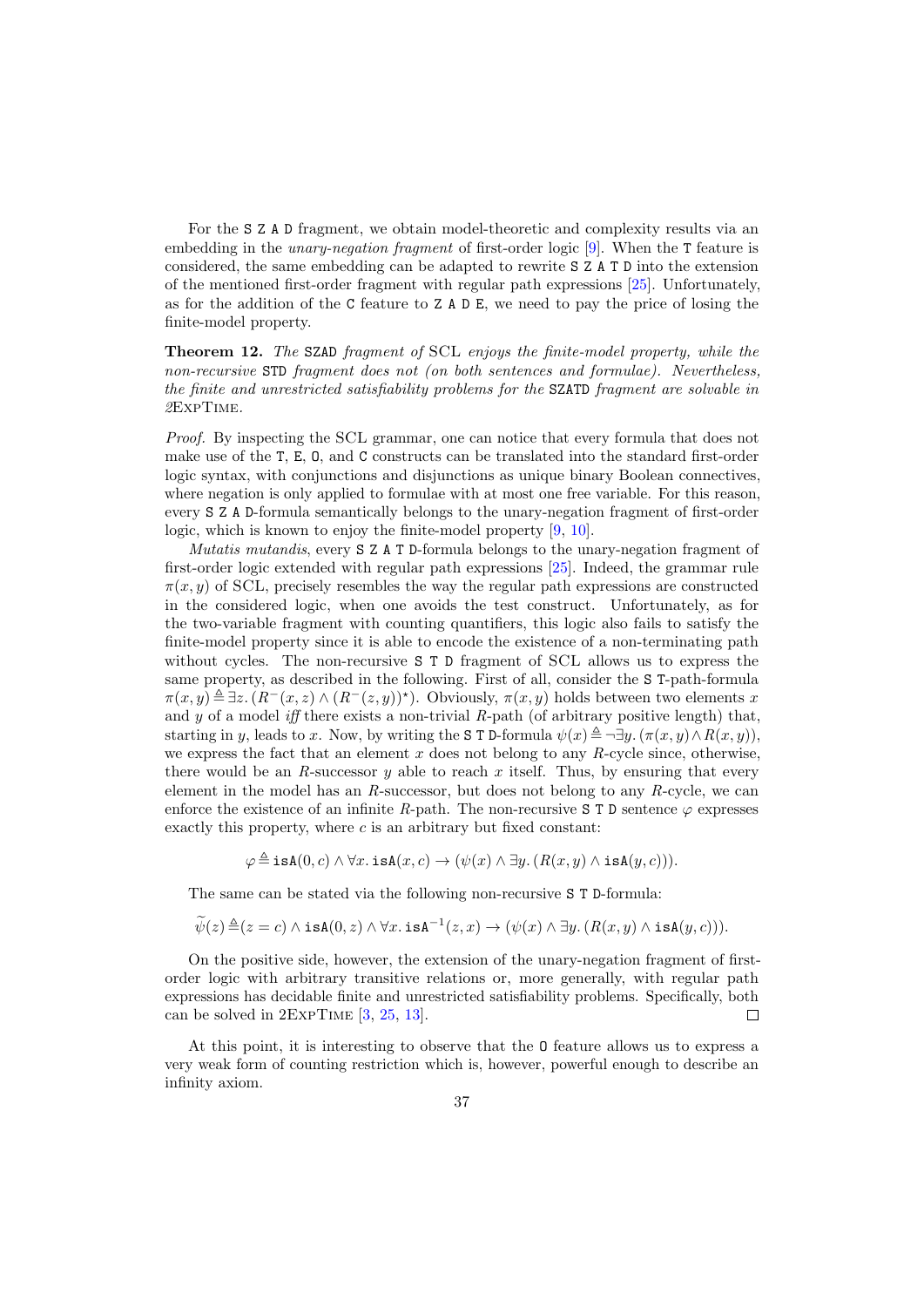**Theorem 13.** The non-recursive  $0$  and  $EO'$  fragments of SCL do not enjoy the finitemodel property (on both sentences and formulae).

Proof. Similarly to the use of the C construct of SCL, a simple combination of just few instances of the  $\mathbf 0$  feature allows us to write the following sentence  $\varphi$  encoding the existence of an injective function that is not surjective. Indeed, a weaker version of the role of the counting quantifier is played here by the O' construct that enforces the functionality of the two relations R and S. Then, by applying both  $\mathbf{0}'$  and  $\mathbf{0}$  to the inverse of R and S, we ensure that S is equal to  $R^-$ , which in its turn implies that the latter is functional as well. Hence, the statement of the theorem immediately follows.

$$
\varphi \triangleq \text{isA}(0, c) \land \Sigma(0) \land \forall x. \ \Sigma(x) \leftrightarrow \psi_1(x) \land \forall x. \ \text{isA}(x, c) \rightarrow \psi_2(x);
$$
  
\n
$$
\psi_1(x) \triangleq \neg \exists y. \ R^-(x, y);
$$
  
\n
$$
\psi_2(x) \triangleq \exists y. \ (R(x, y) \land \text{isA}(y, c))
$$
  
\n
$$
\land \ \forall y, z. \ R(x, y) \land R(x, z) \rightarrow y \leq z \land \forall y, z. \ S(x, y) \land S(x, z) \rightarrow y \leq z
$$
  
\n
$$
\land \ \forall y, z. \ R^-(x, y) \land S(x, z) \rightarrow y \leq z \land \forall y, z. \ R^-(x, y) \land S(x, z) \rightarrow y \geq z.
$$

To show that the E O' fragment does not enjoy the finite-model property too, it is enough to replace the last two applications of the O' and O features with the E-formula  $\forall y, R^{-}(x, y) \leftrightarrow S(x, y)$ , which clearly ensures the functionality of  $R^{-}$ , being S functional.

Notice that also in this case we can express the above property at the level of formulae with one free variable, where  $\psi_1(x)$  and  $\psi_2(x)$  are defined as above:

$$
\widetilde{\psi}(z) \triangleq (z = c) \land \exists x. (\text{isA}^{-}(z,x) \land \psi_1(x)) \land \forall x. \text{isA}^{-}(z,x) \rightarrow \psi_2(x). \quad \Box
$$

#### 7.2. Undecidability Results

In the remaining part of this section, we show the undecidability of the satisfiability problem for several fragments of SCL through a semi-conservative reduction from (1) the standard *domino problem* [\[57,](#page-50-17) [6,](#page-49-27) [45\]](#page-50-27), whose solution is known to be  $\Pi_0^1$ -complete (see Theorems [14](#page-37-0) and [15\)](#page-40-0) and (2) and the subsumption problem of role-value maps [\[53\]](#page-50-18) in DL (see Theorem  $16$ ).

A  $\mathbb{N} \times \mathbb{N}$  tiling system  $\langle \mathbf{T}, H, V \rangle$  is a structure built on a non-empty set T of domino types, a.k.a. tiles, and two horizontal and vertical matching relations  $H, V \subseteq T \times T$ . The domino problem asks for a compatible tiling of the first quadrant  $\mathbb{N} \times \mathbb{N}$  of the discrete plane, *i.e.*, a solution mapping  $\eth: \mathbb{N} \times \mathbb{N} \to \mathbb{T}$  such that, for all  $x, y \in \mathbb{N}$ , both  $(\eth(x, y), \eth(x+1, y)) \in H$  and  $(\eth(x, y), \eth(x, y+1)) \in V$  hold true.

<span id="page-37-0"></span>Theorem 14. The sentence satisfiability problems of the non-recursive SO, SAC, SEC,  $\texttt{SED}'$ , and  $\texttt{SZAE}$  fragments of  $\texttt{SCL}$  are undecidable, even with a bounded number (4, 3, 4, 4, and 8, respectively) of binary relations.

Proof. The main idea behind the proof is to embed a tiling system into a model of a particular SCL sentence  $\varphi$  that is satisfiable *iff* the tiling system allows for an admissible tiling. The hardest part in the reduction consists in the definition of a satisfiable sentence all of whose models homomorphically contain the infinite grid of the tiling problem. In other words, this sentence should admit an infinite square grid graph as a minor of the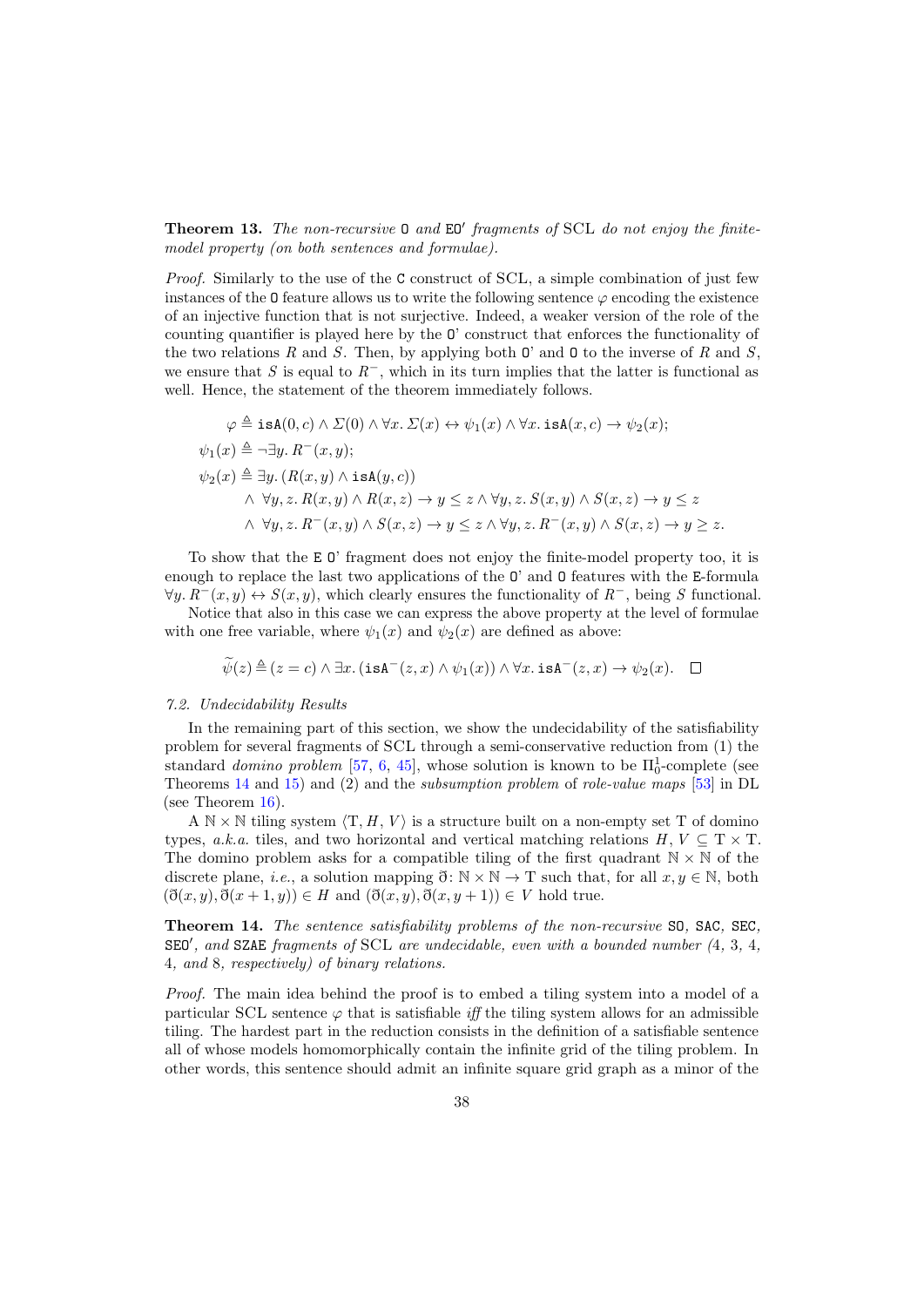model unwinding. Given that, the remaining part of the reduction can be carried out in the base language ∅.

Independently of the fragment we choose to prove undecidable, consider the following definition:

$$
\varphi \triangleq \Big(\bigvee_{t\in \mathrm{T}}\mathtt{isA}(0,t)\Big) \wedge \Big(\bigwedge_{t\in \mathrm{T}}\forall x. \mathtt{isA}(x,t) \rightarrow (\psi^{t}_{T}(x) \wedge \psi_{G}(x))\Big).
$$

Intuitively, the first conjunct ensures the existence of the point 0, i.e., the origin of the grid, labelled by some arbitrary tile in the set T. Notice that T is lifted to a set of constants in SCL. The second conjunct, then, states that all points  $x$ , labelled by some tile t, need to satisfy the properties expressed by the two monadic formulae  $\psi_T^t(x)$  and  $\psi_G(x)$ . The first one, called *tiling formula*, is used to ensure the admissibility of the tiling, while the second one, called *grid formula*, forces all models of  $\varphi$  to necessarily embed a grid.

ψ t T (x) , t 0^ 6=t t <sup>0</sup>∈T ¬isA(x, t<sup>0</sup> ) ∧ ∀y. <sup>H</sup>(x, y) <sup>→</sup> \_ (t,t0)∈H isA(y, t<sup>0</sup> ) <sup>∧</sup> ∀y. <sup>V</sup>(x, y) <sup>→</sup> \_ (t,t0)∈V isA(y, t<sup>0</sup> ) .

The first conjunct of the tiling formula  $\psi_T^t(x)$  verifies that the point associated with the argument  $x$  is labelled by no other tile than  $t$  itself. The second part, instead, ensures that the points y on the right or above of x are labelled by some tile  $t'$  which is compatible with t, w.r.t. the constraints imposed by the horizontal H and vertical V matching relations, respectively. Notice here that the relation symbols H and V are the syntactic counterpart of  $H$  and  $V$ , respectively.

At this point, we can focus on the grid formula  $\psi_G(x)$  defined as follows:

$$
\psi_G(x) \triangleq (\exists y. \, \mathbf{H}(x, y)) \land (\exists y. \, \mathbf{V}(x, y)) \land \gamma(x).
$$

The first two conjuncts guarantee the existence of an horizontal and vertical adjacent of the point x, while the subformula  $\gamma(x)$ , whose definition depends on the considered fragment of SCL, needs to enforce the fact that  $x$  is the origin of a square. In other words, this means that, going horizontally and then vertically or, *vice versa*, vertically and then horizontally, the same point is reached. To do this, we make use of the two S-path-formulae  $\pi_{\text{HV}}(x, y) \triangleq \exists z$ .  $(\text{H}(x, z) \wedge \text{V}(z, y))$  and  $\pi_{\text{VH}}(x, y) \triangleq \exists z$ .  $(\text{V}(x, z) \wedge \text{H}(z, y))$ . In some cases, we also consider the S A-path-formula  $\pi_D(x, y) \triangleq \pi_{HV}(x, y) \vee \pi_{VH}(x, y)$  combining the previous ones, which implicitly define a diagonal relation. We now proceed by a case analysis on the specific fragment.

• [SO] By assuming the existence of a non-empty relation D connecting a point with its opposite in the square, i.e., the diagonal point, we can express the fact that all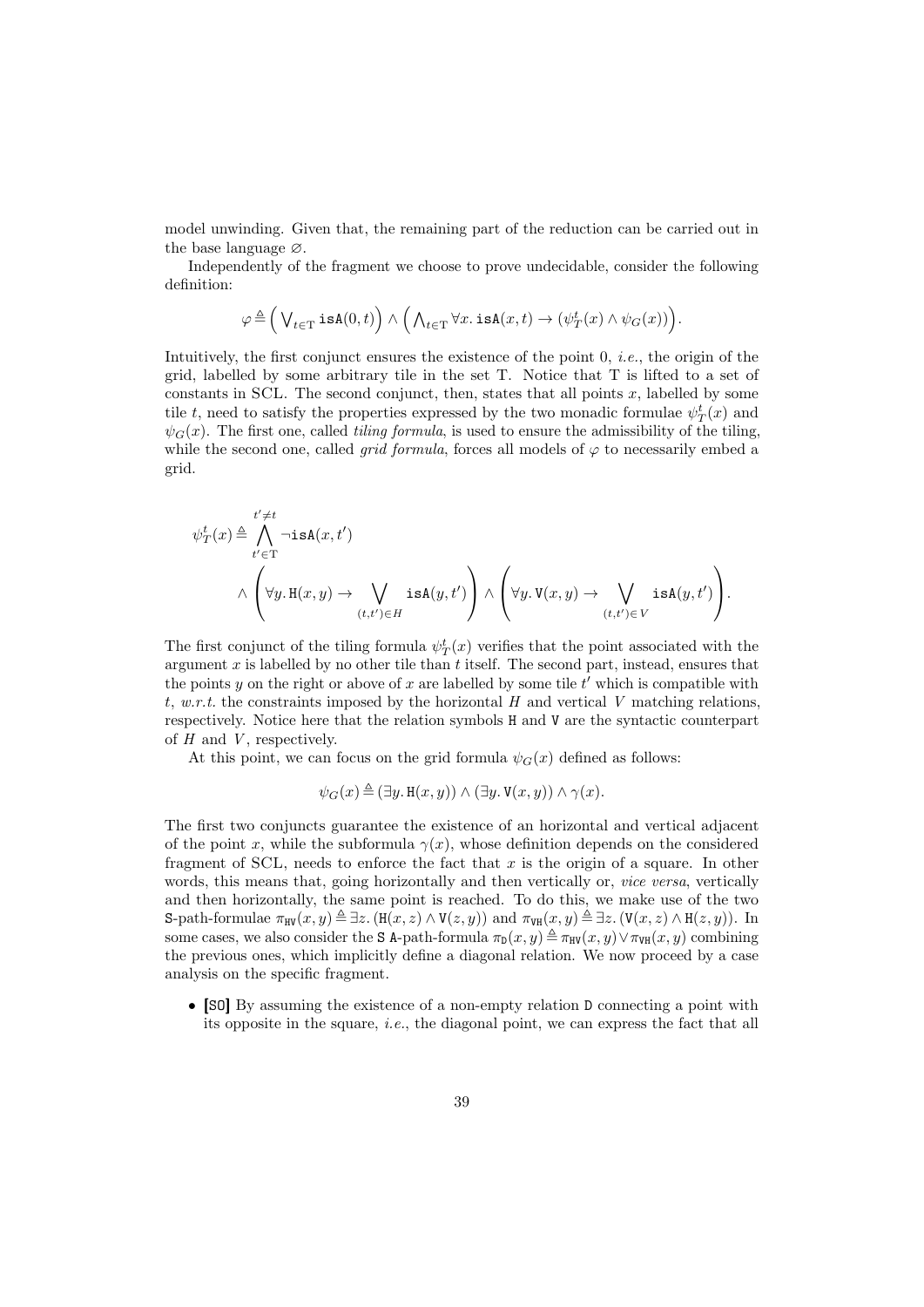points reachable through  $\pi_{HV}$  or  $\pi_{VHH}$  are, actually, the same unique point:

$$
\gamma(x) \triangleq \exists y. \mathbf{D}(x, y)
$$
  
\n
$$
\wedge \forall y, z. \pi_{\text{HV}}(x, y) \wedge \mathbf{D}(x, z) \rightarrow y \leq z
$$
  
\n
$$
\wedge \forall y, z. \pi_{\text{HV}}(x, y) \wedge \mathbf{D}(x, z) \rightarrow y \geq z
$$
  
\n
$$
\wedge \forall y, z. \pi_{\text{VH}}(x, y) \wedge \mathbf{D}(x, z) \rightarrow y \leq z
$$
  
\n
$$
\wedge \forall y, z. \pi_{\text{VH}}(x, y) \wedge \mathbf{D}(x, z) \rightarrow y \geq z.
$$

The S 0-formula  $\gamma(x)$  ensures that the relation D is both non-empty and functional and that all points reachable via  $\pi_{HV}$  or  $\pi_{VH}$  are necessarily the single one reachable through D.

• [SAC] By applying a counting quantifier to the formula  $\pi_{\text{D}}$ , which encodes the union of the points reachable through  $\pi_{HV}$  or  $\pi_{VH}$ , we can ensure the existence of a single diagonal point:

$$
\gamma(x) \triangleq \neg \exists^{\geq 2} y. \, \pi_{\mathsf{D}}(x, y).
$$

• [SEC] As for the S O fragment, here we use a diagonal relation D, which needs to contain all and only the points reachable via  $\pi_{HV}$  or  $\pi_{VH}$ . By means of the counting quantifier, we enforce its functionality:

$$
\gamma(x) \triangleq \neg \exists^{\geq 2} y. \mathsf{D}(x, y)
$$

$$
\land \forall y. \pi_{\text{HV}}(x, y) \leftrightarrow \mathsf{D}(x, y)
$$

$$
\land \forall y. \pi_{\text{VHV}}(x, y) \leftrightarrow \mathsf{D}(x, y).
$$

• [SEO'] This case is similar to the previous one, where the functionality of D is obtained by means of the O' construct:

$$
\gamma(x) \triangleq \forall y, z. \mathbf{D}(x, y) \land \mathbf{D}(x, z) \rightarrow y \leq z
$$

$$
\land \forall y. \pi_{\text{HV}}(x, y) \leftrightarrow \mathbf{D}(x, y)
$$

$$
\land \forall y. \pi_{\text{VHV}}(x, y) \leftrightarrow \mathbf{D}(x, y).
$$

• [SZAE] The proof for this final case is inspired by the one proposed for the undecidability of the guarded fragment extended with transitive closure of binary relations [\[20\]](#page-49-28). This time, the functionality of the diagonal relation D is indirectly ensured by the conjunction of the four formulae  $\gamma_1(x)$ ,  $\gamma_2(x)$ ,  $\gamma_3(x)$ , and  $\gamma_4(x)$  that exploit all the features of the fragment:

$$
\gamma(x) \triangleq \gamma_1(x) \land \gamma_2(x) \land \gamma_3(x) \land \gamma_4(x)
$$

$$
\land \forall y. \pi_{\mathcal{D}}(x, y) \leftrightarrow \mathcal{D}(x, y),
$$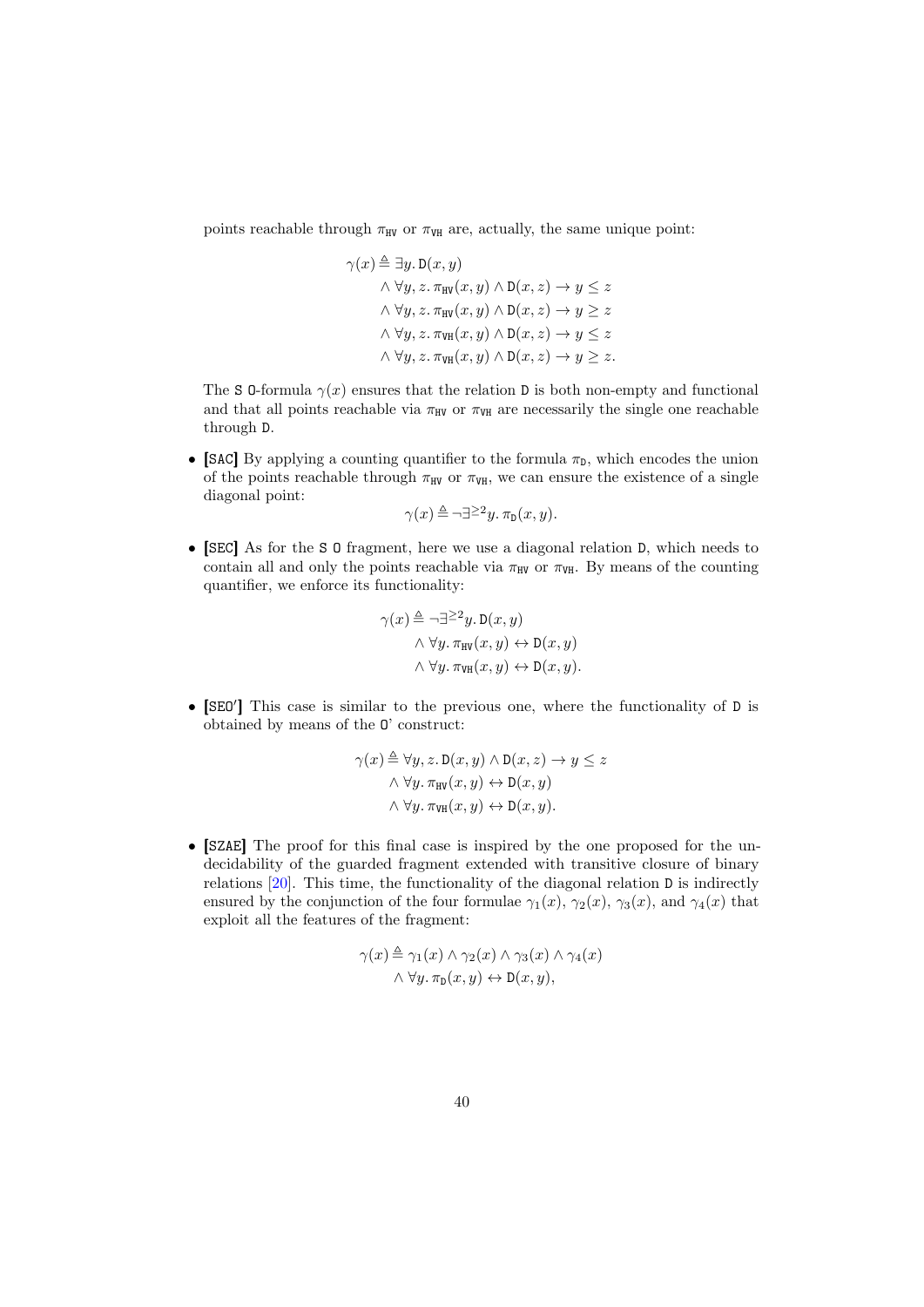where

$$
\gamma_1(x) \triangleq \forall y. \left(\bigvee_{i \in \{0,1\}} D_i(x, y)\right) \leftrightarrow D(x, y),
$$
  
\n
$$
\gamma_2(x) \triangleq \left(\bigvee_{i \in \{0,1\}} \neg \exists y. D_i(x, y)\right) \land \left(\bigwedge_{i \in \{0,1\}} \forall y. D_i(x, y) \rightarrow \exists z. D_{1-i}(y, z)\right),
$$
  
\n
$$
\gamma_3(x) \triangleq \bigwedge_{i \in \{0,1\}} \forall y. (x = y \lor D_i(x, y) \lor D_i^-(x, y)) \leftrightarrow E_i(x, y), \text{ and}
$$
  
\n
$$
\gamma_4(x) \triangleq \bigwedge_{i \in \{0,1\}} \forall y. (\exists z. (E_i(x, z) \land E_i(z, y))) \leftrightarrow E_i(x, y).
$$

Intuitively,  $\gamma_1$  asserts that D is the union of the two accessory relations  $D_0$  and  $D_1$ , while  $\gamma_2$  guarantees that a point can only have adjacents w.r.t. just one relation  $D_i$  and that these adjacents can only appear as first argument of the opposite relation  $D_{1-i}$ . In addition,  $\gamma_3$  ensures that the additional relation  $E_i$  is the reflexive symmetric closure of  $D_i$  and  $\gamma_4$  forces  $E_i$  to be transitive too.

We can now prove that the relation  $D$  is functional. Suppose by contradiction that this is not case, *i.e.*, there exist values  $a, b$ , and  $c$  in the domain of the model of the sentence  $\varphi$ , with  $b \neq c$  such that both  $D(a, b)$  and  $D(a, c)$  hold true. By the formula  $\gamma_1$  and the first conjunct of  $\gamma_2$ , we have that  $D_i(a, b)$  and  $D_i(a, c)$  hold for exactly one index  $i \in \{0, 1\}$ . Thanks to the full  $\gamma_2$ , we surely know that  $a \neq b$ ,  $a \neq c$ , and neither  $D_i(b, c)$  nor  $D_i(c, b)$  can hold. Indeed, if  $a = b$  then  $D_i(a, a)$ . This in turn implies  $D_{1-i}(a, d)$  for some value d due to the second conjunct of  $\gamma_2$ . Hence, there would be pairs with the same first element in both relations, trivially violating the first conjunct of  $\gamma_2$ . Similarly, if  $D_i(b, c)$  holds, then  $D_{1-i}(c, d)$  needs to hold as well, for some value d, leading again to a contradiction. Now, by the formula  $\gamma_3$ , both  $E_i(b, a)$  and  $E_i(a, c)$  hold, but  $E_i(b, c)$  does not. However, this clearly contradicts  $\gamma_4$ . As a consequence, D is necessarily functional.

Now, it is not hard to see that the above sentence  $\varphi$  (one for each fragment) is satisfiable iff the domino instance on which the reduction is based on is solvable. Indeed, on the one hand, every compatible tiling  $\eth \colon \mathbb{N} \times \mathbb{N} \to \mathbb{T}$  of a tiling system  $\langle \mathbb{T}, H, V \rangle$  induces a grid model that trivially satisfies  $\varphi$ . On the other hand, a model of  $\varphi$  necessarily embed a grid whose points are labelled by tiles satisfying the horizontal and vertical relations.  $\Box$ 

<span id="page-40-0"></span>Theorem 15. The formula satisfiability problems of the non-recursive STO, SATC, STEC,  $STEO'$ , and  $SZATE$  fragments of  $SCL$  are undecidable, even with a bounded (at least 4, 3, 4, 4, and 8, respectively) number of binary relations.

Proof. The proof of this theorem builds on top of the one of the previous result, by showing that, with the addition of the transitive closure operator, we can encode the solution of a domino problem as the existence of a constant satisfying the following SCL formula  $\psi(x)$ , where the relation symbols H and V and the tiling and grid formulae  $\psi^t_T$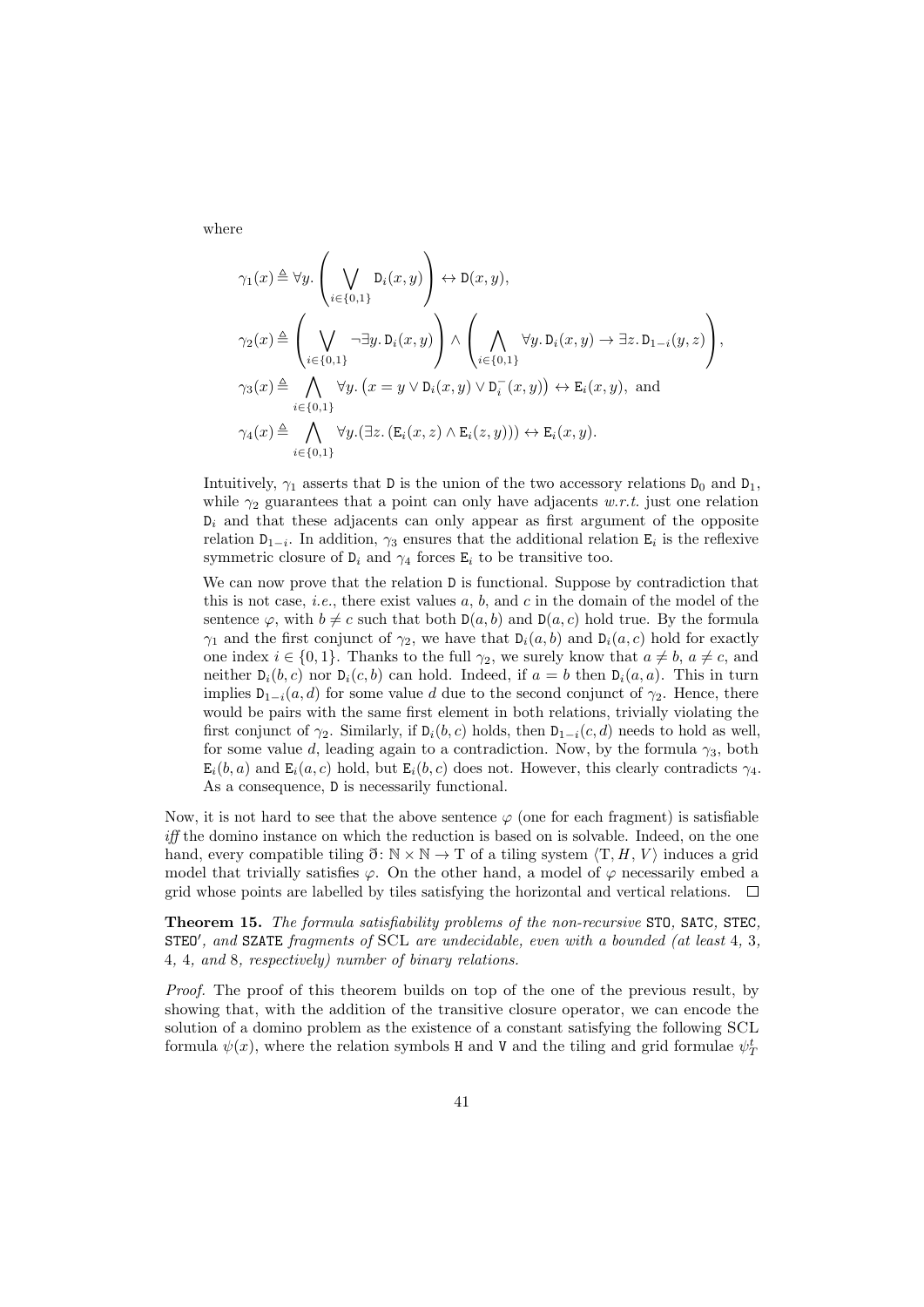and  $\psi_G$  are defined as in Theorem [14:](#page-37-0)

$$
\psi(x) \triangleq \left(\bigvee_{t \in \mathcal{T}} \mathbf{isA}(x,t)\right)
$$
  

$$
\wedge \forall y. \left( (\exists z. (\mathbf{H}(x,z))^* \wedge (\mathbf{V}(z,y))^*) \rightarrow \left(\bigwedge_{t \in \mathcal{T}} \mathbf{isA}(y,t) \rightarrow (\psi_T^t(y) \wedge \psi_G(y))\right) \right).
$$

Intuitively, the formula  $\psi(x)$  is satisfied by a constant c if this element is labelled by a tile in T and every other element  $y$ , reachable from  $c$  via an arbitrary numbers of horizontal steps followed by another arbitrary number of vertical steps, satisfies both the tiling and grid formulae. Obviously,  $\psi(x)$  is satisfied at the root of a grid model induced by a compatible tiling  $\mathfrak{F}: \mathbb{N} \times \mathbb{N} \to \mathbb{T}$  of a tiling system  $\langle \mathbb{T}, H, V \rangle$ . Indeed, every node in the grid is reachable from the root by following a first-horizontal then-vertical path. Moreover, its labelling is coherent with what is prescribed by the two matching relations  $H$  and  $V$ , so,  $\psi_T^t(y)$  necessarily holds at every node of the grid. Vice versa, every structure satisfying  $\psi(c)$  induces a compatible tiling, as the set of elements reachable from c form a grid, due to the formula  $\psi_G$ , and are suitably labelled thanks to the formula  $\psi_T^t$ .  $\Box$ 

We now prove the undecidability of the non-recursive SE fragment of SCL. Observe that, even if this statement directly subsumes some of the results reported in Theorems [14](#page-37-0) and [15,](#page-40-0) it does so in a weak way, as the family of sentences defined in the reduction below does require an unbounded number of binary relations.

<span id="page-41-0"></span>Theorem 16. The satisfiability problem for both sentences and formulae of the nonrecursive SE fragment of SCL is undecidable.

Proof. It has been proved that the subsumption problem of role-value maps in description logic is undecidable [\[53\]](#page-50-18), via a reduction from the word problem of groups. This specific problem can be formalised by means of a constraint-satisfaction problem as follows, where we consider the *n* binary relations  $\{R_i \mid i \in [1, n]\}$  and the  $2(m+1)$  binary relations  $\{P_i, Q_i\}$  $|i \in [0, m]\}$  as vocabulary.

**Problem 1.** Decide whether the set of constraints  $\{P_0 \neq Q_0\} \cup \{P_i = Q_i \mid i \in [1, m]\}$  is satisfiable, under the proviso that, for all  $i \in [0, m]$ , it holds that  $P_i = R_{j_{P_i}^1} \circ \dots \circ R_{j_{P_i}^{k_{P_i}}}$  and

$$
\mathbf{Q}_i = \mathbf{R}_{j_{\mathbf{Q}_i}^1} \circ \dots \circ \mathbf{R}_{j_{\mathbf{Q}_i}^{k_{\mathbf{Q}_i}}}, \text{ for some } j_{\mathbf{P}_i}^1, \dots, j_{\mathbf{P}_i}^{k_{\mathbf{P}_i}} \in [1, n] \text{ and } j_{\mathbf{Q}_i}^1, \dots, j_{\mathbf{Q}_i}^{k_{\mathbf{Q}_i}} \in [1, n], \text{ with } k_{\mathbf{P}_i}, k_{\mathbf{Q}_i} \in \mathbb{N}.
$$

The author of [\[53\]](#page-50-18) has shown that the above problem can be encoded in  $\mathcal{ALC}$  extended with *role composition*, by considering an additional binary relation R as technical device. By unravelling the FOL semantics of this encoding, we obtain the reduction of the problem to the (un)satisfiability of the formula  $\psi(x) \triangleq (\bigwedge_{i=1}^{n} \delta_i(x)) \wedge (\neg \psi_0(x) \wedge \bigwedge_{i=1}^{m} \psi_i(x)) \wedge$  $\bigwedge_{i=0}^m (\gamma_{P_i}(x) \wedge \gamma_{Q_i}(x))$ , whose components are defined as follows, with  $Z \in \{P_i, Q_i | i \in [0, m]\}$ :

$$
\delta_i(x) \triangleq \forall y. ((\exists z. \mathbf{R}(x, z) \land \mathbf{R}_i(z, y)) \leftrightarrow \mathbf{R}(x, y));
$$
  
\n
$$
\psi_i(x) \triangleq \forall y. \mathbf{R}(x, y) \rightarrow (\forall z. \mathbf{P}_i(y, z) \leftrightarrow \mathbf{Q}_i(y, z));
$$
  
\n
$$
\gamma_Z(x) \triangleq \forall y. \mathbf{R}(x, y) \rightarrow (\forall z. \gamma_Z(y, z) \leftrightarrow Z(y, z));
$$
  
\n
$$
\gamma_Z(y, z) \triangleq \exists w_{k_Z - 1}. \left( \dots \left( \exists w_1. \mathbf{R}_{j_Z^1}(y, w_1) \land \mathbf{R}_{j_Z^2}(w_1, w_2) \right) \dots \right) \land \mathbf{R}_{j_Z^{k_Z}}(w_{k_Z - 1}, z).
$$
  
\n42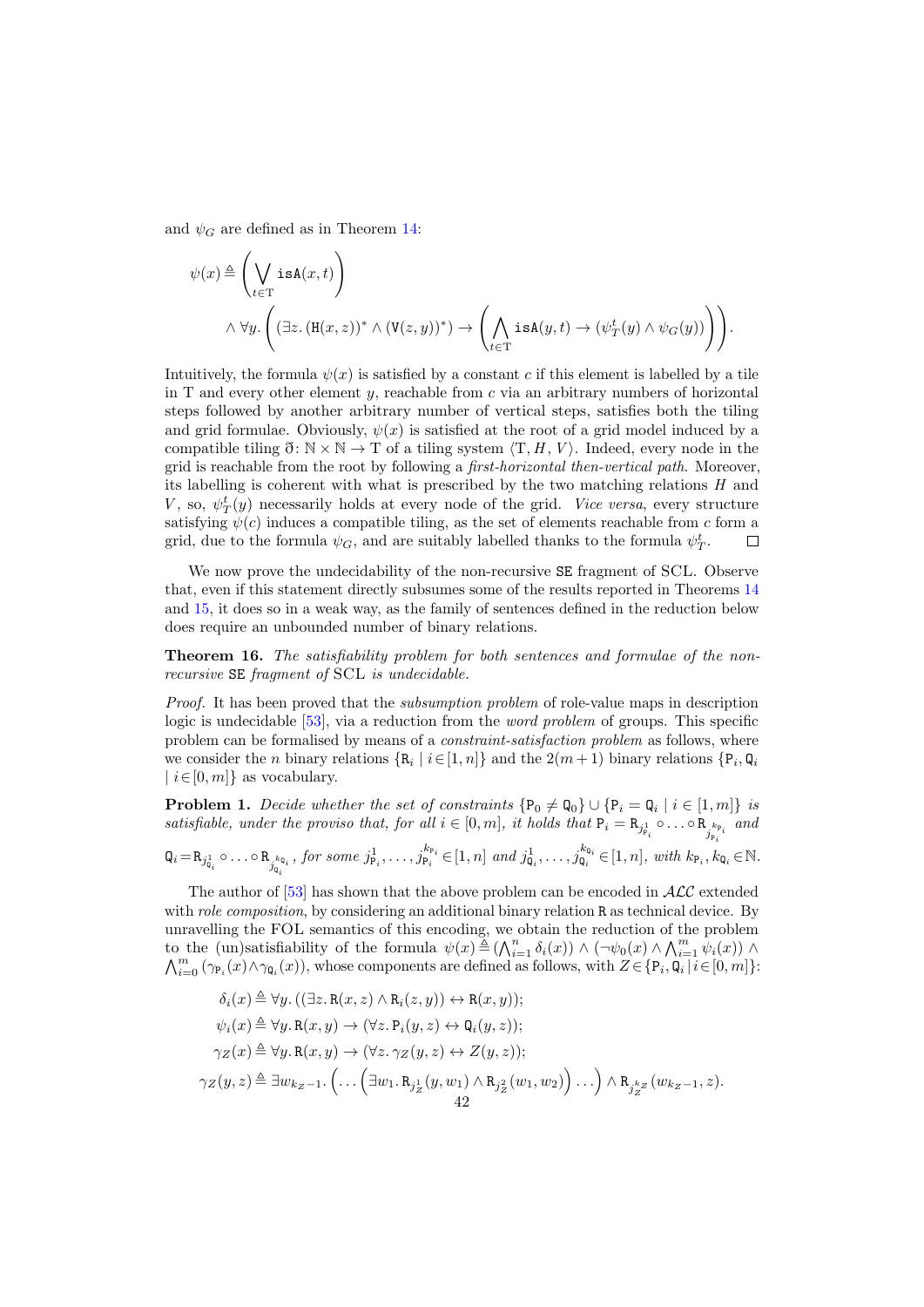Now, it is evident that  $\psi_i(x)$  just uses the E construct, while  $\delta_i(x)$  and  $\gamma_z(x)$  exploit both the S and E constructs. No other special construct is applied, thus, the formula  $\psi(x)$ belongs to the non-recursive SE fragment of SCL.

Intuitively, the conjunct  $(\neg \psi_0(x) \land \bigwedge_{i=1}^m \psi_i(x))$  models the set of constants  $\{P_0 \neq$  $\mathsf{Q}_0$   $\cup$  {P<sub>i</sub> =  $\mathsf{Q}_i$  | i  $\in$  [1, m]}, while  $\bigwedge_{i=0}^{m} (\gamma_{P_i}(x) \wedge \gamma_{Q_i}(x))$  ensures the side conditions  $P_i = R_{j_{\mathcal{P}_i}} \circ \ldots \circ R_{j_{\mathcal{P}_i}} \text{ and } \mathsf{Q}_i = R_{j_{\mathcal{Q}_i}} \circ \ldots \circ R_{j_{\mathcal{Q}_i}} \text{ and } \text{ and } \mathsf{Q}_i = R_{j_{\mathcal{Q}_i}} \circ \ldots \circ R_{j_{\mathcal{Q}_i}} \text{ and } \text{ and } \mathsf{Q}_i = R_{j_{\mathcal{Q}_i}} \circ \ldots \circ R_{j_{\mathcal{Q}_i}} \text{ and } \text{ and } \mathsf{Q}_i = R_{j_{\mathcal{Q}_i}} \circ \ldots \circ R_{j_{\mathcal$ technical expedient to guarantee the correctness of the reduction.

At this point, Theorem 3.5 and, in particular, Lemma 3.1 of [\[53\]](#page-50-18) guarantee the undecidability of the class of formulae just described. As a consequence, the formula satisfiability problem for the non-recursive SE fragment is necessarily undecidable. The same holds for the sentence satisfiability problem, by considering the non-recursive SE sentence  $\Sigma(c) \wedge \forall x \ldotp \Sigma(x) \leftrightarrow \psi(x)$ .  $\Box$ 

# 8. Conclusion

In this article we have studied the satisfiability and containment problems for SHACL documents and shape constraints. In order to do so, we examined several recursive semantics proposed in the literature and proved that they all coincide for non-recursive documents. We also proved that partial assignments semantics reduces to total assignments, and focused on the latter. We then provided a complete translation between: (1) non-recursive SHACL and SCL, a new fragment of first-order logic extended with counting quantifiers and transitive closure, (2) recursive SHACL and MSCL, an extension of SCL into a monadic second-order logic, where shape names become monadic second-order variables. These translations into mathematical logic are effective since, firstly, they offer a standard framework to model the language, contrary to previous ad hoc modellings, and, secondly, they allow us to study several formal properties: from capturing the semantics of filters (that have not been addressed in literature before), to laying out a detailed map of SHACL fragments for which we are able to prove (un)decidability along with complexity results, for our decision problems. We also expose semantic properties and asymmetries within SHACL which might inform a future update of the W3C language specification. Although the satisfiability and containment problems are both undecidable for the full SHACL, decidability can be achieved by restricting the usage of certain SHACL components, such as cardinality restrictions over shape or path properties.

Nevertheless, the status of some weak fragments of SHACL, such as O and S C, as well as the finite-satisfiability problem for the SE, SO, SAC, SEC, SEO', and SZAE fragments remains an open question worthy of further investigation.

#### Acknowledgements

G. Konstantinidis was partially supported by The Alan Turing Institute under the EPSRC grant EP/N510129/1, and a Turing Enhancement Project. F. Mogavero has been partially supported by the GNCS 2020 project "Ragionamento Strategico e Sintesi Automatica di Sistemi Multi-Agente". The authors thank the anonymous reviewers for insightful comments that helped improve the quality of the article, e.g., for proposing a proof approach that directly led to the undecidability result for the S E fragment.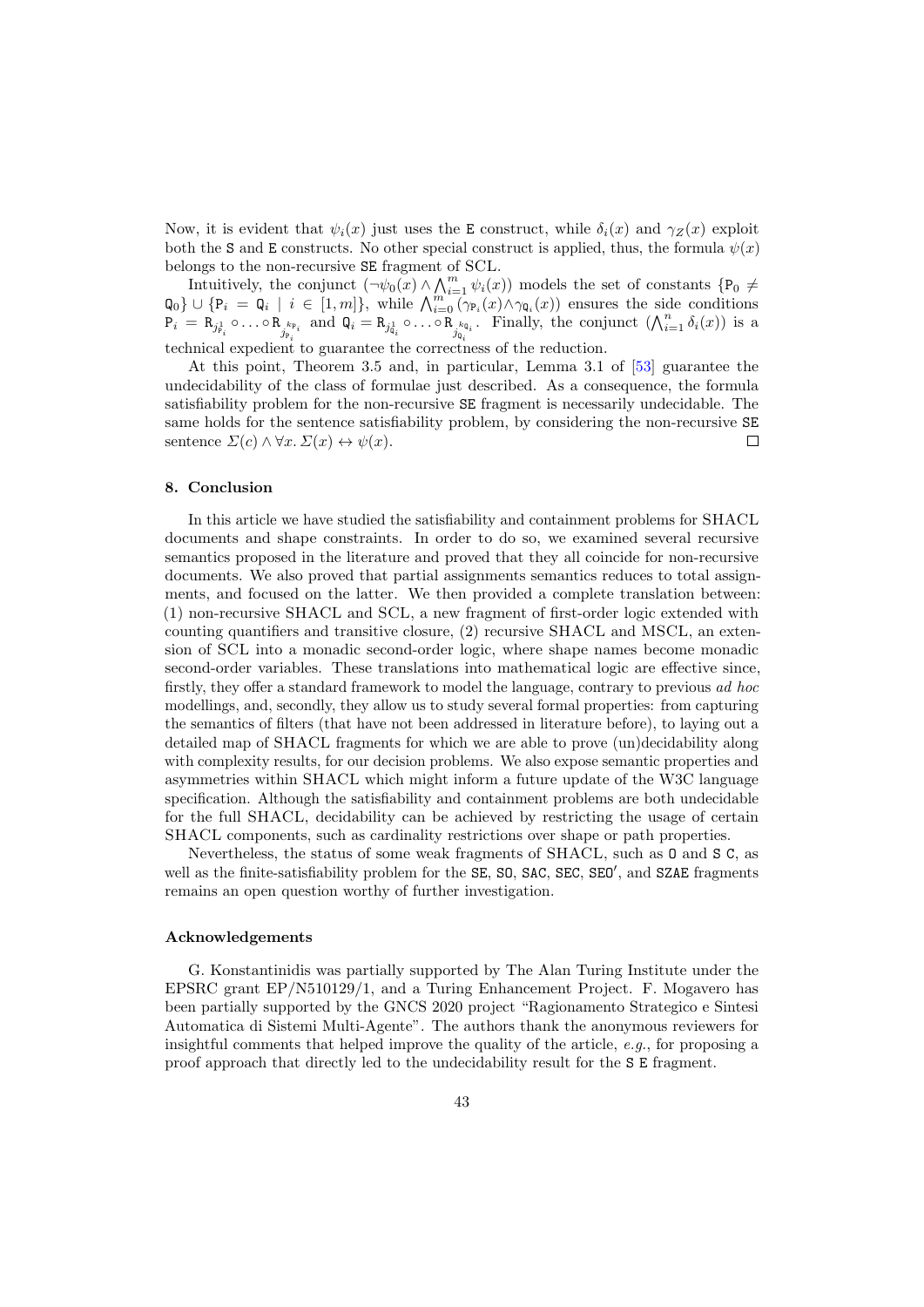### Appendix A. Translation from SHACL to SCL

In this section we present our translation  $\tau(M)$  from a SHACL document M (a set of SHACL shape definitions) into sentences of our SCL grammar. For the sake of completeness, we define our translation  $\tau$ , for any SHACL document. However, it should be noted that within SHACL, the same constraint can sometimes be expressed with syntactically different, but semantically equivalent expressions. This syntactic detail is not relevant to our analysis of SHACL, which is focused on semantics. Nevertheless, our formulation of Theorem [3](#page-17-0) requires us to work with a "standardised" syntactic representation of SHACL documents. Thus, we restrict ourselves to standardised SHACL documents, that we will define next. In essence, a standardised SHACL document restricts the usage of these syntactic variations without affecting generality. Given any SHACL document, it is always possible to transform it into a standardised one in linear size and time.

Definition 20. A standardised SHACL document is a SHACL document that has the following properties:

- 1. all shape names are identified by IRIs (instead of blank nodes);
- 2. it does not contain the following terms: sh:qualifiedValueShapesDisjoint, sh:in, sh:class, sh:minCount, sh:maxCount, sh:qualifiedMaxCount, sh:and, sh:or, and sh:xone;
- 3. it does not contain triples with a subject that is a property shape, and a predicate that is one of the following: sh:hasValue, sh:datatype, sh:nodeKind, sh:pattern, sh:node, sh:property, sh:minExclusive, sh:minInclusive, sh:maxExclusive, sh:maxInclusive, sh:maxLength, sh:minLength and sh:not;
- 4. triples with sh:languageIn as the property contain a list with a single element as the object;

The translation into SCL grammar of a document M is  $\bigwedge_{\mathbf{s}\in M}\tau(\mathbf{s})$ , where  $\tau(\mathbf{s})$  is the translation of a single SHACL shape s in M. Given a shape  $\langle s, t, d \rangle$ , its translation  $\tau(\langle s, \cdot \rangle)$  $(t, d)$  the following, where  $\tau_{t,s}$  and  $\tau_{d,s}$  are, respectively, the target and constraint axioms of the shape.

$$
\tau(\langle \mathbf{s}, t, d \rangle) = \tau_{t, \mathbf{s}} \wedge \tau_{d, \mathbf{s}}
$$

The translation of axiom  $\tau_{t,s}$  is defined in Table [3](#page-14-1) if t is not empty, or else it is  $\top$ . We do not discuss implicit class-based targets, as they just represent a syntactic variant of class targets. The translation  $\tau_{d,s}$  is the following, where  $\tau(x, s, d)$  is the unary formula that models the constraints  $d$  of shape  $s$ .

$$
\tau_{d,\mathbf{s}} = \Sigma_{\mathbf{s}}(x) \leftrightarrow \tau(x,\mathbf{s},d)
$$

In the reminder of this section we define how to compute  $\tau(x, s, d)$ . The constraints of d of a shape s in a SHACL document  $M$ , is the set of triples that (1) have s as the subject in the RDF graph representing  $M$ , or (2) define property paths or lists of elements. As convention, we use c as an arbitrary constant and  $C$  as an arbitrary list of constants. We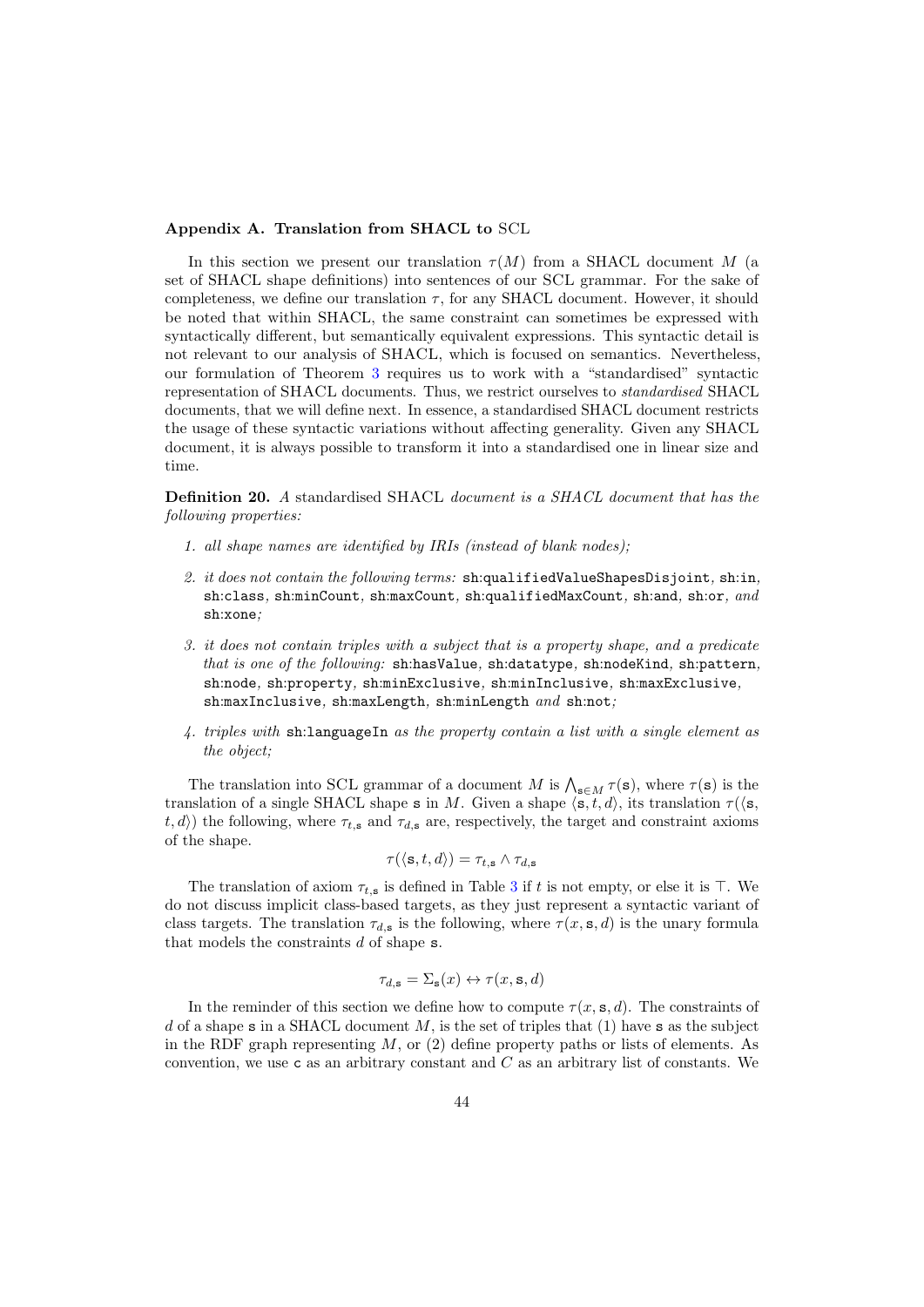use **s**, **s'** and **s**" as shape names, and  $\overline{S}$  as a list of shape names. Variables are defined as x,  $y$  and z. Arbitrary paths are identified with r.

The translation of the constraints of a shape  $\tau(x, s, d)$  is defined in two cases as follows. The first case deals with the property shapes, which must have exactly one value for the sh:path property. The second case deals with node shapes, which cannot have any value for the sh:path property. Recall that we use notation  $\langle s, p, \rho \rangle$  to represent an RDF triple with subject  $S$ , predicate  $p$  and object  $o$ .

$$
\tau(x, \mathbf{s}, d) = \top \wedge \begin{cases}\n\bigwedge_{\forall < \mathbf{s}, y, z > \in d} \tau_2(x, r, < \mathbf{s}, y, z>) \\
\text{if } \exists r. < \mathbf{s}, \text{sh:path}, r > \in d \\
\bigwedge_{\forall < \mathbf{s}, y, z > \in d} \tau_1(x, < \mathbf{s}, y, z > \text{otherwise}\n\end{cases}
$$

Next, we define the translations  $\tau_1$  of node shapes triples,  $\tau_2$  of property shape triples and  $\tau_3$  of property paths.

# Appendix A.1. Translation of Node Shape Triples

The translation of  $\tau_1(x,\langle s,y,z\rangle)$  is split in the following cases, depending on the predicate of the triple. In case none of those cases are matched  $\tau_1(x, \langle s, y, z \rangle) = \top$ . The latter ensures that any triple not directly described in the cases below does not alter the truth value of the conjunction in the definition of  $\tau(x, s)$ .

- $\tau_1(x,<$ s, sh:hasValue, c> $) \doteq x = c$ .
- $\tau_1(x, <\mathbf{s}, \text{sh.in}, C>) \doteq \bigvee_{\mathbf{c} \in C} x = \mathbf{c}$ .
- $\tau_1(x, \leq s, \text{sh:class}, \text{c}) \doteq \exists y \text{.isA}(x, y) \land y = \text{c}.$
- $\tau_1(x, \langle \mathsf{s}, \mathsf{sh}: \mathsf{datatype}, \mathsf{c} \rangle) \doteq \mathrm{F}^{\mathrm{dt}=\mathsf{c}}(x)$ .
- $\tau_1(x, <\mathbf{s}, \text{sh:nodeKind}, \mathbf{c}) \doteq \text{F}^{\text{IRI}}(x) \text{ if } c = \text{sh:IRI}; \text{F}^{\text{literal}}(x) \text{ if }$  $c =$ sh:Literal;  $\text{F}^{\text{blank}}(x)$  if  $c =$ sh:BlankNode. The translations for a c that equals sh:BlankNodeOrIRI, sh:BlankNodeOrLiteral or sh:IRIOrLiteral are trivially constructed by a conjunction of two of these three filters.
- $\tau_1(x,<\mathbf{s},\text{sh:minExclusive},\mathbf{c}) = x > \mathbf{c}$  if order is an interpreted relation, else  $F^{\geq c}(x)$ .
- $\tau_1(x,<\mathbf{s},\text{sh:minInclusive},\mathbf{c}) = x \geq \mathbf{c}$  if order is an interpreted relation, else  $F^{\geq c}(x)$ .
- $\tau_1(x,<\mathbf{s},\text{sh:max}$ Exclusive,  $\mathbf{c}$  =  $x < \mathbf{c}$  if order is an interpreted relation, else  $F^{\leq c}(x)$ .
- $\tau_1(x,<\mathbf{s},\text{sh:maxInclusive},\mathbf{c}) = x \leq \mathbf{c}$  if order is an interpreted relation, else  $F^{\leq c}(x)$ .
- $\tau_1(x, , sh:maxLength,  $c$ ) = F<sup>maxLength=c</sup>(x).$
- $\tau_1(x, <\mathbf{s}, \text{sh:minLength}, c>) = \mathbf{F}^{\minLength=c}(x)$ .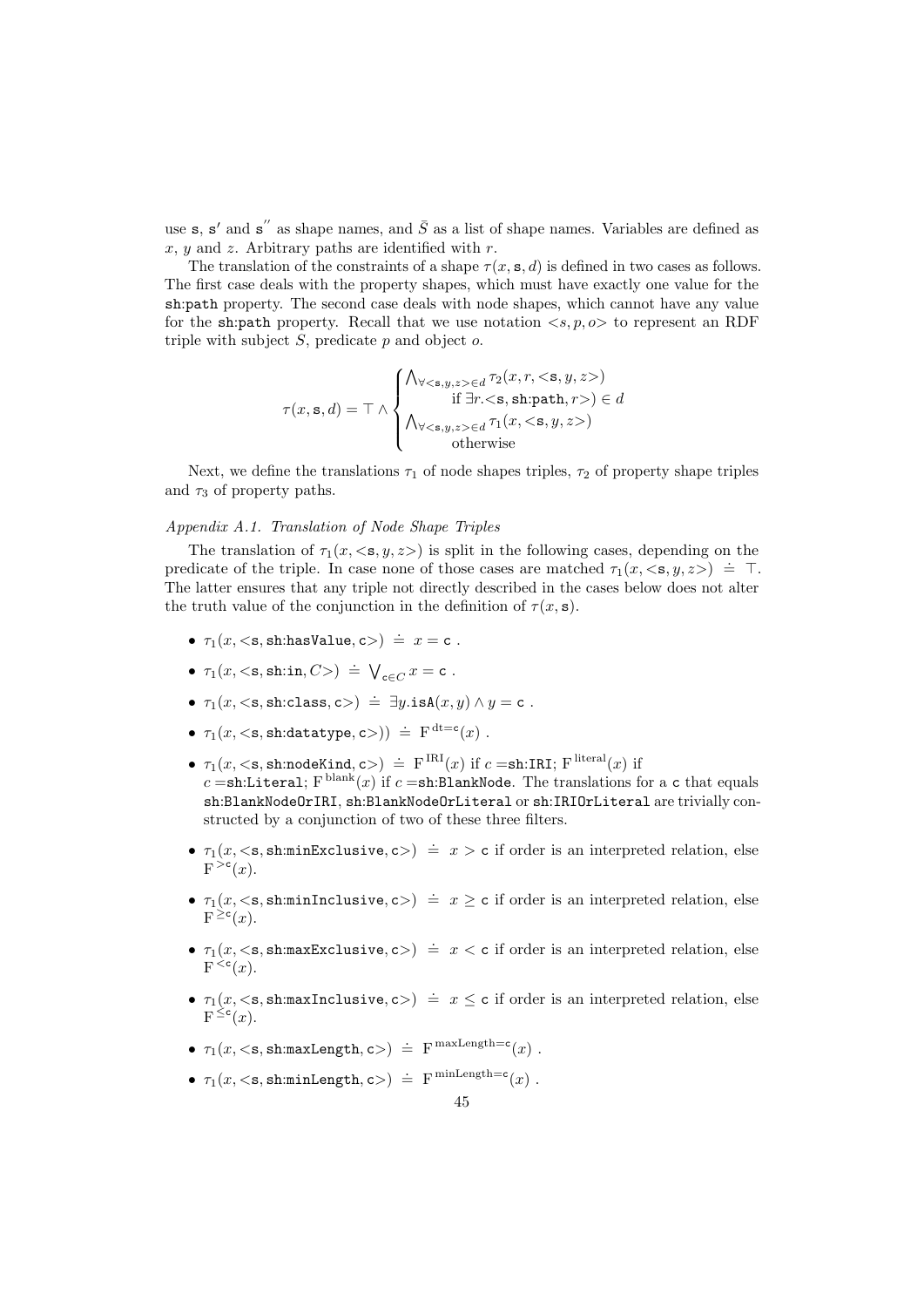- $\tau_1(x, \langle \mathsf{s}, \mathsf{sh}:\mathsf{pattern}, \mathsf{c}\rangle) \doteq \mathrm{F}^{\mathrm{pattern}=c}(x)$ .
- $\tau_1(x, <\mathbf{s}, \text{sh:languageIn}, C>) = \bigvee_{\mathbf{c} \in C} F^{\text{languagesTag}} = \mathbf{c}(x)$ .
- $\tau_1(x, <\mathbf{s}, \text{sh}:\text{not}, \mathbf{s}'>) \doteq \neg \Sigma_{\mathbf{s}'}(x)$ .
- $\tau_1(x,<\mathbf{s}, \text{sh:and}, \bar{S} > ) \doteq \bigwedge_{\mathbf{s}' \in \bar{S}} \Sigma_{\mathbf{s}'}(x)$ .
- $\tau_1(x,<\mathbf{s},\text{sh:or},\bar{S}>) \doteq \bigvee_{\mathbf{s}' \in \bar{S}} \Sigma_{\mathbf{s}'}(x)$ .
- $\tau_1(x, <\mathbf{s}, \text{sh}:\text{node}, \mathbf{s}'>) \doteq \Sigma_{\mathbf{s}'}(x)$ .
- $\tau_1(x, \langle \mathbf{s}, \mathbf{s} \mathbf{h} \rangle \colon \mathbf{p} \in \mathcal{D}_{\mathbf{s}'}(x)$ .

Appendix A.2. Translation of Property Shapes

The translation of  $\tau_2(x, r, \langle s, y, z \rangle)$  is split in the following cases, depending on the predicate of the triple. In case none of those cases are matched  $\tau_2(x, r, \langle s, y, z \rangle) \doteq T$ .

- $\bullet$   $\tau_2(x,r,<$ s, sh:hasValue, c $>$ ) =  $\exists y.r(x,y) \land \tau_1(y,<$ s, sh:hasValue, c $>$ )
- $\tau_2(x, r, \langle s, p, s \rangle) \doteq \forall y . \tau_3(x, r, y) \rightarrow \tau_1(y, \langle s, p, s \rangle)$ , if p equal to one of the following: sh:class, sh:datatype, sh:nodeKind, sh:minExclusive, sh:minInclusive, sh:maxExclusive, sh:maxInclusive, sh:maxLength, sh:minLength, sh:pattern, sh:not, sh:and, sh:or, sh:xone, sh:node, sh:property, sh:in .
- $\tau_2(x, r, <$ s, sh:languageIn, $C$ >) =  $\forall y.\tau_3(x,r,y)$   $\rightarrow \tau_1(y,<\mathbf{s},\texttt{sh:languageIn},C>)$ .
- $\tau_2(x, r, <$ s, sh:uniqueLang, true>) =  $\bigwedge_{c \in L} \neg \exists^{\geq 2} y.r(x, y) \land F^{\text{lang}=c}(y)$ where  $L = \{c | c \in C \land \exists s' . \langle s', \text{sh:languageIn}, C \rangle \in M\} \cup \{c^{\text{uniqueL}}\}$  and  $c^{\text{uniqueL}}$ is a fresh unique constant. This translation is possible because sh:languageIn is the only constraint that can force language tags constraints on literals.
- $\tau_2(x, r, \langle \mathbf{s}, \text{sh:minCount}, \mathbf{c} \rangle) \doteq \exists^{\geq \mathbf{c}} y.\tau_3(x, r, y))$ .
- $\tau_2(x, r, \langle \mathbf{s}, \mathbf{s} \mathbf{h} : \max \mathbf{Count}, \mathbf{c} \rangle) \doteq \neg \exists^{\leq c} y . \tau_3(x, r, y) )$ .
- $\tau_2(x, r, \langle \mathbf{s}, \text{sh:equals}, \mathbf{c} \rangle) \doteq \forall y . \tau_3(x, r, y) \leftrightarrow \tau_3(x, \mathbf{c}, y)$ .
- $\tau_2(x, r, \langle \mathbf{s}, \text{sh:disjoint}, \mathbf{c} \rangle) \doteq \neg \exists y . \tau_3(x, r, y) \land \tau_3(x, \mathbf{c}, y)$ .
- $\tau_2(x,r,<$ s, sh:lessThan, c> $) \doteq \forall y, z.\tau_3(x,r,y) \land \tau_3(x,c,z) \rightarrow y < z$ .
- $\bullet$   $\tau_2(x,r,<$ s, sh:lessThanOrEquals, c $>$ ) =  $\forall y,z$ .  $\tau_3(x,r,y) \land \tau_3(x,{\sf c},z) \to y \leq z$ .
- $\tau_2(x, r, \lt s, \text{sh:qualifiedValueShape}, s'>) \doteq \alpha \wedge \beta$ , where  $\alpha$  and  $\beta$  are defined as follows. Let S' be the set of *sibling shapes* of s if M contains  $\lt s$ , sh:qualifiedValueShapesDisjoint, true>, or the empty set otherwise.

Let  $\nu(x) = \sum_{\mathbf{s}'}(x) \bigwedge_{\forall \mathbf{s}'' \in S'} \neg \sum_{\mathbf{s}''}(x)$ . If triple  $\langle \mathbf{s}, \mathbf{s} \mathbf{h}:$ qualifiedMinCount,  $\mathbf{c} \rangle$  is contained in M, then  $\alpha$  is equal to  $\exists^{\geq c} y.\tau_3(x,r,y) \wedge \nu(x)$ , otherwise  $\alpha$  is equal to  $\top$ . If M contains the triple  $\lt s$ , sh:qualifiedMaxCount, c $>$ , then  $\beta$  is equal to  $\neg \exists^{\leq c} y.\tau_3(x, r, y) \wedge \nu(x)$ , otherwise  $\beta$  is equal to  $\top$ .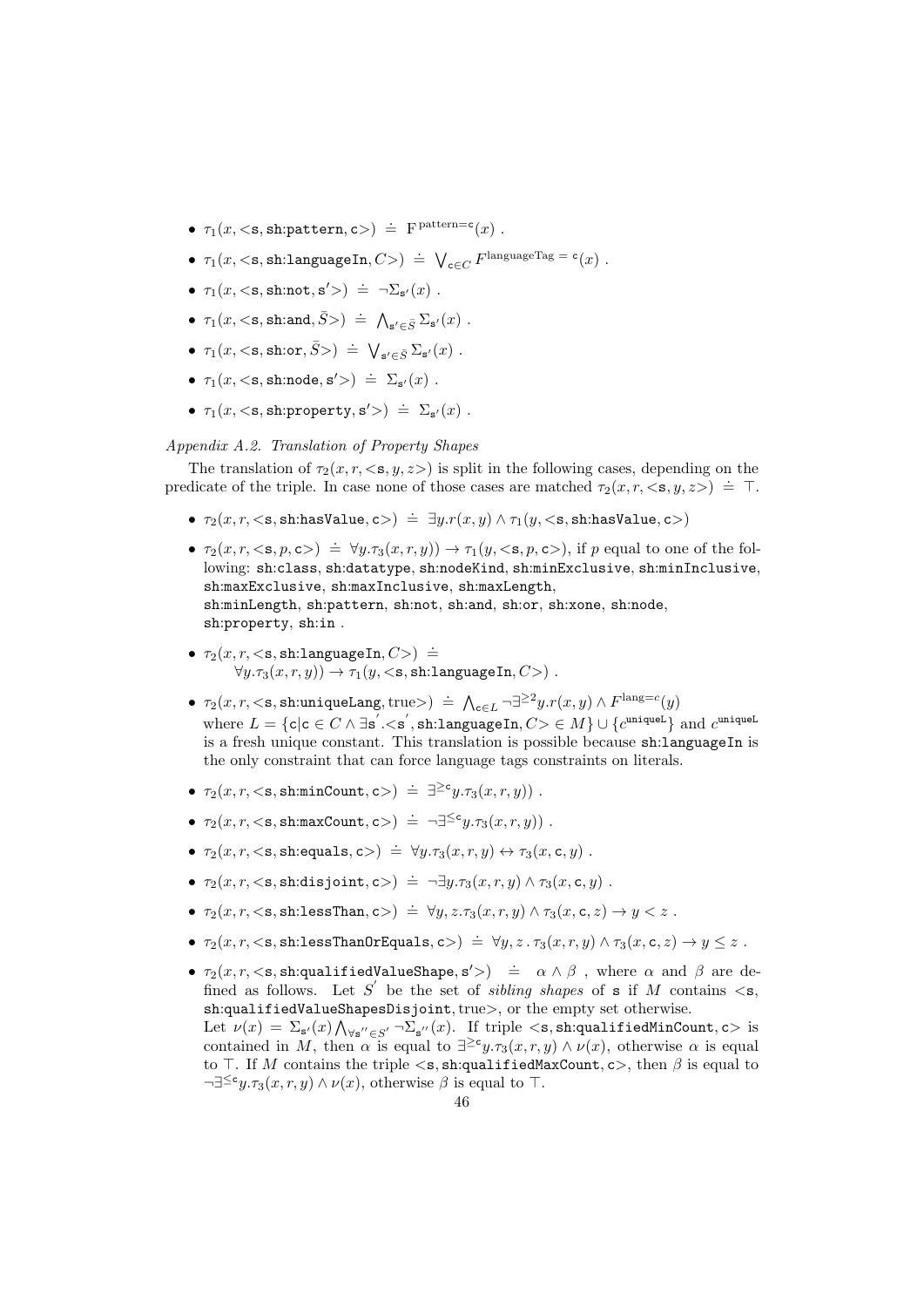•  $\tau_2(x, r, \leq s, \text{sh:closed}, \text{true}) \doteq \bigwedge_{\forall R \in \Theta} \neg \exists y. R(x, y) \text{ if } \Theta \text{ is not empty, or else}$  $\top$ , where  $\Theta$  is defined as follows. Let  $\Theta^{\text{all}}$  be the set of all relation names in M, namely  $\Theta^{\text{all}} = \{R | \langle x, R, y \rangle \in M\}$ . If this FOL translation is used to compare multiple SHACL documents, such in the case of deciding containment, then  $\Theta^{\text{all}}$ must be extended to contain all the relation names in all these SHACL documents. Let  $\Theta^{\text{declared}}$  be the set of all the binary property names  $\Theta^{\text{declared}} = \{R | \{\leq s,$ sh:property,  $x > \land \langle x, \text{sh:path}, R \rangle > \lbrace \subseteq M \rbrace$ . Let  $R^{\text{closed}}$  be a unique fresh relation name, Θignored be the set of all the binary property names declared as "ignored" properties, namely  $\Theta^{\text{ignored}} = \{R | R \in \bar{R} \land \leq s, \text{sh:ignoredProperties}, \bar{R} \geq \in M\},\$ where  $\bar{R}$  is a list of IRIs. The set  $\Theta$  can now be defined as  $\Theta = (\Theta^{\text{all}} \cup \{R^{\text{closed}}\}) \setminus$ (Θdeclared ∪ Θignored).

# Appendix A.3. Translation of Property Paths

The translation  $\tau_3(x, r, y)$  of any SHACL path r is given by the following cases. For simplicity, we will assume that all property paths have been translated into an equivalent form having only simple IRIs within the scope of the inverse operator. Using SPARQL syntax for brevity, where the inverse operator is identified by the hat symbol  $\hat{\ }$ , the sequence path  $\hat{r}(r_1/r_2)$  can be simplified into  $\hat{r}_2/\hat{r}_1$ ; an alternate path  $\hat{r}(r_1 | r_2)$  can be simplified into  $r_2 \mid r_1$ . We can simplify in a similar way zero-or-more, one-or-more and zero-or-one paths  $\hat{r}$ <sup>\*</sup>/<sup>+/?</sup>) into  $(\hat{r})$ <sup>\*/+/?</sup>.

- If r is an IRI R, then  $\tau_3(x, r, y)$   $\doteq R(x, y)$
- If r is an inverse path, with  $r = "$ [ sh:inversePath R ]", then  $\tau_3(x, r, y)$   $\doteq R^-(x, y)$
- If r is a conjunction of paths, with  $r = "r_1, r_2, \ldots, r_n$  ", then  $\tau_3(x, r, y)$   $\doteq$  $\exists z_1, z_2, ..., z_{n-1}$ .  $\tau_3(x, r_1, z_1)$ )  $\wedge \tau_3(z_1, r_2, z_2)$ )  $\wedge ...$  $\wedge \tau_3(z_{n-1}, r_2, y)$
- If r is a disjunction of paths, with  $r =$  "[ sh:alternativePath (  $r_1, r_2, \ldots$ ,  $r_n$ ) ]", then  $\tau_3(x, r, y) = \tau_3(x, r_1, y) \vee \tau_3(x, r_2, y) \vee ... \vee \tau_3(x, r_n, y)$
- If r is a zero-or-more path, with  $r =$  "[ sh:zeroOrMorePath  $r_1$ ]", then  $\tau_3(x, r, y)$ )  $\dot{=} (\tau_3(x, r_1, y))$ \*
- If r is a one-or-more path, with  $r = "$ [ sh:oneOrMorePath  $r_1$ ]", then  $\tau_3(x, r, y)$   $\doteq$  $\exists z.\tau_3(x,r_1,z)) \wedge (\tau_3(z,r_1,y)))^*$
- If r is a zero-or-one path, with  $r = "$ [ sh:zeroOrOnePath  $r_1$ ]", then  $\tau_3(x, r, y)$   $\doteq$  $x = y \vee \tau_3(x, r_1, y))$

## Appendix B. Translation from SCL to SHACL

In this section we present the translation  $\tau^-$ , inverse of  $\tau$ , from sentences in the SCL grammar into SHACL documents. We begin by defining the translation of the property path subgrammar  $r(x, y)$  into SHACL property paths:

•  $\tau^{-}(R) \doteq R$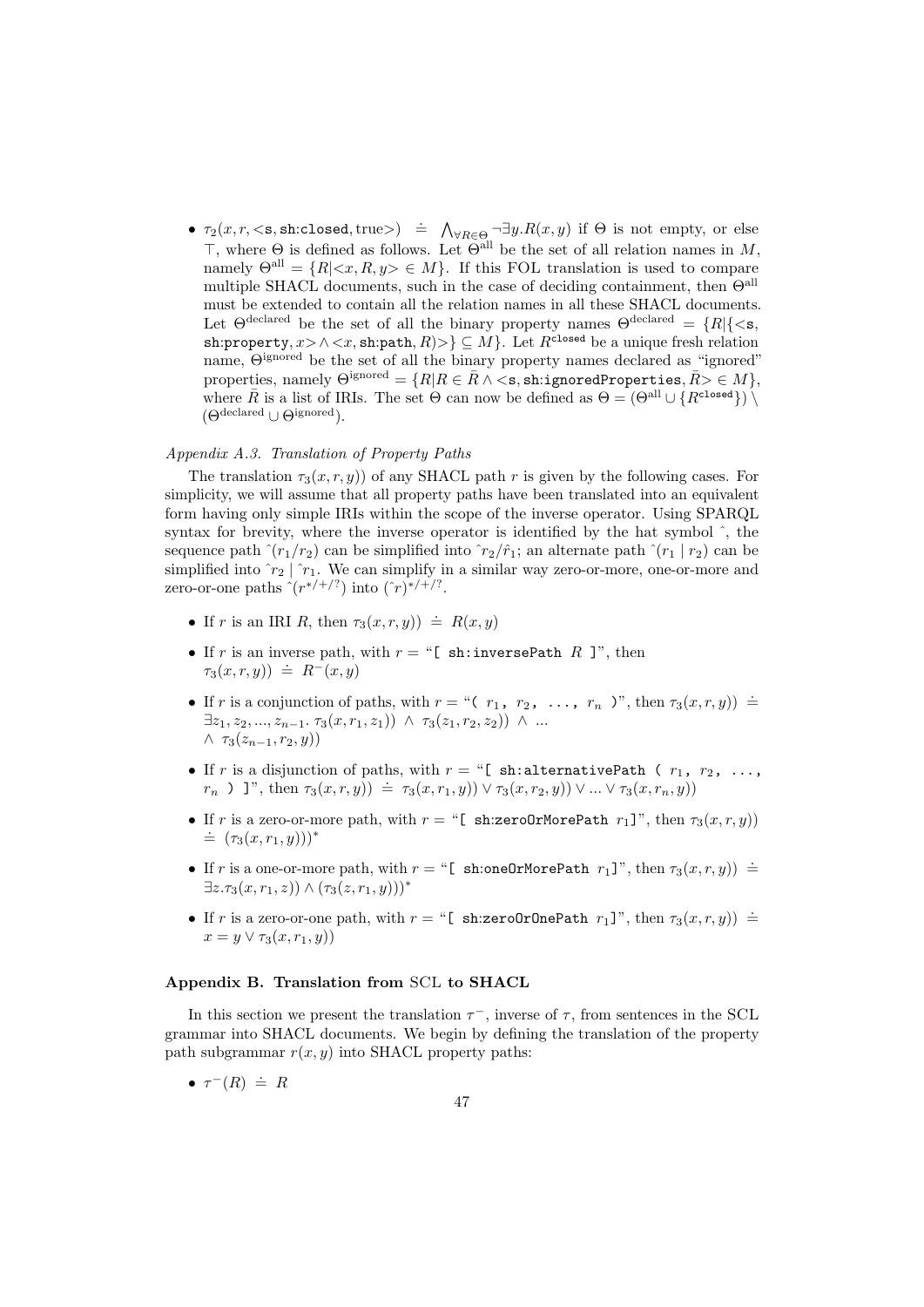- $\tau^{-}(R^{-})$  = [ sh:inversePath R ]
- $\tau^{-}(r^{*}(x, y)) \doteq \mathbb{E} \text{ sh:zeroOrMorePath } \tau^{-}(r(x, y))$  ]
- $\tau^-(x = y \lor r(x, y)) \doteq \bot$  sh:zeroOrOnePath  $\tau^-(r(x, y))$  ]
- $\tau^{-}(r_1(x,y) \vee r_2(x,y))$  = [ sh:alternativePath (  $\tau^{-}(r_1(x,y))$ ,  $\tau^-(r_2(x,y))$  ] )
- $\tau^{-}(r_1(x,y) \wedge r_2(x,y)) \doteq (\tau^{-}(r_1(x,y)), \ \tau^{-}(r_2(x,y)))$

The translation of the constraint subgrammar  $\psi(x)$  is the following. we will use  $\tau^-(\psi(x))$  to denote the SHACL translation of shape  $\psi(x)$ , and  $\iota(\tau^-(\psi(x)))$  to denote the IRI corresponding to its shape name. To improve legibility, we omit set brackets around sets of RDF triples, and we represent them in Turtle syntax. For example, a set of RDF triples such as "s a sh:NodeShape ; sh:hasValue c . " is to be interpreted as the set  $\{\langle s, \text{rdf:type}, \text{sh:NodeShape}\rangle, \langle s, \text{sh:hasValue}, c \rangle\}$ . When alternative translations are possible, the one listed first takes precedence. In other words, a translation in the following list is applied to a formula only if no translation listed before it are applicable.

- $\tau^-(\top) \doteq$ s a sh:NodeShape .
- $\tau^-(x = \mathsf{c}) \doteq$ s a sh:NodeShape ; sh:hasValue c .
- $\tau^{-}$   $(\bigwedge_{c \in L} \neg \exists^{\geq 2} y.r(x, y) \land F^{\text{lang}=c}(y)),$  where  $c^{\text{uniqueL}} \in L$  $s$  a sh:PropertyShape ; sh:path r ; sh:uniqueLang true .
- $\tau^{-}(F(x)) \doteq$ s a sh:NodeShape ;  $f\,C$  .

Predicate f and the RDF term  $C$  is the filter function identified by  $F$ , namely one of the following: sh:datatype, sh:nodeKind, sh:minExclusive, sh:minInclusive, sh:maxExclusive, sh:maxInclusive, sh:maxLength,

sh:minLength, sh:pattern, sh:languageIn. Depending on the type of the filter,  $C$ could be a literal, an IRI, or an RDF list with a single element.

$$
\tau^{-}(\Sigma_{s'}(x)) \doteq
$$
  
s a sh:NodeShape ;  
sh:node s'.  
if s' is a node shape, else:

• τ

- s a sh:NodeShape ; sh:property  $s'$ .
- $\tau^{-}(\bigwedge_{\forall R \in \Theta} \neg \exists y. R(x, y))$  where  $\Theta$  is a set of property relation names that includes  $R^{\text{closed}}$ , and  $\Theta^{\text{list}}$  is the RDF list representation of all the property relation names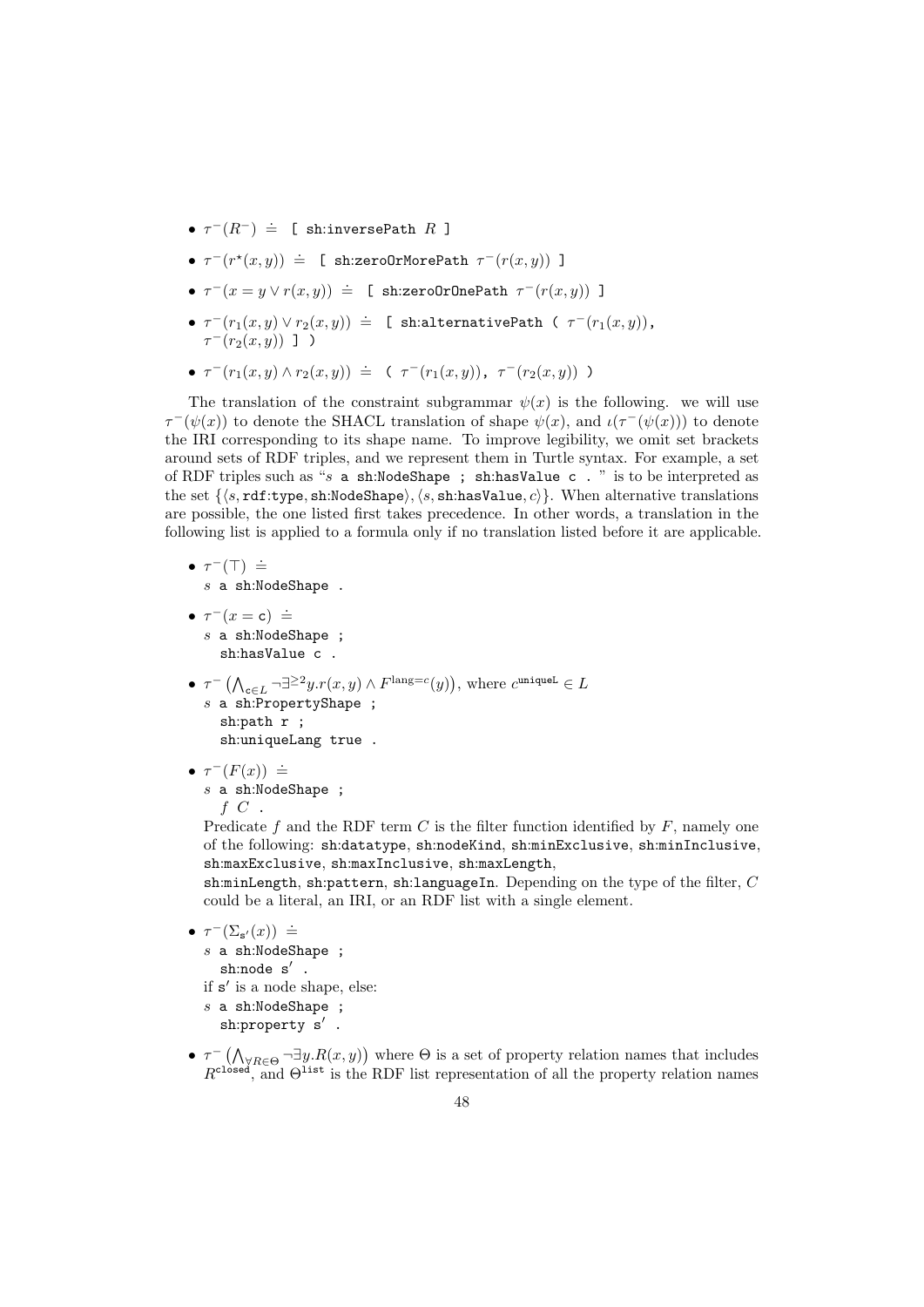```
in the SCL formula that are not in \Thetas a sh:PropertyShape ;
  sh:close true ;
  sh:ignored Θlist.
```

```
• \tau^-(\neg\psi(x)) =
  s a sh:NodeShape ;
     sh:not \iota(\tau^-(\psi(x))).
```

```
• \tau^-(\psi_1(x) \wedge \psi_2(x)) \doteqs a sh:NodeShape ;
      sh:and (\iota(\tau^-(\psi_1(x))), \iota(\tau^-(\psi_2(x)))).
```
- $\tau^-(\exists^{\geq n}y.r(x,y) \wedge \psi(y))$  =  $s$  a sh:PropertyShape; sh:path  $\tau^-(r(x,y))$ ; sh:qualifiedValueShape  $\iota(\tau^{-}(\psi(y)))$  ; sh:qualifiedMinCount  $n$ .
- $\tau^-(\forall y.r(x,y) \leftrightarrow R(x,y))$  = s a sh:PropertyShape ; sh:path  $\tau^-(r(x,y))$ ; sh:equals  $R$ .
- $\tau^{-}(\neg \exists y.r(x,y) \land R(x,y))$  = s a sh:PropertyShape ; sh:path  $\tau^-(r(x,y))$ ; sh:disjoint  $R$ .
- $\tau^-(\forall y, z. r(x, y) \land R(x, z) \rightarrow y < z) \doteq$ s a sh:PropertyShape ; sh:path  $\tau^-(r(x,y))$ ;  $sh:$ lessThan  $R$ .
- $\tau^-(\forall y, z. r(x, y) \land R(x, z) \rightarrow y \leq z) \doteq$ s a sh:PropertyShape ; sh:path  $\tau^{-}(r(x,y))$ ; sh:lessThanOrEquals  $R$ .

We now define the translation  $\tau^-(\varphi)$  of a complete sentence of the  $\varphi$ -grammar into a SHACL document  $M$  as follows.

- $\tau^-(\varphi_1 \wedge \varphi_2) \doteq \tau^-(\varphi_1) \cup \tau^-(\varphi_2)$
- $\tau^-(\Sigma_{\rm s}(c)) \doteq s$  sh:targetNode c.
- $\tau^-(\forall x \cdot \text{isA}(x, \text{c}) \rightarrow \Sigma_s(x)) = s$  sh:targetClass c.
- $\tau^-(\forall x, y. R(x, y) \rightarrow \Sigma_{\mathbf{s}}(x)) = s$  sh:targetSubjectsOf  $R$ .
- $\tau^-(\forall x, y, R^-(x, y) \to \Sigma_{\mathbf{s}}(x)) \doteq s$  sh:targetObjectsOf  $R$ .
- $\tau^-(\Sigma_{\mathbf{s}}(x) \leftrightarrow \psi(x)) \doteq \tau^-(\psi_1(x))$  such that  $\mathbf{s} = \iota(\tau^-(\psi_1(x)))$ .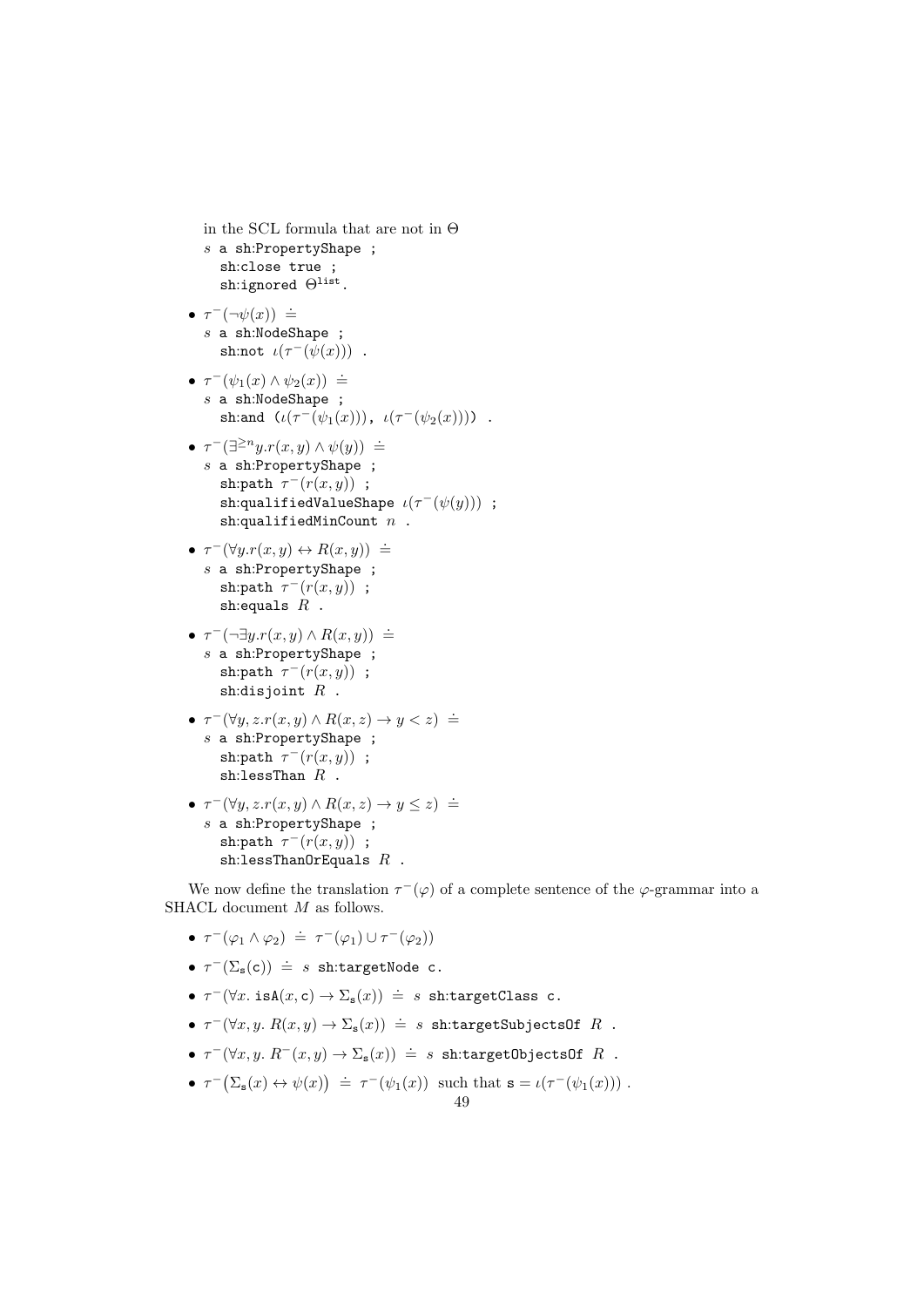#### References

- <span id="page-49-2"></span>[1] Abiteboul, S., Hull, R., Vianu, V., 1995. Foundations of Databases. Addison-Wesley.
- <span id="page-49-14"></span>[2] Acar, E., Benerecetti, M., Mogavero, F., 2019. Satisfiability in Strategy Logic Can Be Easier than Model Checking., in: AAAI Press19, AAAI Press. pp. 2638–2645.
- <span id="page-49-25"></span>[3] Amarilli, A., Benedikt, M., Bourhis, P., Boom, M.V., 2016. Query Answering with Transitive and Linear-Ordered Data., in: International Joint Conference on Artificial Intelligence'16, International Joint Conference on Artificial Intelligence' & AAAI Press. pp. 893–899.
- <span id="page-49-8"></span>[4] Andresel, M., Corman, J., Ortiz, M., Reutter, J., Savković, O., Simkus, M., 2020. Stable Model Semantics for Recursive SHACL., in: WWW'20, pp. 1570–1580.
- <span id="page-49-16"></span>[5] Baader, F., Calvanese, D., McGuinness, D., Nardim, D., Patel-Scheider, P., 2003. The Description Logic Handbook: Theory, Implementation, and Applications. Cambridge University Press.
- <span id="page-49-27"></span>[6] Berger, R., 1966. The Undecidability of the Domino Problem. Memoirs of the American Mathematical Society 66, 1–72.
- <span id="page-49-15"></span>[7] Buil-Aranda, C., Arenas, M., Corcho, O., Polleres, A., 2013. Federating queries in sparql 1.1: Syntax, semantics and evaluation. Web Semantics: Science, Services and Agents on the World Wide Web 18, 1 – 17. Special Section on the Semantic and Social Web.
- <span id="page-49-9"></span>[8] Carothers, G., Prud'hommeaux, E., 2014. RDF 1.1 Turtle. W3C Recommendation. W3C. [https:](https://www.w3.org/TR/2014/REC-turtle-20140225/) [//www.w3.org/TR/2014/REC-turtle-20140225/](https://www.w3.org/TR/2014/REC-turtle-20140225/).
- <span id="page-49-22"></span>[9] ten Cate, B., Segoufin, L., 2011. Unary Negation., in: Symposium on Theoretical Aspects of Computer Science'11, Leibniz-Zentrum fuer Informatik. pp. 344–355.
- <span id="page-49-24"></span>[10] ten Cate, B., Segoufin, L., 2013. Unary Negation. Logical Methods in Computer Science 9, 1–46.
- <span id="page-49-7"></span>[11] Corman, J., Reutter, J., Savković, O., 2018. Semantics and Validation of Recursive SHACL., in: ISWC'18, pp. 318–336.
- <span id="page-49-1"></span>[12] Cyganiak, R., Wood, D., Lanthaler, M., 2014. RDF 1.1 Concepts and Abstract Syntax. W3C Recommendation. W3C. <http://www.w3.org/TR/2014/REC-rdf11-concepts-20140225/>.
- <span id="page-49-26"></span>[13] Danielski, D., Kieronski, E., 2019. Finite Satisfiability of Unary Negation Fragment with Transitivity., in: Mathematical Foundations of Computer Science'19, Leibniz-Zentrum fuer Informatik. pp. 17:1–15.
- <span id="page-49-5"></span>[14] Dar, S., Franklin, M.J., Jonsson, B.T., Srivastava, D., Tan, M., et al., 1996. Semantic data caching and replacement, in: VLDB, pp. 330–341.
- <span id="page-49-18"></span>[15] Donini, F., Massacci, F., 2000. ExpTime Tableaux for ALC. Artificial Intelligence 124, 87–138.
- <span id="page-49-13"></span>[16] Ebbinghaus, H.D., Flum, J., 1995. Finite Model Theory. Perspectives in Mathematical Logic., Springer.
- <span id="page-49-10"></span>[17] Eiter, T., Gottlob, G., 1995. On the Computational Cost of Disjunctive Logic Programming: Propositional Case. Annals of Mathematics and Artificial Intelligence 15, 289–323.
- <span id="page-49-12"></span>[18] Gelder, A.V., Ross, K., Schlipf, J., 1991. The Well-Founded Semantics for General Logic Programs. Journal of the ACM 38, 619–649.
- <span id="page-49-11"></span>[19] Gelfond, M., Lifschitz, V., 1988. The Stable Model Semantics For Logic Programming. , 1070–1080.
- <span id="page-49-28"></span>[20] Grädel, E., 1999. On The Restraining Power of Guards. Journal of Symbolic Logic  $64$ , 1719–1742.
- <span id="page-49-20"></span>[21] Grädel, E., Kolaitis, P., Vardi, M., 1997a. On the Decision Problem for Two-Variable First-Order Logic. Bulletin of Symbolic Logic 3, 53–69.
- <span id="page-49-21"></span>[22] Grädel, E., Otto, M., Rosen, E., 1997b. Two-Variable Logic with Counting is Decidable., in: Logic in Computer Science'97, IEEE Computer Society. pp. 306–317.
- <span id="page-49-4"></span>[23] Gupta, A., Sagiv, Y., Ullman, J.D., Widom, J., 1994. Constraint checking with partial information, in: Proceedings of the thirteenth ACM SIGACT-SIGMOD-SIGART symposium on Principles of database systems, pp. 45–55.
- <span id="page-49-17"></span>[24] Horrocks, I., Sattler, U., 2004. Decidability of SHIQ with Complex Role Inclusion Axioms. Artificial Intelligence 160, 79–104.
- <span id="page-49-23"></span>[25] Jung, J., Lutz, C., Martel, M., Schneider, T., 2018. Querying the Unary Negation Fragment with Regular Path Expressions., in: International Conference on Database Theory'18, OpenProceedings.org. pp. 15:1–18.
- <span id="page-49-0"></span>[26] Knublauch, H., Kontokostas, D., 2017. Shapes constraint language (SHACL). W3C Recommendation. W3C. <https://www.w3.org/TR/shacl/>.
- <span id="page-49-3"></span>[27] Konstantinidis, G., Ambite, J.L., 2011. Scalable query rewriting: a graph-based approach, in: Proceedings of the 2011 ACM SIGMOD International Conference on Management of data, pp. 97–108.
- <span id="page-49-19"></span>[28] Krötzsch, M., Simančík, F., Horrocks, I., 2012. A Description Logic Primer. Technical Report. arXiv.
- <span id="page-49-6"></span>[29] Leinberger, M., Seifer, P., Rienstra, T., Lämmel, R., Staab, S., 2020. Deciding SHACL Shape